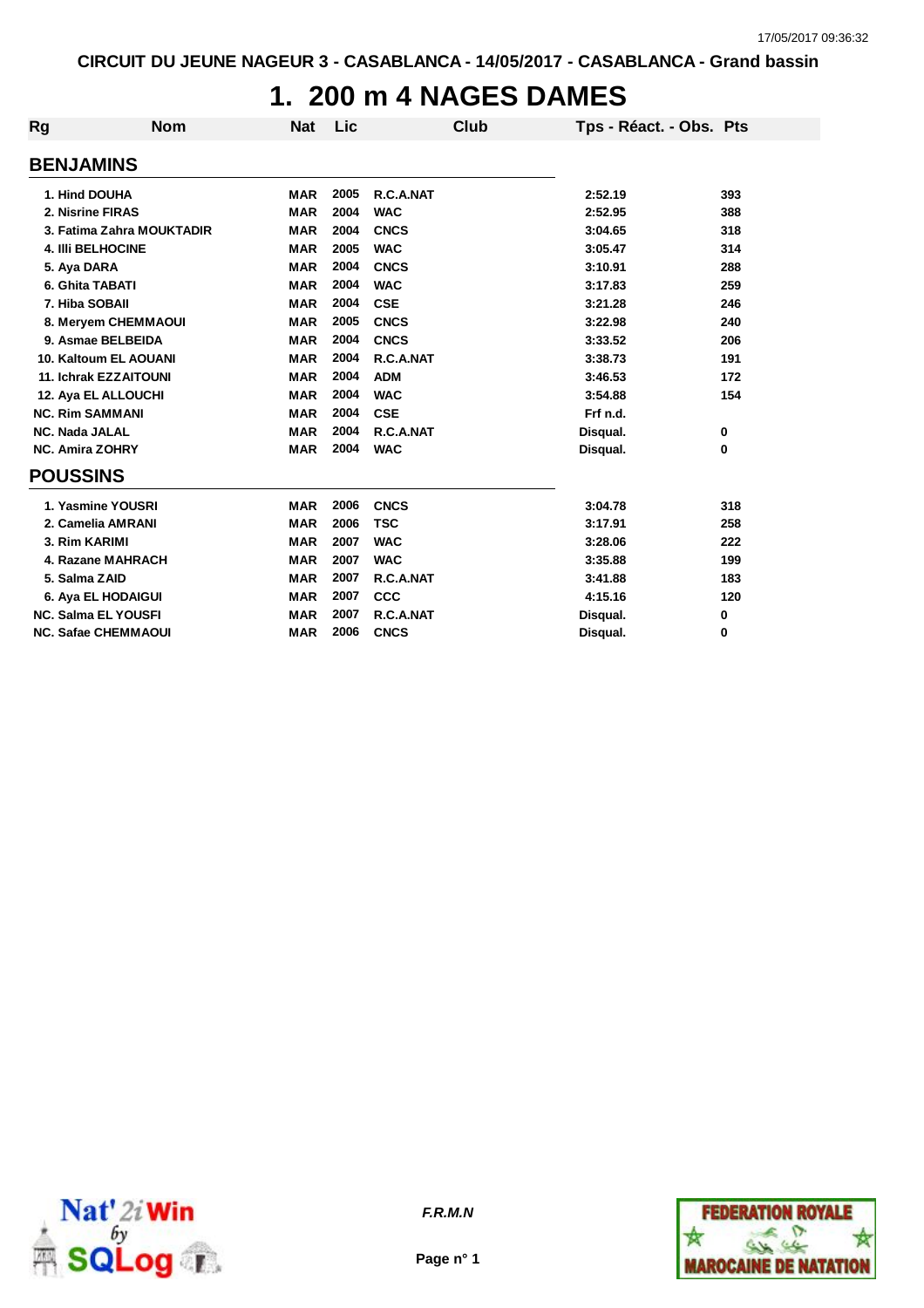# **2. 200 m 4 NAGES MESSIEURS**

| <b>Rg</b> | <b>Nom</b>                         | <b>Nat</b> | Lic  |              | Club | Tps - Réact. - Obs. Pts |     |
|-----------|------------------------------------|------------|------|--------------|------|-------------------------|-----|
|           | <b>BENJAMINS</b>                   |            |      |              |      |                         |     |
|           | 1. Ilyas LARABI                    | <b>MAR</b> | 2004 | <b>CNCS</b>  |      | 2:57.13                 | 269 |
|           | 2. Mohamed Aymen HARRABIDA         | <b>MAR</b> | 2005 | R.C.A.NAT    |      | 3:02.48                 | 246 |
|           | 3. Mohamed EL BOUZKRI              | <b>MAR</b> | 2005 | <b>CNCS</b>  |      | 3:11.57                 | 212 |
|           | 4. Younes LAALA                    | <b>MAR</b> | 2004 | <b>TSC</b>   |      | 3:25.13                 | 173 |
|           | 5. Rayane BOURZIK                  | <b>MAR</b> | 2004 | <b>TSC</b>   |      | 3:30.05                 | 161 |
|           | <b>6. Youssef BENJARY</b>          | <b>MAR</b> | 2004 | <b>CSE</b>   |      | 3:31.61                 | 157 |
|           | 7. Samy BENMAAZOUZ                 | <b>MAR</b> | 2005 | <b>WAC</b>   |      | 3:48.02                 | 126 |
|           | 8. Hamza IDHAMMOU                  | <b>MAR</b> | 2005 | <b>WAC</b>   |      | 4:11.25                 | 94  |
|           | 9. Adnane MAHSOUNE                 | <b>MAR</b> | 2005 | <b>WAC</b>   |      | 4:15.63                 | 89  |
|           | <b>NC. Youssef RAWASHE OUSSAMA</b> | <b>MAR</b> | 2005 | <b>WAC</b>   |      | Frf n.d.                |     |
|           | <b>NC. Ilias ABOUTAIB</b>          | <b>MAR</b> | 2005 | <b>WAC</b>   |      | Disqual.                | 0   |
|           | <b>NC. Ilyass BENSALAH</b>         | <b>MAR</b> | 2004 | <b>WAC</b>   |      | Disqual.                | 0   |
|           | <b>POUSSINS</b>                    |            |      |              |      |                         |     |
|           | 1. Ali BOUSLIM                     | <b>MAR</b> | 2006 | <b>TSC</b>   |      | 3:23.56                 | 177 |
|           | 2. Saad ELYOUSFI                   | <b>MAR</b> | 2006 | <b>ADM</b>   |      | 3:24.01                 | 176 |
|           | 3. Saif Eddine CHOUAIBI            | <b>MAR</b> | 2006 | <b>ADM</b>   |      | 3:25.88                 | 171 |
|           | 4. Adam SABIH                      | <b>MAR</b> | 2007 | <b>CNCS</b>  |      | 3:30.39                 | 160 |
|           | 5. Achraf AKIL                     | <b>MAR</b> | 2006 | <b>CSEJL</b> |      | 3:43.47                 | 134 |
|           | 6. Ibrahim AIT ZOULET              | <b>MAR</b> | 2006 | <b>CSEJL</b> |      | 3:43.91                 | 133 |
|           | 7. Mohamed MALKI                   | <b>MAR</b> | 2007 | <b>WAC</b>   |      | 3:47.59                 | 126 |
|           | 8. Othman ZIANE                    | <b>MAR</b> | 2007 | <b>CNCS</b>  |      | 3:48.73                 | 124 |
|           | 9. Mohamed Amine ENNHAILI          | <b>MAR</b> | 2007 | <b>WAC</b>   |      | 3:50.35                 | 122 |
|           | 10. Hachem EL HACHIMI EL ALAOUI    | <b>MAR</b> | 2007 | <b>WAC</b>   |      | 3:50.72                 | 121 |
|           | 11. Rayane LARABI                  | <b>MAR</b> | 2007 | <b>CNCS</b>  |      | 3:53.08                 | 118 |
|           | <b>12. Yassine ENNASSER</b>        | <b>MAR</b> | 2007 | <b>WAC</b>   |      | 4:19.94                 | 85  |
|           | <b>NC. Aymen BOUNOUAR</b>          | <b>MAR</b> | 2006 | <b>WAC</b>   |      | Frf n.d.                |     |
|           | <b>NC. Omar BELAOUNI</b>           | <b>MAR</b> | 2007 | <b>WAC</b>   |      | Disqual.                | 0   |
|           | <b>NC. Youssef HABBANE</b>         | <b>MAR</b> | 2006 | <b>WAC</b>   |      | Disqual.                | 0   |
|           | <b>NC. Yahya NACHAT</b>            | <b>MAR</b> | 2006 | <b>WAC</b>   |      | Disqual.                | 0   |
|           | <b>NC. Youssef SIF ELISLAM</b>     | <b>MAR</b> | 2006 | <b>WAC</b>   |      | Disqual.                | 0   |
|           | NC. Abdelmajid NAJAH               | <b>MAR</b> | 2007 | <b>CNCS</b>  |      | Disqual.                | 0   |





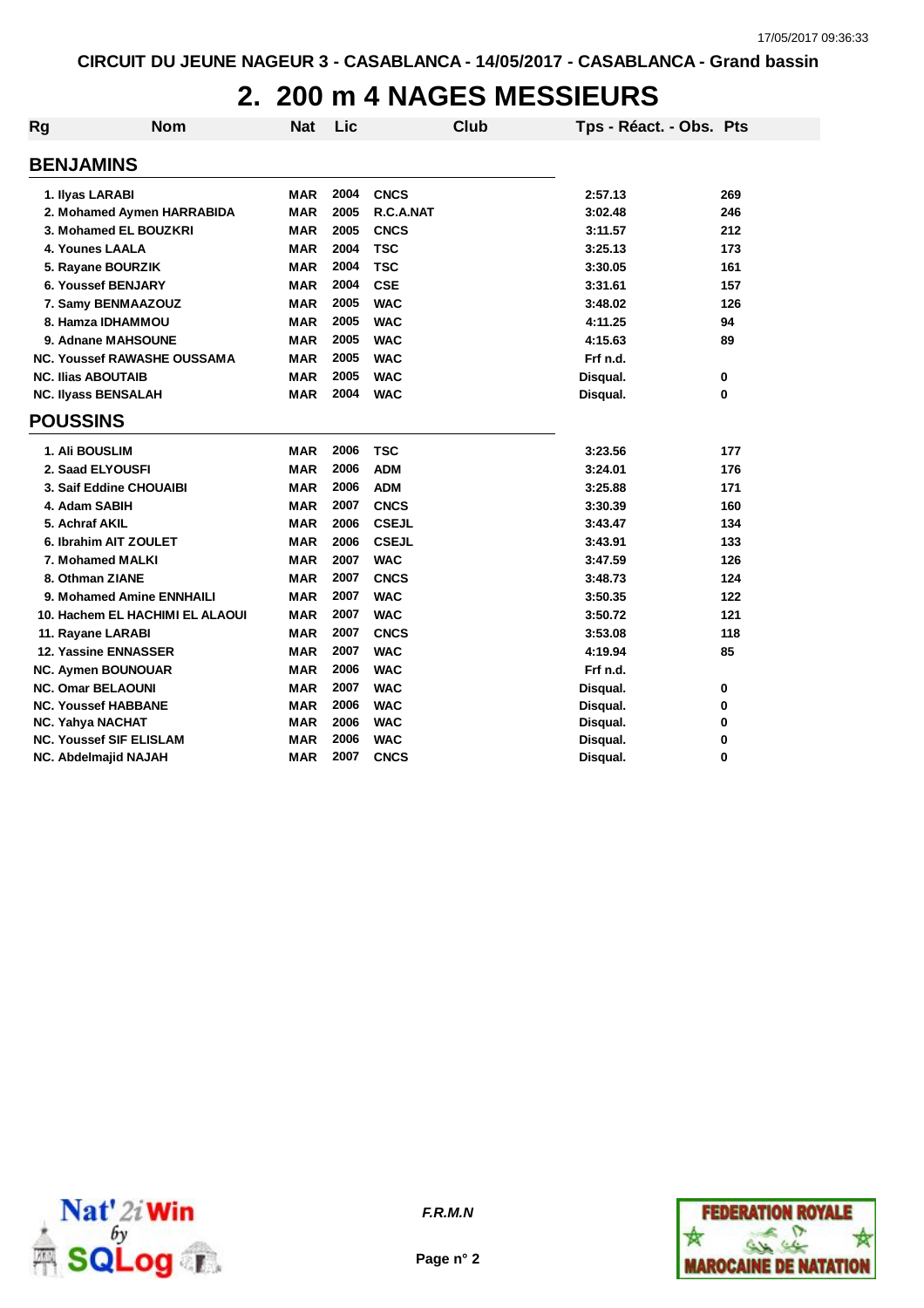# **3. 50 m DOS DAMES**

| Rg                                           | <b>Nom</b> | <b>Nat</b>        | Lic              |              | Club | Tps - Réact. - Obs. Pts |     |
|----------------------------------------------|------------|-------------------|------------------|--------------|------|-------------------------|-----|
| <b>BENJAMINS</b>                             |            |                   |                  |              |      |                         |     |
| 1. Ibtissam RACHID                           |            | MAR               | 2004             | R.C.A.NAT    |      | 35.59                   | 439 |
| 2. Kamilia MAALOUF                           |            | <b>MAR</b>        | 2004             | R.C.A.NAT    |      | 37.41                   | 378 |
| 3. Douaa EDDAHBI                             |            | <b>MAR</b>        | 2005             | <b>WAC</b>   |      | 38.11                   | 358 |
| 4. Ines EL AZHAR                             |            | <b>MAR</b>        | 2004             | <b>TSC</b>   |      | 39.86                   | 312 |
| 5. Chahd MACHKOUR                            |            | <b>MAR</b>        | 2004             | <b>WAC</b>   |      | 39.87                   | 312 |
| 6. Nada JALAL                                |            | <b>MAR</b>        | 2004             | R.C.A.NAT    |      | 40.27                   | 303 |
| 7. Safaa LAMANE                              |            | <b>MAR</b>        | 2004             | <b>WAC</b>   |      | 41.06                   | 286 |
| 8. Ghita TABATI                              |            | <b>MAR</b>        | 2004             | <b>WAC</b>   |      | 41.17                   | 284 |
| 9. Oumaima UHAMMOUCH                         |            | <b>MAR</b>        | 2005             | <b>ADM</b>   |      | 42.79                   | 252 |
| 10. Maria NAMLY                              |            | <b>MAR</b>        | 2005             | <b>WAC</b>   |      | 43.91                   | 234 |
| 11. Kenza SALMAN                             |            | <b>MAR</b>        | 2005             | R.C.A.NAT    |      | 44.13                   | 230 |
| 12. Hiba SAADOUD                             |            | MAR               | 2004             | <b>CSE</b>   |      | 46.77                   | 193 |
| 13. Maissam YAHIA                            |            | MAR               | 2005             | <b>DHJ</b>   |      | 47.84                   | 181 |
| 14. Noure El Houda ZIDANE                    |            | MAR               | 2005             | <b>CSE</b>   |      | 48.83                   | 170 |
| 15. Salma BOULAHIA                           |            | MAR               | 2005             | <b>CNCS</b>  |      | 48.92                   | 169 |
| 16. Asmae ALA KHIR                           |            | MAR               | 2005             | <b>CNCS</b>  |      | 49.72                   | 161 |
| <b>17. Widad ECHAFAKI</b>                    |            | MAR               | 2004             | <b>ADM</b>   |      | 50.02                   | 158 |
| 18. Imane MIKOU                              |            | MAR               | 2005             | <b>ADM</b>   |      | 51.13                   | 148 |
| <b>19. Rim JEBRANE</b>                       |            | MAR               | 2005             | <b>CSEJL</b> |      | 51.36                   | 146 |
| 20. Hanane AZZA                              |            | <b>MAR</b>        | 2004             | <b>ADM</b>   |      | 53.88                   | 126 |
| 21. Nada JEBRI                               |            | <b>MAR</b>        | 2005             | R.C.A.NAT    |      | 53.95                   | 126 |
| 22. Salma SOBAII                             |            | <b>MAR</b>        | 2005             | <b>CSE</b>   |      | 54.00                   | 125 |
| 23. Malak KHOURCHECH                         |            | <b>MAR</b>        | 2005             | CCC          |      | 54.50                   | 122 |
| 24. Malak LAARIF                             |            | <b>MAR</b>        | 2005             | R.C.A.NAT    |      | 54.59                   | 121 |
| 25. Zineb BERRADA                            |            | <b>MAR</b>        | 2004             | <b>CSE</b>   |      | 55.23                   | 117 |
| 26. Wiam MEDIANE                             |            | <b>MAR</b>        | 2005             | <b>ADM</b>   |      | 56.00                   | 112 |
| 27. Khadija BOURAIS                          |            | MAR               | 2005             | <b>ADM</b>   |      | 57.13                   | 106 |
| 28. Kawtar BATTOU                            |            | <b>MAR</b>        | 2004             | <b>ADM</b>   |      | 1:00.32                 | 90  |
| 28. Yasmine AZIZI                            |            | MAR               | 2004             | <b>TSC</b>   |      | 1:00.32                 | 90  |
| 30. Aya NOUZA                                |            | <b>MAR</b>        | 2005             | R.C.A.NAT    |      | 1:05.30                 | 71  |
| 31. Douaa HANAFI                             |            | <b>MAR</b>        | 2005             | R.C.A.NAT    |      | 1:12.16                 | 52  |
| 32. Aya BENSLIMANE                           |            | <b>MAR</b>        | 2005             | R.C.A.NAT    |      | 1:21.03                 | 37  |
| <b>NC. Rim AZOUGGARH</b>                     |            | <b>MAR</b>        | 2005             | <b>DHJ</b>   |      | Frf exc.                |     |
| <b>NC. Dina ELBITAR</b><br>NC. Chaimaa KARTI |            | MAR<br><b>MAR</b> | 2004<br>2004 CSE | <b>CCC</b>   |      | Frf n.d.                |     |
| <b>NC. Maria TOURBI</b>                      |            | MAR               |                  | 2005 CSEJL   |      | Frf n.d.<br>Frf n.d.    |     |
| <b>NC. Yasmine Fatima DAOUI</b>              |            | <b>MAR</b>        | 2005             | R.C.A.NAT    |      | Frf n.d.                |     |
| <b>NC. Lina EZZARHOUNI</b>                   |            | MAR               | 2005             | R.C.A.NAT    |      | Frf n.d.                |     |
| <b>POUSSINS</b>                              |            |                   |                  |              |      |                         |     |
| 1. Yassmine DRAYEF                           |            | MAR               | 2006             | R.C.A.NAT    |      | 38.04                   | 360 |
| 2. Marwa TOUHAMI                             |            | MAR               | 2007             | R.C.A.NAT    |      | 41.41                   | 279 |
| 3. Hajar LAHLAISSI                           |            | MAR               | 2007             | TSC          |      | 44.59                   | 223 |
| 4. Israa LAHLAISSI                           |            | MAR               | 2006             | <b>TSC</b>   |      | 45.06                   | 216 |
| 5. Nada MOSSADDIK                            |            | MAR               | 2006             | <b>CNCS</b>  |      | 47.03                   | 190 |
| 6. Ghita SABIR                               |            | MAR               | 2006             | <b>CNCS</b>  |      | 48.56                   | 173 |
| 7. Aya BCHIRI                                |            | MAR               | 2006             | <b>ADM</b>   |      | 49.95                   | 159 |
| 8. Kamilia ATIF                              |            | MAR               | 2007             | <b>TSC</b>   |      | 50.83                   | 150 |
| 9. Rihab ZARGANI                             |            | <b>MAR</b>        | 2006             | <b>CNCS</b>  |      | 52.39                   | 137 |
| 10. Samia LABHALLA                           |            | MAR               | 2006             | <b>DHJ</b>   |      | 52.58                   | 136 |
| 11. Dina YAMOURI                             |            | MAR               | 2006             | <b>CNCS</b>  |      | 54.38                   | 123 |
| 12. Imane EDDADSY                            |            | MAR               | 2007             | R.C.A.NAT    |      | 54.59                   | 121 |
| <b>13. Abir RADELLAH</b>                     |            | MAR               | 2007             | <b>CNCS</b>  |      | 54.71                   | 121 |
| 14. Salma AZIZI                              |            | MAR               | 2007             | <b>TSC</b>   |      | 56.31                   | 111 |
| <b>15. Malak BAROUDI</b>                     |            | MAR               | 2007             | R.C.A.NAT    |      | 57.41                   | 104 |
|                                              |            |                   |                  |              |      |                         |     |



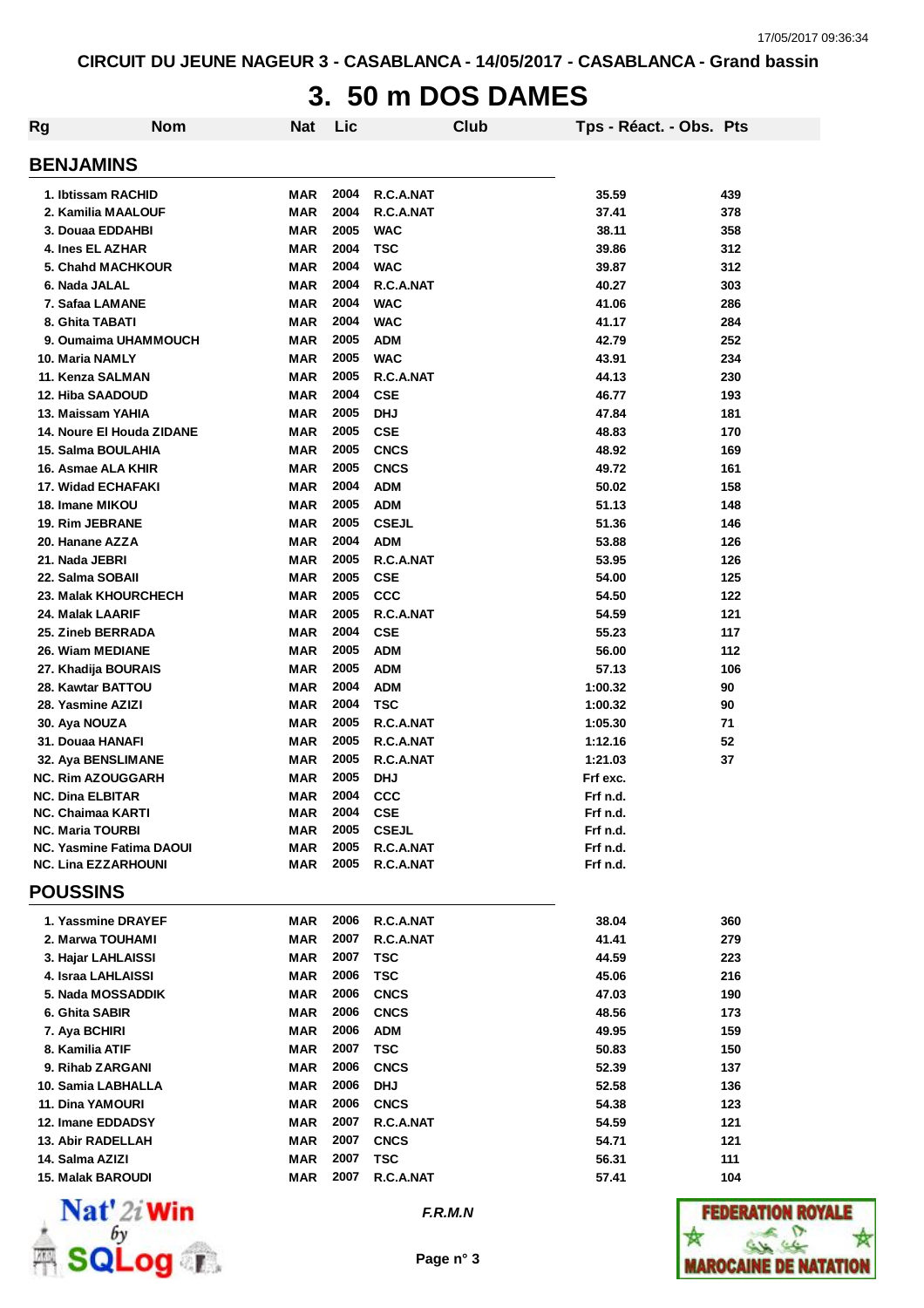# **3. 50 m DOS DAMES**

| Rg | <b>Nom</b>                       | <b>Nat</b> | Lic  |              | <b>Club</b> | Tps - Réact. - Obs. Pts |     |
|----|----------------------------------|------------|------|--------------|-------------|-------------------------|-----|
|    | <b>POUSSINS</b>                  |            |      |              |             |                         |     |
|    | 16. Alaa SAOUT EL HAK            | <b>MAR</b> | 2006 | <b>CNCS</b>  |             | 57.42                   | 104 |
|    | 17. Hiba HILALI                  | <b>MAR</b> | 2007 | CCC          |             | 57.43                   | 104 |
|    | <b>18. Rita BENLOULID</b>        | <b>MAR</b> | 2006 | R.C.A.NAT    |             | 57.59                   | 103 |
|    | <b>19. Hiba MAKBOULI</b>         | <b>MAR</b> | 2007 | <b>DHJ</b>   |             | 58.50                   | 98  |
|    | 20. Rihab BAHI                   | <b>MAR</b> | 2006 | R.C.A.NAT    |             | 58.81                   | 97  |
|    | 20. Soulafa CHAKIB               | <b>MAR</b> | 2006 | <b>TSC</b>   |             | 58.81                   | 97  |
|    | 22. Chaimaa MAFTAH EL KASSIMY    | <b>MAR</b> | 2006 | <b>ADM</b>   |             | 1:00.00                 | 91  |
|    | 23. Lina BATTOU                  | <b>MAR</b> | 2006 | <b>ADM</b>   |             | 1:00.31                 | 90  |
|    | 24. Yousra KORDANE               | <b>MAR</b> | 2006 | R.C.A.NAT    |             | 1:01.03                 | 87  |
|    | 25. Lina BOUSLIM                 | <b>MAR</b> | 2007 | <b>TSC</b>   |             | 1:03.20                 | 78  |
|    | 26. Rania AOUAM                  | <b>MAR</b> | 2006 | <b>CNCS</b>  |             | 1:03.78                 | 76  |
|    | 27. Ghita AFRIAD                 | <b>MAR</b> | 2007 | <b>CSE</b>   |             | 1:05.27                 | 71  |
|    | 28. Aya LAALA                    | <b>MAR</b> | 2007 | TSC          |             | 1:05.90                 | 69  |
|    | 29. Wissal LOUZI                 | <b>MAR</b> | 2007 | R.C.A.NAT    |             | 1:06.45                 | 67  |
|    | 30. Amira ARRAMI                 | <b>MAR</b> | 2007 | R.C.A.NAT    |             | 1:07.63                 | 64  |
|    | 31. Rida RAHIL                   | <b>MAR</b> | 2006 | R.C.A.NAT    |             | 1:14.69                 | 47  |
|    | 32. Douaa KOUSSAIR               | <b>MAR</b> | 2007 | <b>WAC</b>   |             | 1:17.23                 | 43  |
|    | 33. Lilia ABOUELFADEL            | <b>MAR</b> | 2006 | R.C.A.NAT    |             | 1:17.41                 | 42  |
|    | <b>34. Nada MOUNASSIR</b>        | <b>MAR</b> | 2007 | <b>WAC</b>   |             | 1:18.77                 | 40  |
|    | 35. Roaya ELKADIM                | <b>MAR</b> | 2007 | R.C.A.NAT    |             | 1:20.50                 | 37  |
|    | 36. Marwa ELBASSITY              | <b>MAR</b> | 2007 | <b>TSC</b>   |             | 1:22.91                 | 34  |
|    | 37. Lilya ZERREI                 | <b>MAR</b> | 2006 | R.C.A.NAT    |             | 1:34.42                 | 23  |
|    | 38. Hanane HORRANE               | <b>MAR</b> | 2006 | <b>CNCS</b>  |             | 1:50.45                 | 14  |
|    | NC. Lina Soulaika BOUMAHDI       | <b>MAR</b> | 2007 | <b>DHJ</b>   |             | Frf exc.                |     |
|    | <b>NC. Chedine ELBITAR</b>       | <b>MAR</b> | 2006 | CCC          |             | Frf n.d.                |     |
|    | <b>NC. Hiba TALII</b>            | <b>MAR</b> | 2007 | <b>ADM</b>   |             | Frf n.d.                |     |
|    | <b>NC. Hiba ABERCHANE</b>        | <b>MAR</b> | 2007 | <b>CSEJL</b> |             | Frf n.d.                |     |
|    | <b>NC. Iness BELHAJ</b>          | <b>MAR</b> | 2007 | <b>DHJ</b>   |             | Frf n.d.                |     |
|    | NC. Maryem MOUSTAKBAL            | <b>MAR</b> | 2007 | R.C.A.NAT    |             | Frf n.d.                |     |
|    | <b>NC. Fatima Zahra BOUCHRIF</b> | <b>MAR</b> | 2006 | R.C.A.NAT    |             | Frf n.d.                |     |
|    | <b>NC. Sofia AICH</b>            | <b>MAR</b> | 2007 | R.C.A.NAT    |             | Frf n.d.                |     |
|    | <b>NC. Ghita ELOMRI</b>          | <b>MAR</b> | 2007 | <b>CNCS</b>  |             | Frf n.d.                |     |
|    | <b>NC. Bassma RAZIQ</b>          | <b>MAR</b> | 2006 | <b>CNCS</b>  |             | Frf n.d.                |     |
|    | <b>NC. Rim SALHI</b>             | <b>MAR</b> | 2006 | <b>CNCS</b>  |             | Frf n.d.                |     |



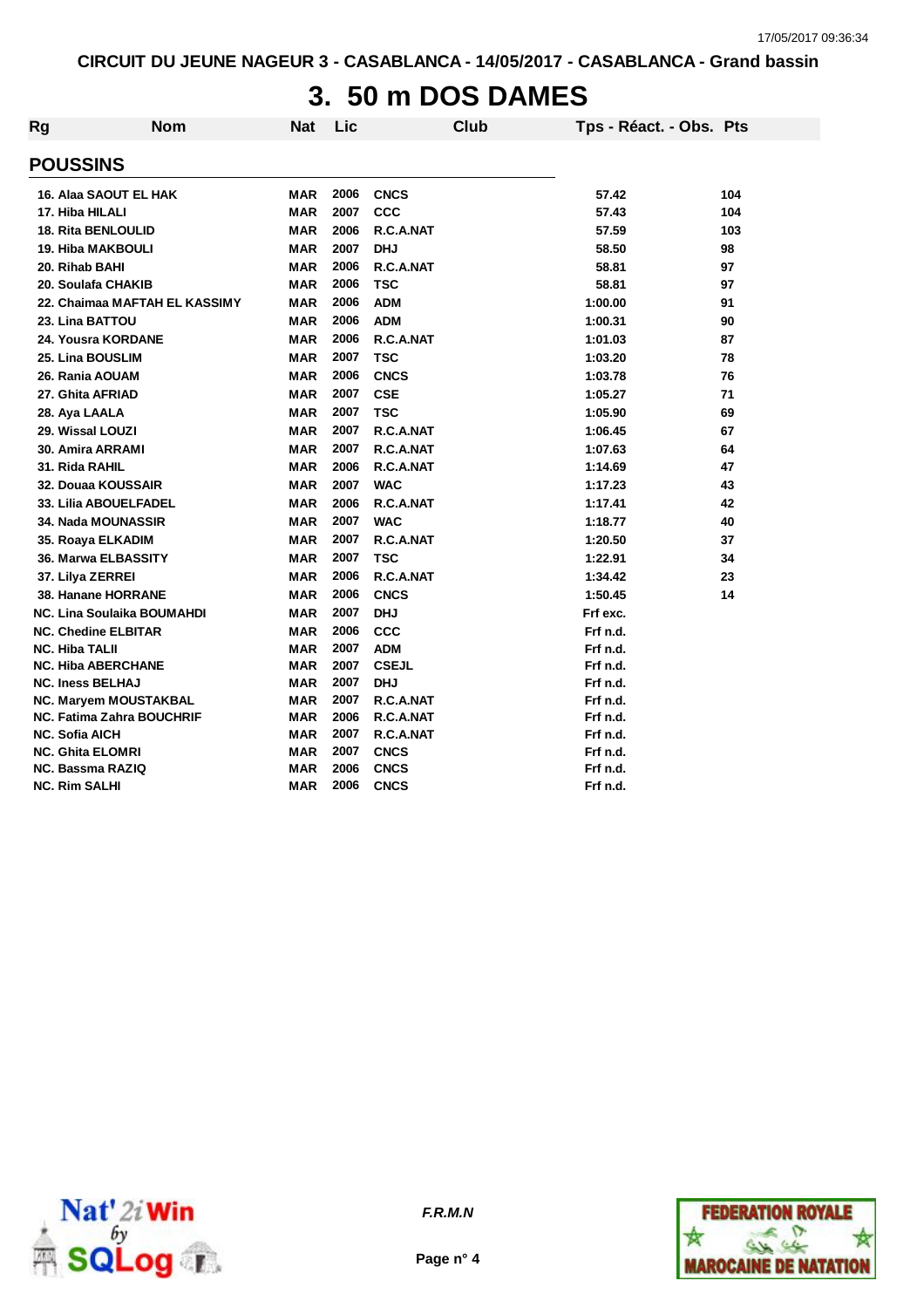#### **4. 50 m DOS MESSIEURS**

| <b>Rg</b>                                                  | <b>Nom</b>                       | <b>Nat</b>        | Lic          |                           | <b>Club</b> | Tps - Réact. - Obs. Pts |     |
|------------------------------------------------------------|----------------------------------|-------------------|--------------|---------------------------|-------------|-------------------------|-----|
| <b>BENJAMINS</b>                                           |                                  |                   |              |                           |             |                         |     |
|                                                            | 1. Mohamed Badr OUAMMOU          | MAR               | 2004         | <b>WAC</b>                |             | 33.90                   | 356 |
| 2. Ismail EL YOUSFI                                        |                                  | <b>MAR</b>        | 2004         | R.C.A.NAT                 |             | 35.57                   | 308 |
| 3. Ilyas LAGSSAIBI                                         |                                  | <b>MAR</b>        | 2004         | R.C.A.NAT                 |             | 35.73                   | 304 |
| 4. Saad BOUKIOUD                                           |                                  | <b>MAR</b>        | 2004         | <b>CNCS</b>               |             | 36.59                   | 283 |
|                                                            | 5. Mohamed Amine CHOUAIBI        | <b>MAR</b>        | 2004         | <b>ADM</b>                |             | 36.75                   | 280 |
| 6. Mehdi ZEHNOUNI                                          |                                  | <b>MAR</b>        | 2005         | <b>DHJ</b>                |             | 36.76                   | 279 |
|                                                            | 7. Abderrahmane EL KAOUTI        | <b>MAR</b>        | 2004         | <b>DHJ</b>                |             | 43.67                   | 166 |
| 8. Mohammed MEDIANE                                        |                                  | <b>MAR</b>        | 2005         | <b>ADM</b>                |             | 44.09                   | 162 |
| 9. Akram AYOUCHI                                           |                                  | <b>MAR</b>        | 2004         | <b>TSC</b>                |             | 45.22                   | 150 |
| <b>10. Amr BENATMANE</b>                                   |                                  | <b>MAR</b>        | 2005         | <b>TSC</b>                |             | 45.50                   | 147 |
| 11. Ilyass BOUCHTI                                         |                                  | <b>MAR</b>        | 2004         | <b>WAC</b>                |             | 45.55                   | 147 |
| 12. Othmane CHADIDE                                        |                                  | <b>MAR</b>        | 2005         | R.C.A.NAT                 |             | 46.42                   | 138 |
| 13. Ayman ZERHOUN                                          |                                  | <b>MAR</b>        | 2004         | <b>CNCS</b>               |             | 47.75                   | 127 |
| <b>14. Adnane OUITASSANE</b>                               |                                  | <b>MAR</b>        | 2004         | <b>CSE</b>                |             | 49.52                   | 114 |
| 15. Salah Eddine ZAKARIA                                   |                                  | <b>MAR</b>        | 2004         | <b>TSC</b>                |             | 50.70                   | 106 |
| 16. Yahya SABIR                                            |                                  | <b>MAR</b>        | 2004         | R.C.A.NAT                 |             | 51.66                   | 100 |
| 17. Ayoub IAZGHI                                           |                                  | <b>MAR</b>        | 2005         | R.C.A.NAT                 |             | 52.30                   | 97  |
| <b>18. Mohamed QUITAR</b>                                  |                                  | <b>MAR</b>        | 2005         | <b>ADM</b>                |             | 52.45                   | 96  |
| <b>19. Adnane MAHSOUNE</b>                                 |                                  | <b>MAR</b>        | 2005         | <b>WAC</b>                |             | 53.04                   | 93  |
| 20. Ismail BOURAIS                                         |                                  | <b>MAR</b>        | 2004         | <b>ADM</b>                |             | 53.56                   | 90  |
| 21. Ilyas SIOUAGHI                                         |                                  | <b>MAR</b>        | 2005         | <b>ADM</b>                |             | 53.66                   | 89  |
| 22. Hadi BENABDALLAH                                       |                                  | <b>MAR</b>        | 2005         | R.C.A.NAT                 |             | 54.53                   | 85  |
| 23. Firass BELHOUJI                                        |                                  | <b>MAR</b>        | 2005         | <b>TSC</b>                |             | 55.78                   | 80  |
| 24. Khalid HASSOUNI                                        |                                  | <b>MAR</b>        | 2004         | <b>CSE</b>                |             | 56.31                   | 77  |
| 24. Abdelkoddous BOUBKERI                                  |                                  | MAR               | 2004         | <b>TSC</b>                |             | 56.31                   | 77  |
| 26. Mohammed REGRAGUI                                      |                                  | <b>MAR</b>        | 2005         | <b>CSEJL</b>              |             | 56.37                   | 77  |
| 27. Walid ATYA                                             |                                  | <b>MAR</b>        | 2005         | <b>TSC</b>                |             | 56.63                   | 76  |
| 28. Ismail EL ALAMI                                        |                                  | MAR               | 2005         | <b>ADM</b>                |             | 57.43                   | 73  |
| <b>29. Mouhssine FALIH</b>                                 |                                  | MAR               | 2005         | <b>CSEJL</b>              |             | 58.02                   | 71  |
| 30. Zaid NAJIB                                             |                                  | <b>MAR</b>        | 2004         | <b>CSEJL</b>              |             | 1:00.66                 | 62  |
| 31. Ismail KASSI                                           |                                  | MAR               | 2004         | <b>TSC</b>                |             | 1:02.50                 | 56  |
| 32. Houssam HASSAD                                         |                                  | <b>MAR</b>        | 2005         | <b>CSE</b>                |             | 1:02.59                 | 56  |
| <b>33. Soufiane HASSAD</b>                                 |                                  | <b>MAR</b>        | 2004         | <b>CSE</b>                |             | 1:10.09                 | 40  |
| <b>NC. Sohaib KATANE</b>                                   |                                  | <b>MAR</b>        | 2004         | <b>CSE</b>                |             | Frf n.d.                |     |
| <b>NC. Otmane ABERCHANE</b><br><b>NC. Saad MOUSTAGHFIR</b> |                                  | MAR<br><b>MAR</b> | 2004<br>2004 | <b>CSEJL</b><br>R.C.A.NAT |             | Frf n.d.<br>Frf n.d.    |     |
|                                                            | NC. Abderrahman GHESSANI IDRISSI | <b>MAR</b>        | 2005         | R.C.A.NAT                 |             | Frf n.d.                |     |
| <b>NC. Anas GRIBA</b>                                      |                                  | <b>MAR</b>        | 2005         | TSC                       |             | Frf n.d.                |     |
| <b>NC. Rivane ELMASTARI</b>                                |                                  | MAR               | 2005         | <b>CNCS</b>               |             | Frf n.d.                |     |
| <b>NC. Younes ELMESKOURI</b>                               |                                  | <b>MAR</b>        | 2004         | <b>CNCS</b>               |             | Frf n.d.                |     |
| <b>NC. Soulaymane MOUJI</b>                                |                                  | <b>MAR</b>        | 2004         | R.C.A.NAT                 |             | Disqual.                | 0   |
| <b>NC. Mohamed AMGHAR</b>                                  |                                  | MAR               | 2004         | <b>CNCS</b>               |             | Disqual.                | 0   |
| <b>POUSSINS</b>                                            |                                  |                   |              |                           |             |                         |     |
| 1. Saif Eddine CHOUAIBI                                    |                                  | MAR               | 2006         | <b>ADM</b>                |             | 41.56                   | 193 |
|                                                            | 2. Mohamed Taha BOUCHANE         | MAR               | 2006         | ADM                       |             | 42.23                   | 184 |
| 3. Abdarahman SERHIR                                       |                                  | MAR               | 2006         | <b>CNCS</b>               |             | 43.66                   | 166 |
| 4. Saad ELYOUSFI                                           |                                  | <b>MAR</b>        | 2006         | <b>ADM</b>                |             | 44.53                   | 157 |
|                                                            | 5. Mohamed Hamza HAJOUANE        | <b>MAR</b>        | 2006         | R.C.A.NAT                 |             | 44.97                   | 152 |
| 6. Abderrazak ZOUHAIR                                      |                                  | MAR               | 2007         | R.C.A.NAT                 |             | 45.96                   | 143 |
| 7. Ahmed Rayane NAMLY                                      |                                  | <b>MAR</b>        | 2007         | <b>WAC</b>                |             | 46.39                   | 139 |
| 8. Fadi ZOUGGARI                                           |                                  | MAR               | 2007         | <b>DHJ</b>                |             | 47.23                   | 131 |
| 9. Abdelmajid NAJAH                                        |                                  | <b>MAR</b>        | 2007         | <b>CNCS</b>               |             | 47.38                   | 130 |
| 10. Abdelhakim CHAFFAA                                     |                                  | <b>MAR</b>        | 2006         | <b>CSE</b>                |             | 47.45                   | 130 |
| 11. Mohamed KELLA                                          |                                  | <b>MAR</b>        | 2007         | <b>ADM</b>                |             | 48.84                   | 119 |
|                                                            |                                  |                   |              |                           |             |                         |     |



*F.R.M.N*

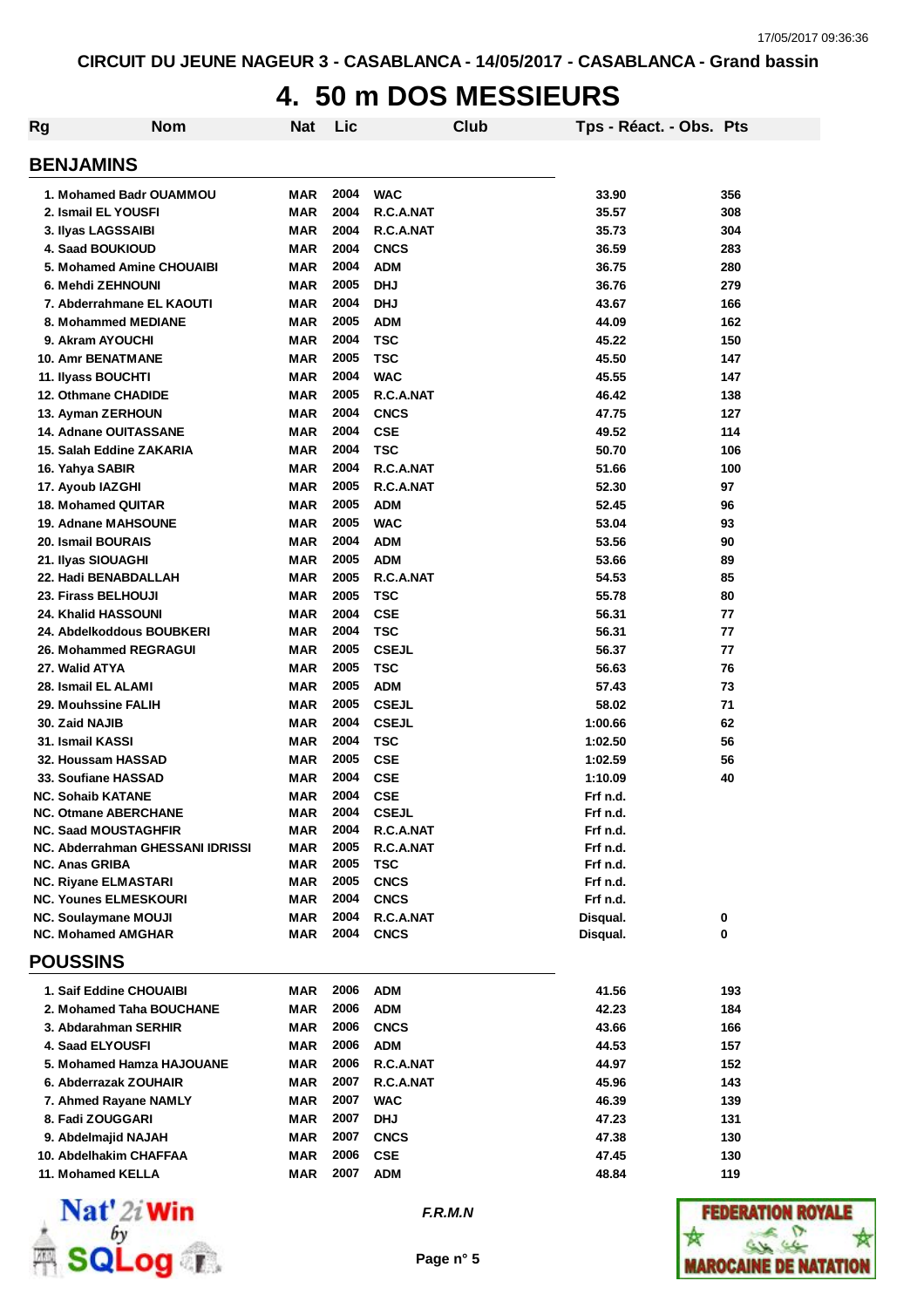#### **4. 50 m DOS MESSIEURS**

| Rg                                                   | <b>Nom</b>                      | <b>Nat</b>        | Lic  |                          | Club    | Tps - Réact. - Obs. Pts |                 |
|------------------------------------------------------|---------------------------------|-------------------|------|--------------------------|---------|-------------------------|-----------------|
| <b>POUSSINS</b>                                      |                                 |                   |      |                          |         |                         |                 |
| 12. Mohamed Amine BENNIS                             |                                 | MAR               | 2006 | <b>ADM</b>               |         | 49.41                   | 115             |
| 13. Othman ZIANE                                     |                                 | <b>MAR</b>        | 2007 | <b>CNCS</b>              |         | 50.72                   | 106             |
| 14. Adam LOURAK                                      |                                 | <b>MAR</b>        | 2007 | <b>WAC</b>               |         | 50.83                   | 105             |
| <b>15. Elmehdi HOURICH</b>                           |                                 | <b>MAR</b>        | 2007 | <b>DHJ</b>               |         | 50.84                   | 105             |
| 16. Hamza KOHAILA                                    |                                 | <b>MAR</b>        | 2007 | <b>ADM</b>               |         | 51.25                   | 103             |
| <b>16. Ahmed NIDAOUI</b>                             |                                 | <b>MAR</b>        | 2007 | <b>WAC</b>               |         | 51.25                   | 103             |
| <b>18. Achraf BOUJNANE</b>                           |                                 | <b>MAR</b>        | 2006 | <b>CSE</b>               |         | 52.22                   | 97              |
|                                                      | 19. Mohamed Ghali KHADRAOUI     | <b>MAR</b>        | 2006 | <b>CSE</b>               |         | 52.65                   | 95              |
| 19. Rayane LARABI                                    |                                 | <b>MAR</b>        | 2007 | <b>CNCS</b>              |         | 52.65                   | 95              |
| 21. Ilyas KARAM                                      |                                 | <b>MAR</b>        | 2007 | <b>CSEJL</b>             |         | 52.79                   | 94              |
| 22. Adam OUARDI                                      |                                 | <b>MAR</b>        | 2006 | R.C.A.NAT                |         | 52.80                   | 94              |
| 23. Yahya EL MESKINI                                 |                                 | <b>MAR</b>        | 2006 | <b>CNCS</b>              |         | 52.91                   | 93              |
| 24. Rayane BAHI                                      |                                 | <b>MAR</b>        | 2006 | <b>TSC</b>               |         | 53.09                   | 92              |
| 25. Youssef SIF ELISLAM                              |                                 | <b>MAR</b>        | 2006 | <b>WAC</b>               |         | 53.19                   | 92              |
| 26. Ghali Brahim SENTISSI                            |                                 | <b>MAR</b>        | 2007 | <b>WAC</b>               |         | 53.27                   | 91              |
| 27. Abdeljalil QUISTAS                               |                                 | <b>MAR</b>        | 2006 | <b>WAC</b>               |         | 53.95                   | 88              |
| 28. Ismail LAGSSAIBI                                 |                                 | <b>MAR</b>        | 2007 | R.C.A.NAT                |         | 54.02                   | 88              |
| 29. Badr BICHARA                                     |                                 | <b>MAR</b>        | 2007 | R.C.A.NAT                |         | 54.07                   | 87              |
| <b>30. Nizar OUITASSANE</b>                          |                                 | <b>MAR</b>        | 2006 | <b>CSE</b>               |         | 54.08                   | 87              |
| 31. Yasser REGRAGUI                                  |                                 | <b>MAR</b>        | 2006 | <b>CSEJL</b>             |         | 54.30                   | 86              |
|                                                      | 31. Hachem EL HACHIMI EL ALAOUI | MAR               | 2007 | <b>WAC</b>               |         | 54.30                   | 86              |
| 33. Rayane M'GHARI                                   |                                 | <b>MAR</b>        | 2007 | <b>DHJ</b>               |         | 55.70                   | 80              |
| <b>34. Youssef YAHI</b>                              |                                 | <b>MAR</b>        | 2006 | <b>ADM</b>               |         | 55.81                   | 79              |
| 35. Adam EL AIROUKI                                  |                                 | <b>MAR</b>        | 2007 | <b>DHJ</b>               |         | 56.50                   | 77              |
| <b>36. Aniss FARAJI</b>                              |                                 | <b>MAR</b>        | 2007 | R.C.A.NAT                |         | 56.60                   | 76              |
| 37. Aymen FENNICH                                    |                                 | <b>MAR</b>        | 2006 | R.C.A.NAT                |         | 57.03                   | 74              |
| 38. Mohamed Ali MAAZOUZ                              |                                 | <b>MAR</b>        | 2007 | <b>WAC</b>               |         | 57.28                   | 73              |
| 39. Diyaa LAFKIHI                                    |                                 | <b>MAR</b>        | 2007 | <b>TSC</b>               |         | 58.92                   | 67              |
| 40. Rayane KEBIRI                                    |                                 | <b>MAR</b>        | 2006 | R.C.A.NAT                |         | 58.94                   | 67              |
| 41. Mohamed Taha KHALDI                              |                                 | <b>MAR</b>        | 2007 | R.C.A.NAT                |         | 59.48                   | 66              |
| <b>42. Othmane TAJEDDINE</b>                         |                                 | <b>MAR</b>        | 2007 | <b>CNCS</b>              |         | 59.54                   | 65              |
| <b>43. Ilias BEN HAMOU</b>                           |                                 | <b>MAR</b>        | 2007 | <b>CSE</b>               |         | 1:00.17                 | 63              |
|                                                      | 44. Mohamed Amine SAADOUD       | <b>MAR</b>        | 2006 | <b>CSE</b>               |         | 1:00.53                 | 62              |
| 45. Rayane HARIB                                     |                                 | <b>MAR</b>        | 2006 | R.C.A.NAT                |         | 1:01.27                 | 60              |
|                                                      | 46. Mohammed Reda DAKOUANE      | MAR               | 2006 | <b>CSE</b>               |         | 1:02.03                 | 58              |
| 47. Adam FALIH                                       |                                 | <b>MAR</b>        | 2007 | <b>CSEJL</b>             |         | 1:02.73                 | 56              |
| <b>48. Moslim SAGHIR</b>                             |                                 | <b>MAR</b>        | 2007 | <b>CNCS</b>              |         | 1:02.98                 | 55              |
| 49. Abdelghafour ZOJAJI                              |                                 | <b>MAR</b>        | 2007 | <b>CSEJL</b>             |         | 1:03.84                 | 53              |
| 50. Ilias OUBIH                                      |                                 | <b>MAR</b>        | 2006 | <b>CSE</b>               |         | 1:04.17                 | 52              |
| 51. Noureddine ELBADRE                               |                                 | <b>MAR</b>        | 2007 | <b>CSE</b>               |         | 1:05.11                 | 50              |
|                                                      | 52. Ramy BAGASS TAGHAOUTI       | <b>MAR</b>        | 2007 | <b>WAC</b>               |         | 1:07.47                 | 45              |
| 53. Imad ZOUAKI                                      |                                 | <b>MAR</b>        | 2007 | <b>DHJ</b>               |         | 1:07.66                 | 44              |
| 54. Ayoub OUALID                                     |                                 | <b>MAR</b>        | 2006 | R.C.A.NAT                |         | 1:08.03                 | 44              |
| 55. Mohamed Amine MOKRINI                            |                                 | <b>MAR</b>        | 2006 | <b>TSC</b>               |         | 1:11.10                 | 38              |
| 56. Zyad ANIBA                                       |                                 | <b>MAR</b>        | 2006 | R.C.A.NAT                |         | 1:11.36                 | 38              |
| 57. Samy ZERREI                                      |                                 | MAR               | 2007 | R.C.A.NAT                |         | 1:21.56                 | 25              |
| <b>NC. Sami ABAOUSS</b>                              |                                 | MAR               | 2007 | <b>DHJ</b>               |         | Frf exc.                |                 |
|                                                      |                                 |                   | 2006 |                          |         |                         |                 |
| <b>NC. Reda TOUBELLA</b><br><b>NC. Othmane JKINI</b> |                                 | MAR<br><b>MAR</b> | 2006 | <b>ADM</b><br><b>CSE</b> |         | Frf n.d.<br>Frf n.d.    |                 |
| <b>NC. Aymen ASAIEB</b>                              |                                 | MAR               | 2006 | R.C.A.NAT                |         | Frf n.d.                |                 |
| <b>NC. Mouad HOUMMANE</b>                            |                                 | <b>MAR</b>        | 2006 | R.C.A.NAT                |         | Frf n.d.                |                 |
| <b>NC. Ali MAAROUF</b>                               |                                 | <b>MAR</b>        | 2006 | R.C.A.NAT                |         | Frf n.d.                |                 |
| <b>NC. Yassine DIOURI</b>                            |                                 | MAR               | 2006 | R.C.A.NAT                |         | Frf n.d.                |                 |
| <b>NC. Ranim WADDA</b>                               |                                 | <b>MAR</b>        | 2007 | R.C.A.NAT                |         | Frf n.d.                |                 |
| <b>NC. Adam ATTAR</b>                                |                                 | <b>MAR</b>        | 2006 | <b>WAC</b>               |         | Frf n.d.                |                 |
| <b>NC. Ryad BOUFTASS</b>                             |                                 | MAR               | 2007 | <b>WAC</b>               |         | Frf n.d.                |                 |
|                                                      | Nat' 2i Win                     |                   |      |                          | F.R.M.N |                         | <b>FEDERATI</b> |



**Page n° 6**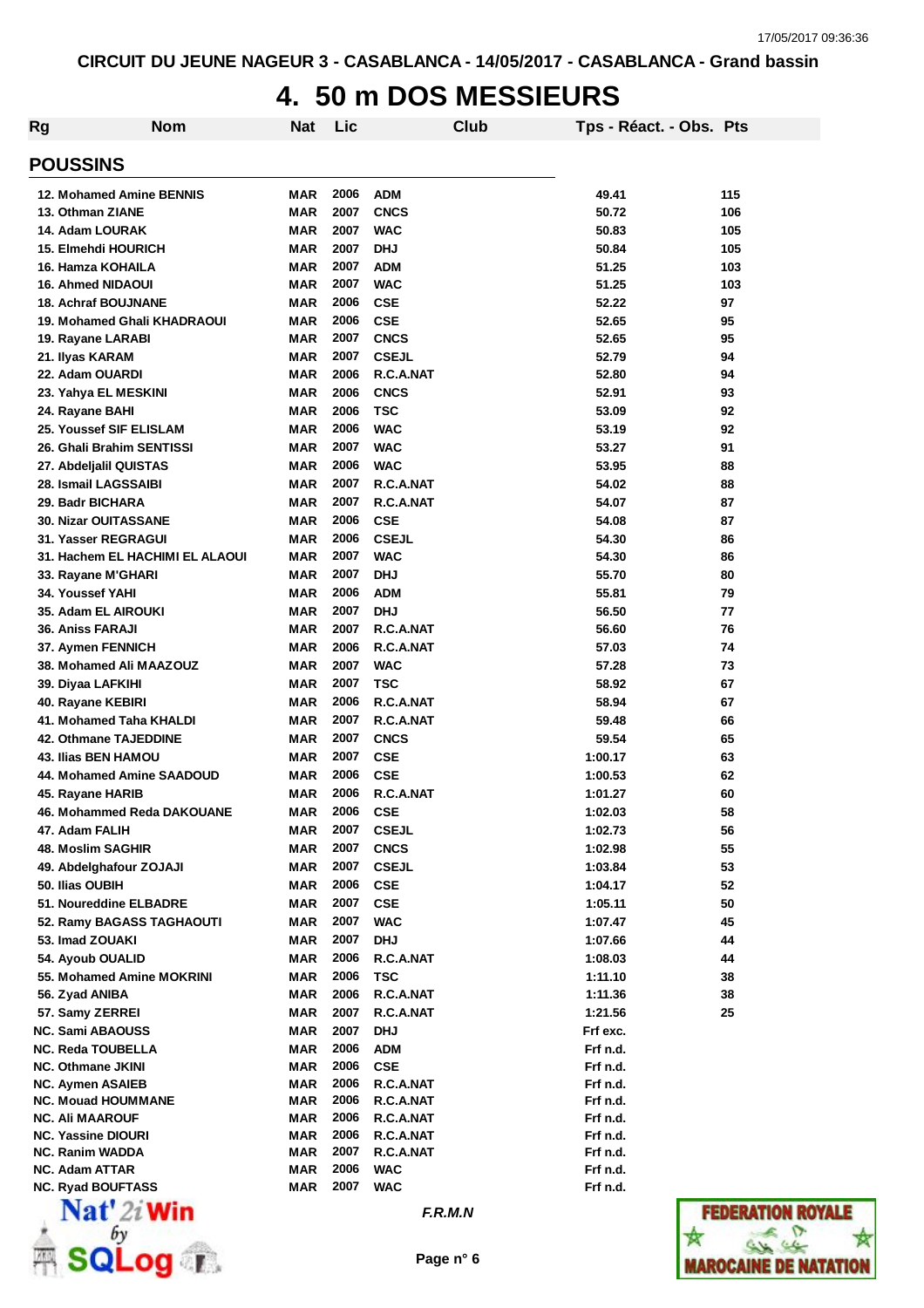#### **4. 50 m DOS MESSIEURS**

| Rg                           | <b>Nom</b> | <b>Nat</b> | <b>Lic</b> |              | Club | Tps - Réact. - Obs. Pts |   |
|------------------------------|------------|------------|------------|--------------|------|-------------------------|---|
| <b>POUSSINS</b>              |            |            |            |              |      |                         |   |
| <b>NC. Rayane RACHDY</b>     |            | <b>MAR</b> | 2007       | <b>WAC</b>   |      | Frf n.d.                |   |
| <b>NC. Elmehdi ELBARMI</b>   |            | <b>MAR</b> | 2007       | <b>CNCS</b>  |      | Frf n.d.                |   |
| <b>NC. Fahd NARBAD</b>       |            | <b>MAR</b> | 2007       | <b>CSE</b>   |      | Disqual.                | 0 |
| <b>NC. Adam ENNAAMANI</b>    |            | <b>MAR</b> | 2006       | <b>CSE</b>   |      | Disqual.                | 0 |
| <b>NC. Sohaib ARSALANE</b>   |            | <b>MAR</b> | 2007       | <b>CSEJL</b> |      | Disqual.                | 0 |
| <b>NC. Zakaria ELKHATIBI</b> |            | <b>MAR</b> | 2007       | <b>DHJ</b>   |      | Disqual.                | 0 |
| <b>NC. Yahya ELKHATIBI</b>   |            | <b>MAR</b> | 2006       | <b>DHJ</b>   |      | Disqual.                | 0 |
| NC. Oussama JMEL             |            | <b>MAR</b> | 2007       | R.C.A.NAT    |      | Disqual.                | 0 |
| <b>NC. Nizar ANIBA</b>       |            | <b>MAR</b> | 2006       | R.C.A.NAT    |      | Disqual.                | 0 |
| <b>NC. Youssef LOUFA</b>     |            | <b>MAR</b> | 2007       | <b>CNCS</b>  |      | Disqual.                | 0 |



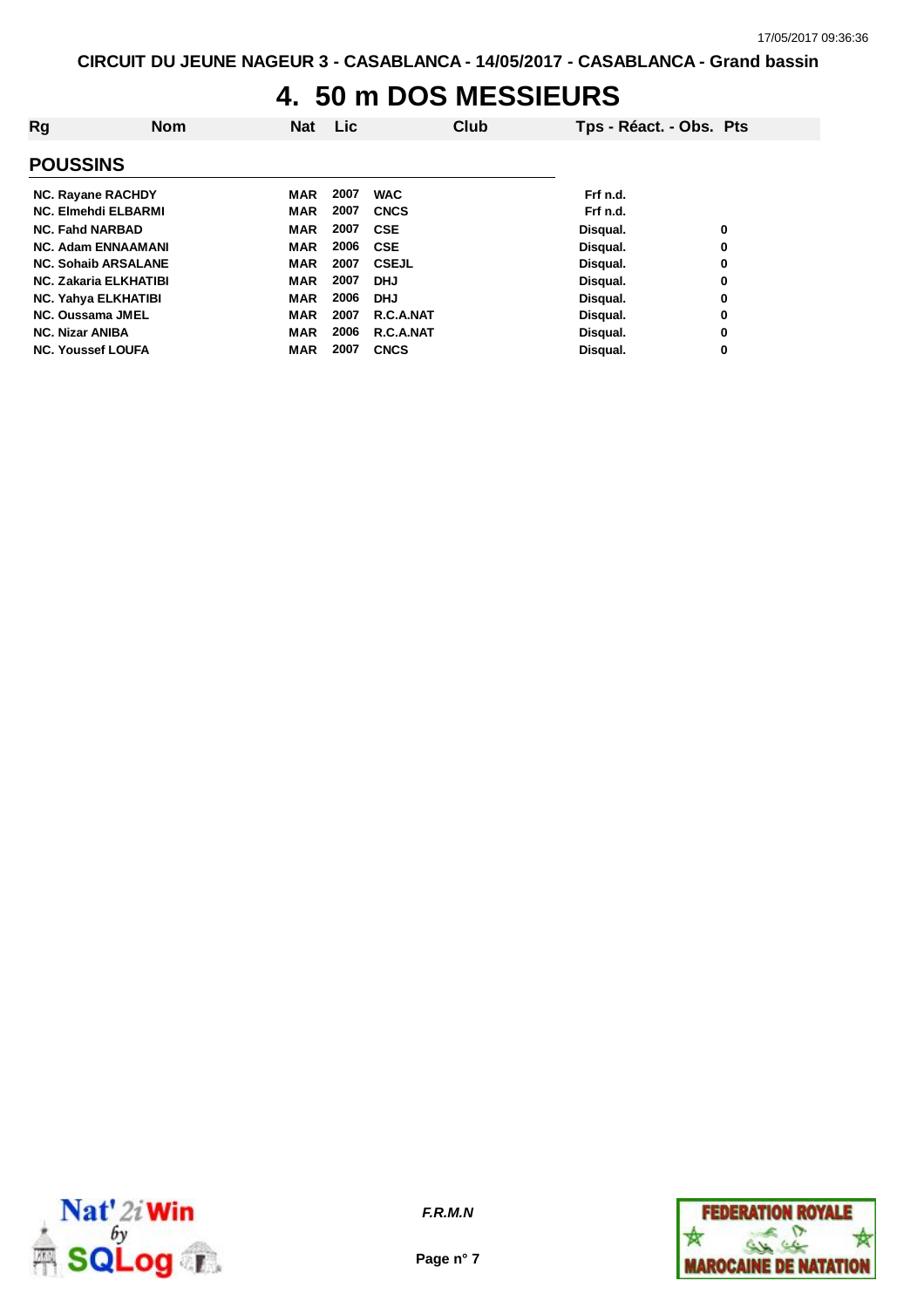#### **5. 50 m BRASSE DAMES**

| Rg | <b>Nom</b>                      | <b>Nat</b> | Lic  |              | Club | Tps - Réact. - Obs. Pts |     |  |
|----|---------------------------------|------------|------|--------------|------|-------------------------|-----|--|
|    | <b>BENJAMINS</b>                |            |      |              |      |                         |     |  |
|    | 1. Hind DOUHA                   | MAR        | 2005 | R.C.A.NAT    |      | 39.78                   | 422 |  |
|    | 2. Aya ICHOU                    | MAR        | 2004 | R.C.A.NAT    |      | 40.21                   | 408 |  |
|    | 3. Kamilia MAALOUF              | <b>MAR</b> | 2004 | R.C.A.NAT    |      | 40.78                   | 391 |  |
|    | 4. Lamiaa ELMACHRAFI            | <b>MAR</b> | 2005 | TSC          |      | 42.31                   | 350 |  |
|    | 5. Amira ZOHRY                  | <b>MAR</b> | 2004 | <b>WAC</b>   |      | 44.59                   | 299 |  |
|    | 6. Kenza SALMAN                 | <b>MAR</b> | 2005 | R.C.A.NAT    |      | 44.78                   | 295 |  |
|    | 7. Maria NAMLY                  | <b>MAR</b> | 2005 | <b>WAC</b>   |      | 44.97                   | 292 |  |
|    | 8. Hiba SOBAII                  | <b>MAR</b> | 2004 | <b>CSE</b>   |      | 45.64                   | 279 |  |
|    | 9. IIIi BELHOCINE               | <b>MAR</b> | 2005 | <b>WAC</b>   |      | 46.18                   | 269 |  |
|    | 10. Nada YAHI                   | <b>MAR</b> | 2004 | <b>ADM</b>   |      | 46.38                   | 266 |  |
|    | 11. Hiba SAADOUD                | <b>MAR</b> | 2004 | <b>CSE</b>   |      | 46.95                   | 256 |  |
|    | <b>12. Ichrak EZZAITOUNI</b>    | <b>MAR</b> | 2004 | <b>ADM</b>   |      | 47.63                   | 245 |  |
|    | 13. Asmae ALA KHIR              | <b>MAR</b> | 2005 | <b>CNCS</b>  |      | 48.09                   | 238 |  |
|    | <b>14. Meryem CHEMMAOUI</b>     | MAR        | 2005 | <b>CNCS</b>  |      | 48.31                   | 235 |  |
|    | 15. Oumaima UHAMMOUCH           | MAR        | 2005 | <b>ADM</b>   |      | 49.69                   | 216 |  |
|    | 16. Asmae BELBEIDA              | <b>MAR</b> | 2004 | <b>CNCS</b>  |      | 49.95                   | 213 |  |
|    | 17. Yassmine LABYAD             | <b>MAR</b> | 2005 | <b>CSE</b>   |      | 50.09                   | 211 |  |
|    | <b>18. Iness LAKRADI</b>        | <b>MAR</b> | 2005 | <b>TSC</b>   |      | 50.12                   | 211 |  |
|    | 19. Widad ECHAFAKI              | <b>MAR</b> | 2004 | <b>ADM</b>   |      | 50.72                   | 203 |  |
|    | 20. Maissam YAHIA               | MAR        | 2005 | <b>DHJ</b>   |      | 51.44                   | 195 |  |
|    | 20. Kaltoum EL AOUANI           | MAR        | 2004 | R.C.A.NAT    |      | 51.44                   | 195 |  |
|    | <b>22. Zineb ECHARAFI</b>       | MAR        | 2004 | <b>CNCS</b>  |      | 51.96                   | 189 |  |
|    | 23. Malak LAARIF                | MAR        | 2005 | R.C.A.NAT    |      | 52.78                   | 180 |  |
|    | <b>24. Zineb BERRADA</b>        | MAR        | 2004 | <b>CSE</b>   |      | 53.29                   | 175 |  |
|    | 25. Hiba MALKI                  | <b>MAR</b> | 2005 | <b>WAC</b>   |      | 54.03                   | 168 |  |
|    | 26. Imane MIKOU                 | <b>MAR</b> | 2005 | <b>ADM</b>   |      | 54.38                   | 165 |  |
|    | 27. Noure El Houda ZIDANE       | <b>MAR</b> | 2005 | <b>CSE</b>   |      | 54.64                   | 162 |  |
|    | 28. Salma SOBAII                | <b>MAR</b> | 2005 | <b>CSE</b>   |      | 54.72                   | 162 |  |
|    | 29. Salma BOULAHIA              | <b>MAR</b> | 2005 | <b>CNCS</b>  |      | 55.00                   | 159 |  |
|    | 30. Khadija BOURAIS             | MAR        | 2005 | <b>ADM</b>   |      | 55.30                   | 157 |  |
|    | <b>31. Rim ARSALANE</b>         | <b>MAR</b> | 2004 | <b>CNCS</b>  |      | 56.38                   | 148 |  |
|    | 32. Wiam MEDIANE                | MAR        | 2005 | <b>ADM</b>   |      | 57.93                   | 136 |  |
|    | 33. Nada JEBRI                  | <b>MAR</b> | 2005 | R.C.A.NAT    |      | 58.74                   | 131 |  |
|    | 34. Hanane AZZA                 | <b>MAR</b> | 2004 | <b>ADM</b>   |      | 1:00.41                 | 120 |  |
|    | 35. Rim JEBRANE                 | MAR        | 2005 | CSEJL        |      | 1:01.61                 | 113 |  |
|    | 36. Kawtar BATTOU               | MAR        | 2004 | <b>ADM</b>   |      | 1:04.03                 | 101 |  |
|    | 37. Douaa HANAFI                | <b>MAR</b> | 2005 | R.C.A.NAT    |      | 1:07.91                 | 84  |  |
|    | 38. Aya BENSLIMANE              | <b>MAR</b> | 2005 | R.C.A.NAT    |      | 1:56.39                 | 16  |  |
|    | <b>NC. Rim AZOUGGARH</b>        | <b>MAR</b> | 2005 | <b>DHJ</b>   |      | Frf exc.                |     |  |
|    | <b>NC. Rim SAMMANI</b>          | <b>MAR</b> | 2004 | <b>CSE</b>   |      | Frf n.d.                |     |  |
|    | NC. Chaimaa KARTI               | MAR        | 2004 | <b>CSE</b>   |      | Frf n.d.                |     |  |
|    | <b>NC. Maria TOURBI</b>         | MAR        | 2005 | <b>CSEJL</b> |      | Frf n.d.                |     |  |
|    | <b>NC. Yasmine Fatima DAOUI</b> | <b>MAR</b> | 2005 | R.C.A.NAT    |      | Frf n.d.                |     |  |
|    | <b>NC. Lina EZZARHOUNI</b>      | MAR        | 2005 | R.C.A.NAT    |      | Frf n.d.                |     |  |
|    | NC. Aya NOUZA                   | MAR        | 2005 | R.C.A.NAT    |      | Disqual.                | 0   |  |
|    | <b>NC. Yasmine AZIZI</b>        | <b>MAR</b> | 2004 | TSC          |      | Disqual.                | 0   |  |
|    | <b>NC. Nouhaila NADI</b>        | <b>MAR</b> | 2005 | <b>CNCS</b>  |      | Disqual.                | 0   |  |
|    | <b>POUSSINS</b>                 |            |      |              |      |                         |     |  |
|    | 1. Marwa TOUHAMI                | MAR        | 2007 | R.C.A.NAT    |      | 46.53                   | 263 |  |
|    | 2. Camelia AMRANI               | <b>MAR</b> | 2006 | <b>TSC</b>   |      | 47.00                   | 256 |  |
|    | 3. Lina BERRISSOUL              | <b>MAR</b> | 2007 | <b>WAC</b>   |      | 47.70                   | 244 |  |
|    | 4. Israa LAHLAISSI              | MAR        | 2006 | <b>TSC</b>   |      | 47.90                   | 241 |  |
|    | 5. Ghita GHETREFF               | <b>MAR</b> | 2006 | <b>ADM</b>   |      | 48.94                   | 226 |  |
|    | 6. Ghita SABIR                  | MAR        | 2006 | <b>CNCS</b>  |      | 49.41                   | 220 |  |
|    |                                 |            |      |              |      |                         |     |  |
|    | $NT - 120$                      |            |      |              |      |                         |     |  |



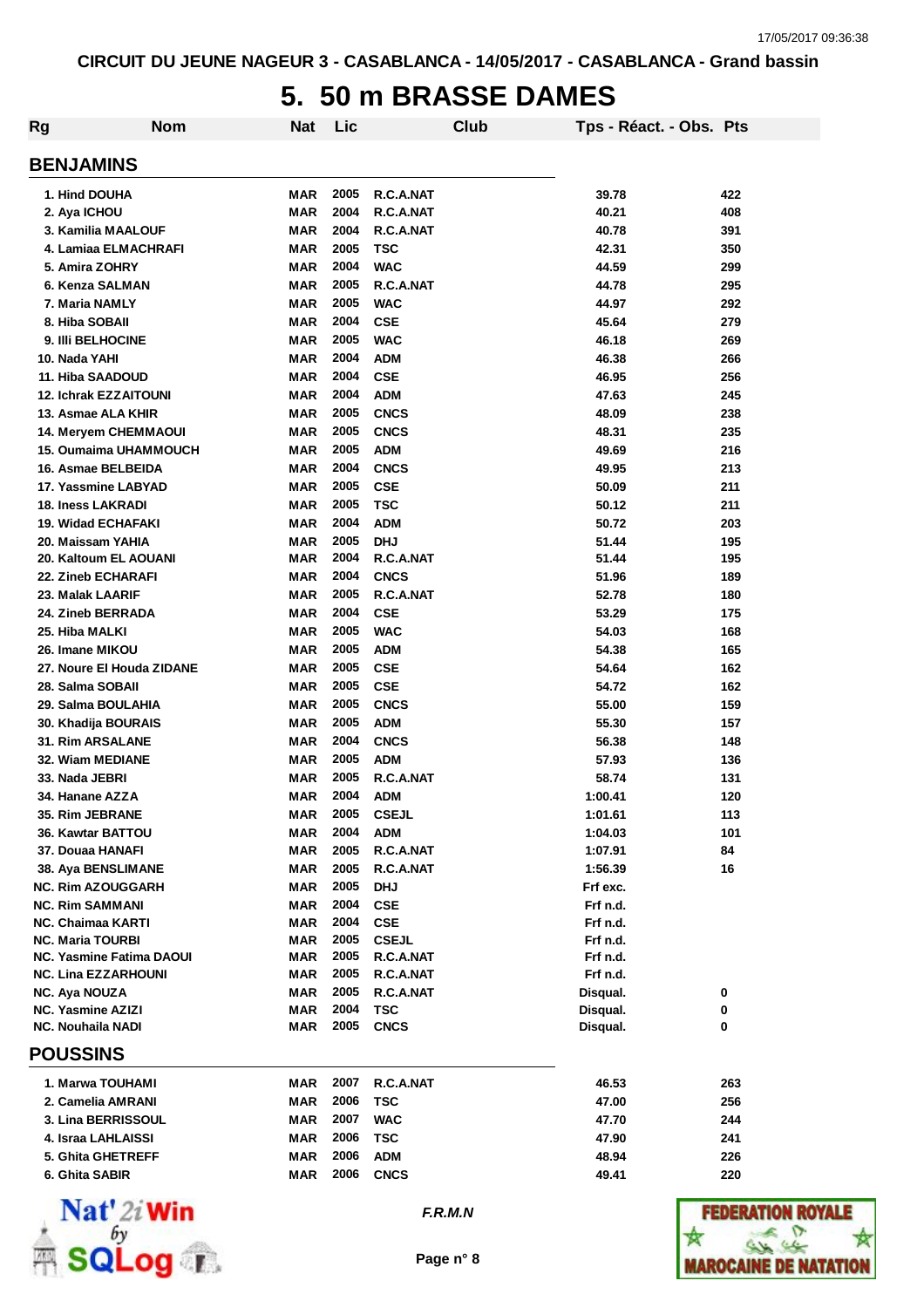#### **5. 50 m BRASSE DAMES**

| Rg | <b>Nom</b>                       | Nat        | Lic  |              | Club | Tps - Réact. - Obs. Pts |     |
|----|----------------------------------|------------|------|--------------|------|-------------------------|-----|
|    | <b>POUSSINS</b>                  |            |      |              |      |                         |     |
|    | 7. Rihab BAHI                    | MAR        | 2006 | R.C.A.NAT    |      | 50.16                   | 210 |
|    | 8. Razane MAHRACH                | MAR        | 2007 | <b>WAC</b>   |      | 50.50                   | 206 |
|    | 9. Samia LABHALLA                | <b>MAR</b> | 2006 | <b>DHJ</b>   |      | 50.56                   | 205 |
|    | 10. Aya BCHIRI                   | <b>MAR</b> | 2006 | <b>ADM</b>   |      | 50.86                   | 202 |
|    | 11. Zainab IDRISSI               | <b>MAR</b> | 2007 | <b>CNCS</b>  |      | 50.95                   | 200 |
|    | 12. Salma AZIZI                  | <b>MAR</b> | 2007 | <b>TSC</b>   |      | 52.10                   | 187 |
|    | 13. Nada MOSSADDIK               | <b>MAR</b> | 2006 | <b>CNCS</b>  |      | 52.45                   | 184 |
|    | <b>14. Acil BARGAOUI</b>         | <b>MAR</b> | 2006 | <b>ADM</b>   |      | 55.75                   | 153 |
|    | 15. Salma ZAID                   | <b>MAR</b> | 2007 | R.C.A.NAT    |      | 55.84                   | 152 |
|    | 16. Chaimaa MAFTAH EL KASSIMY    | <b>MAR</b> | 2006 | <b>ADM</b>   |      | 56.57                   | 146 |
|    | 16. Yassmine BENGHEDIFA          | MAR        | 2007 | <b>ADM</b>   |      | 56.57                   | 146 |
|    | <b>18. Rihab ZARGANI</b>         | MAR        | 2006 | <b>CNCS</b>  |      | 56.91                   | 144 |
|    | <b>19. Yousra KORDANE</b>        | <b>MAR</b> | 2006 | R.C.A.NAT    |      | 57.72                   | 138 |
|    | 20. Alaa SAOUT EL HAK            | <b>MAR</b> | 2006 | <b>CNCS</b>  |      | 59.62                   | 125 |
|    | 21. Dina YAMOURI                 | <b>MAR</b> | 2006 | <b>CNCS</b>  |      | 1:00.75                 | 118 |
|    | 22. Malak BAROUDI                | <b>MAR</b> | 2007 | R.C.A.NAT    |      | 1:02.15                 | 110 |
|    | 23. Lina BATTOU                  | MAR        | 2006 | <b>ADM</b>   |      | 1:02.88                 | 106 |
|    | 24. Abir RADELLAH                | MAR        | 2007 | <b>CNCS</b>  |      | 1:04.92                 | 97  |
|    | 25. Rania AOUAM                  | MAR        | 2006 | <b>CNCS</b>  |      | 1:07.52                 | 86  |
|    | 26. Wissal LOUZI                 | MAR        | 2007 | R.C.A.NAT    |      | 1:08.26                 | 83  |
|    | 27. Hiba HABBOUBI                | MAR        | 2007 | <b>CNCS</b>  |      | 1:08.82                 | 81  |
|    | 28. Hiba MAKBOULI                | MAR        | 2007 | <b>DHJ</b>   |      | 1:08.88                 | 81  |
|    | 29. Lilia ABOUELFADEL            | <b>MAR</b> | 2006 | R.C.A.NAT    |      | 1:08.95                 | 81  |
|    | 30. Lina BOUSLIM                 | MAR        | 2007 | <b>TSC</b>   |      | 1:09.29                 | 79  |
|    | 31. Ghita AFRIAD                 | <b>MAR</b> | 2007 | <b>CSE</b>   |      | 1:09.81                 | 78  |
|    | 32. Imane EDDADSY                | <b>MAR</b> | 2007 | R.C.A.NAT    |      | 1:10.23                 | 76  |
|    | 33. Roaya ELKADIM                | <b>MAR</b> | 2007 | R.C.A.NAT    |      | 1:16.94                 | 58  |
|    | 34. Lilya ZERREI                 | <b>MAR</b> | 2006 | R.C.A.NAT    |      | 1:28.73                 | 38  |
|    | NC. Lina Soulaika BOUMAHDI       | <b>MAR</b> | 2007 | <b>DHJ</b>   |      | Frf exc.                |     |
|    | <b>NC. Hiba TALII</b>            | <b>MAR</b> | 2007 | <b>ADM</b>   |      | Frf n.d.                |     |
|    | <b>NC. Hiba ABERCHANE</b>        | <b>MAR</b> | 2007 | <b>CSEJL</b> |      | Frf n.d.                |     |
|    | NC. Maryem MOUSTAKBAL            | MAR        | 2007 | R.C.A.NAT    |      | Frf n.d.                |     |
|    | <b>NC. Fatima Zahra BOUCHRIF</b> | <b>MAR</b> | 2006 | R.C.A.NAT    |      | Frf n.d.                |     |
|    | <b>NC. Sofia AICH</b>            | MAR        | 2007 | R.C.A.NAT    |      | Frf n.d.                |     |
|    | NC. Ghada FILALI NASSAH          | <b>MAR</b> | 2006 | <b>WAC</b>   |      | Frf n.d.                |     |
|    | <b>NC. Riham HAJJARY</b>         | MAR        | 2007 | <b>WAC</b>   |      | Frf n.d.                |     |
|    | <b>NC. Selma BENNANI</b>         | <b>MAR</b> | 2007 | <b>CNCS</b>  |      | Frf n.d.                |     |
|    | <b>NC. Malak HARAKAT</b>         | <b>MAR</b> | 2007 | <b>CNCS</b>  |      | Frf n.d.                |     |
|    | <b>NC. Yousra LOUFA</b>          | <b>MAR</b> | 2007 | <b>CNCS</b>  |      | Frf n.d.                |     |
|    | NC. Yasmine RAZIQ                | <b>MAR</b> | 2007 | <b>CNCS</b>  |      | Frf n.d.<br>Frf n.d.    |     |
|    | NC. Bassma RAZIQ                 | <b>MAR</b> | 2006 | <b>CNCS</b>  |      |                         |     |
|    | <b>NC. Amira ARRAMI</b>          | <b>MAR</b> | 2007 | R.C.A.NAT    |      | Disqual.                | 0   |
|    | <b>NC. Rida RAHIL</b>            | <b>MAR</b> | 2006 | R.C.A.NAT    |      | Disqual.                | 0   |



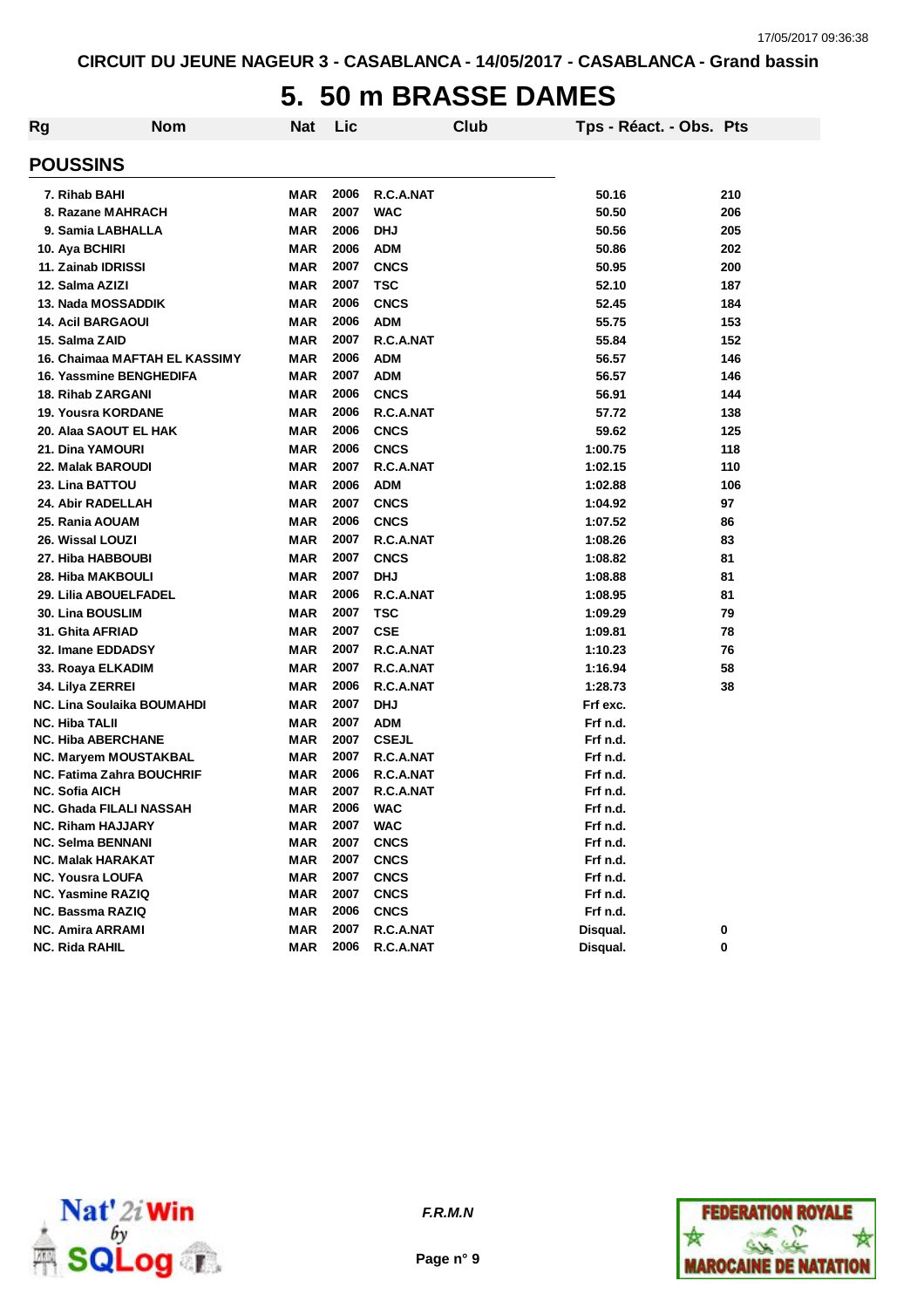# **6. 50 m BRASSE MESSIEURS**

| Rg                                                                    | <b>Nom</b> | <b>Nat</b>               | Lic          |                            | Club | Tps - Réact. - Obs. Pts |        |
|-----------------------------------------------------------------------|------------|--------------------------|--------------|----------------------------|------|-------------------------|--------|
| <b>BENJAMINS</b>                                                      |            |                          |              |                            |      |                         |        |
| 1. Mohamed Badr OUAMMOU                                               |            | <b>MAR</b>               | 2004         | <b>WAC</b>                 |      | 39.66                   | 304    |
| 2. Mohamed Amine HAMDAOUI                                             |            | <b>MAR</b>               | 2004         | <b>TSC</b>                 |      | 41.50                   | 265    |
| 3. Akram AYOUCHI                                                      |            | <b>MAR</b>               | 2004         | <b>TSC</b>                 |      | 50.39                   | 148    |
| 4. Othmane CHADIDE                                                    |            | <b>MAR</b>               | 2005         | R.C.A.NAT                  |      | 50.58                   | 146    |
| 5. Taha MAFTAH EL KASSIMY                                             |            | <b>MAR</b>               | 2005         | <b>ADM</b>                 |      | 50.69                   | 145    |
| 6. Mohammed MEDIANE                                                   |            | <b>MAR</b>               | 2005         | <b>ADM</b>                 |      | 50.80                   | 144    |
| 7. Adam KHALLAD                                                       |            | <b>MAR</b>               | 2004         | <b>TSC</b>                 |      | 50.88                   | 144    |
| 8. Youssef BENJARY                                                    |            | <b>MAR</b>               | 2004         | <b>CSE</b>                 |      | 51.70                   | 137    |
| 9. Hadi BENABDALLAH                                                   |            | <b>MAR</b>               | 2005         | R.C.A.NAT                  |      | 51.88                   | 135    |
| 10. Samy BENMAAZOUZ                                                   |            | <b>MAR</b>               | 2005         | <b>WAC</b>                 |      | 52.06                   | 134    |
| 11. Ismail BOURAIS                                                    |            | <b>MAR</b>               | 2004         | <b>ADM</b>                 |      | 52.08                   | 134    |
| <b>12. Mohammed REGRAGUI</b>                                          |            | <b>MAR</b>               | 2005         | <b>CSEJL</b>               |      | 53.56                   | 123    |
| 13. Ayman ZERHOUN                                                     |            | <b>MAR</b>               | 2004         | <b>CNCS</b>                |      | 53.60                   | 123    |
| <b>14. Achraf AOUAM</b>                                               |            | <b>MAR</b>               | 2004         | <b>CNCS</b>                |      | 53.77                   | 122    |
| <b>15. Hatim AMRANE</b>                                               |            | <b>MAR</b>               | 2004         | <b>CNCS</b>                |      | 55.45                   | 111    |
| 16. Ilyas SIOUAGHI                                                    |            | <b>MAR</b>               | 2005         | <b>ADM</b>                 |      | 58.10                   | 96     |
| 17. Mouhssine FALIH                                                   |            | <b>MAR</b>               | 2005         | <b>CSEJL</b>               |      | 58.72                   | 93     |
| 18. Ismail EL ALAMI                                                   |            | <b>MAR</b>               | 2005         | <b>ADM</b>                 |      | 59.80                   | 88     |
| <b>19. Ilias ABOUTAIB</b>                                             |            | <b>MAR</b>               | 2005         | <b>WAC</b>                 |      | 59.97                   | 87     |
| 20. Adnane OUITASSANE                                                 |            | <b>MAR</b>               | 2004         | <b>CSE</b>                 |      | 1:01.13                 | 83     |
| 21. Khalid HASSOUNI                                                   |            | <b>MAR</b>               | 2004         | <b>CSE</b>                 |      | 1:01.69                 | 80     |
| <b>NC. Sohaib KATANE</b>                                              |            | <b>MAR</b>               | 2004         | <b>CSE</b>                 |      | Frf n.d.                |        |
| <b>NC. Otmane ABERCHANE</b>                                           |            | <b>MAR</b>               | 2004         | <b>CSEJL</b>               |      | Frf n.d.                |        |
| NC. Abderrahman GHESSANI IDRISSI                                      |            | <b>MAR</b>               | 2005         | R.C.A.NAT                  |      | Frf n.d.                |        |
| <b>NC. Amine RACHID</b>                                               |            | <b>MAR</b>               | 2005         | <b>CNCS</b>                |      | Frf n.d.                |        |
| <b>NC. Houssam HASSAD</b>                                             |            | <b>MAR</b>               | 2005         | <b>CSE</b>                 |      | Disqual.                | 0      |
| <b>NC. Zaid NAJIB</b>                                                 |            | <b>MAR</b>               | 2004         | <b>CSEJL</b>               |      | Disqual.                | 0      |
| NC. Ayoub IAZGHI                                                      |            | <b>MAR</b>               | 2005         | R.C.A.NAT                  |      | Disqual.                | 0      |
| <b>NC. Soulaymane MOUJI</b>                                           |            | <b>MAR</b>               | 2004         | R.C.A.NAT                  |      | Disqual.                | 0      |
| NC. Yahya SABIR                                                       |            | <b>MAR</b><br><b>MAR</b> | 2004<br>2004 | R.C.A.NAT                  |      | Disqual.                | 0      |
| <b>NC. Mansour ALMAHDI OTHMANE</b><br><b>NC. OMAR ALMAHDI OTHMANE</b> |            | <b>MAR</b>               | 2005         | <b>CNCS</b><br><b>CNCS</b> |      | Disqual.<br>Disqual.    | 0<br>0 |
| <b>POUSSINS</b>                                                       |            |                          |              |                            |      |                         |        |
| 1. Achraf AKIL                                                        |            | <b>MAR</b>               | 2006         | <b>CSEJL</b>               |      | 47.56                   | 176    |
| 2. Ahmed Rayane NAMLY                                                 |            | MAR                      | 2007         | <b>WAC</b>                 |      | 48.13                   | 170    |
| 3. Mehdi KAMIL                                                        |            | <b>MAR</b>               | 2006         | <b>WAC</b>                 |      | 49.09                   | 160    |
| 4. Saad SLIM                                                          |            | <b>MAR</b>               | 2006         | R.C.A.NAT                  |      | 50.86                   | 144    |
| 5. Abdelhakim CHAFFAA                                                 |            | <b>MAR</b>               | 2006         | <b>CSE</b>                 |      | 51.26                   | 140    |
| 6. Mohamed Amine BENNIS                                               |            | <b>MAR</b>               | 2006         | <b>ADM</b>                 |      | 51.41                   | 139    |
| 7. Ismail LAGSSAIBI                                                   |            | <b>MAR</b>               | 2007         | R.C.A.NAT                  |      | 52.02                   | 134    |
| 8. Adam SAMMANI                                                       |            | MAR                      | 2006         | <b>CSE</b>                 |      | 52.11                   | 134    |
| 9. Youssef SIF ELISLAM                                                |            | <b>MAR</b>               | 2006         | <b>WAC</b>                 |      | 52.28                   | 132    |
| 10. Ahmed NIDAOUI                                                     |            | <b>MAR</b>               | 2007         | <b>WAC</b>                 |      | 53.10                   | 126    |
| 11. Ibrahim AIT ZOULET                                                |            | <b>MAR</b>               | 2006         | <b>CSEJL</b>               |      | 53.19                   | 126    |
| 12. Adam BENMAAZOUZ                                                   |            | <b>MAR</b>               | 2006         | <b>WAC</b>                 |      | 53.58                   | 123    |
| 13. Mohamed KELLA                                                     |            | <b>MAR</b>               | 2007         | <b>ADM</b>                 |      | 54.10                   | 119    |
| 13. Badr BICHARA                                                      |            | <b>MAR</b>               | 2007         | R.C.A.NAT                  |      | 54.10                   | 119    |
| 15. Yassir BAZZINE                                                    |            | <b>MAR</b>               | 2007         | <b>CNCS</b>                |      | 54.13                   | 119    |
| 16. Mohamed MALKI                                                     |            | <b>MAR</b>               | 2007         | <b>WAC</b>                 |      | 54.16                   | 119    |
| 17. Ilias BEN HAMOU                                                   |            | <b>MAR</b>               | 2007         | <b>CSE</b>                 |      | 54.36                   | 118    |
| 18. Rayane M'GHARI                                                    |            | <b>MAR</b>               | 2007         | DHJ                        |      | 55.01                   | 113    |
| 19. Ilyas KARAM                                                       |            | <b>MAR</b>               | 2007         | <b>CSEJL</b>               |      | 55.25                   | 112    |
| 20. Aymen FENNICH                                                     |            | <b>MAR</b>               | 2006         | R.C.A.NAT                  |      | 55.33                   | 112    |
| 21. Achraf BOUJNANE                                                   |            | <b>MAR</b>               | 2006         | <b>CSE</b>                 |      | 55.55                   | 110    |



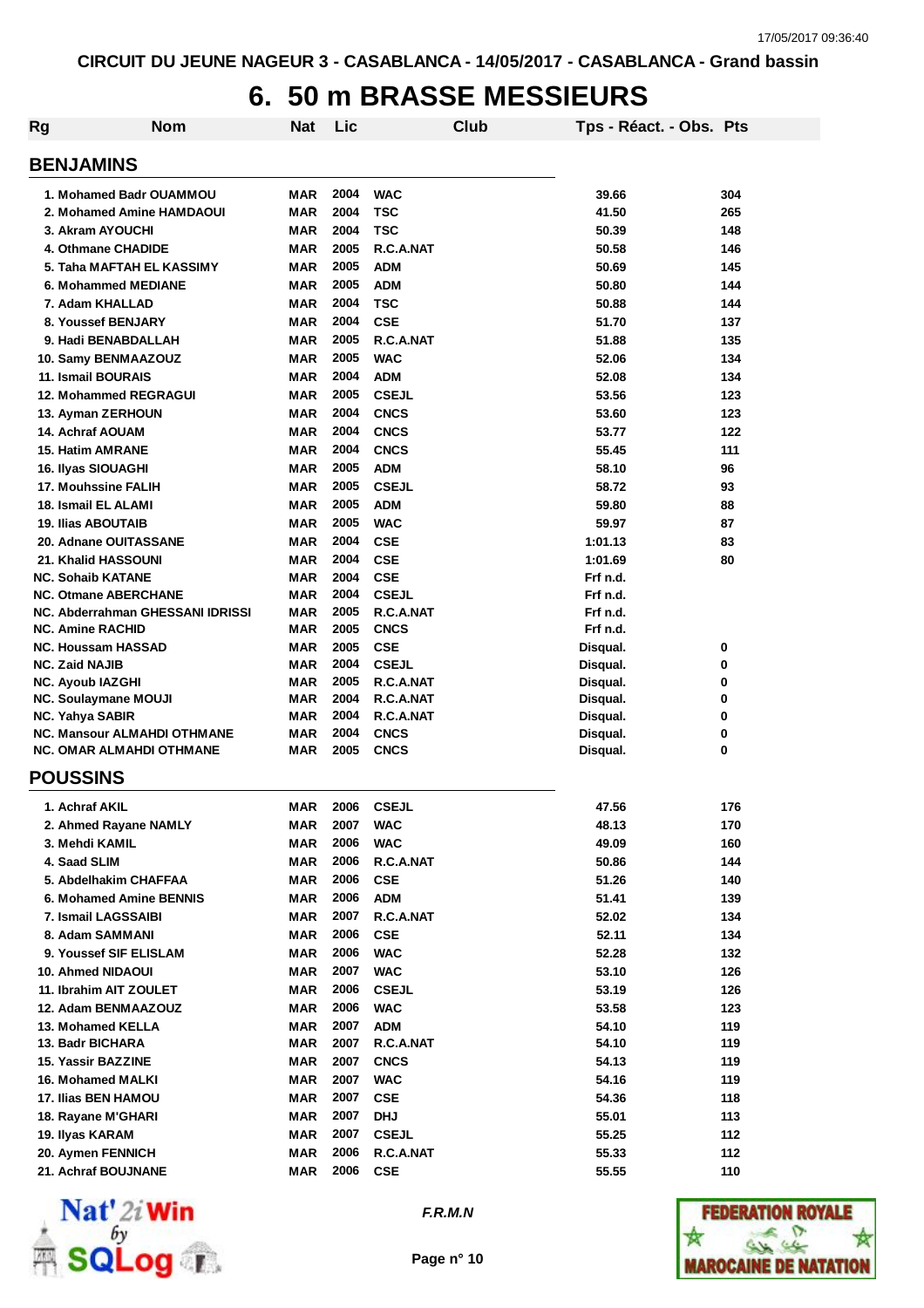# **6. 50 m BRASSE MESSIEURS**

| Rg | Nom                                              | Nat                      | Lic          |                            | <b>Club</b> | Tps - Réact. - Obs. Pts |        |
|----|--------------------------------------------------|--------------------------|--------------|----------------------------|-------------|-------------------------|--------|
|    | <b>POUSSINS</b>                                  |                          |              |                            |             |                         |        |
|    | 21. Adam OUARDI                                  | <b>MAR</b>               | 2006         | R.C.A.NAT                  |             | 55.55                   | 110    |
|    | 21. Omar BELAOUNI                                | <b>MAR</b>               | 2007         | <b>WAC</b>                 |             | 55.55                   | 110    |
|    | 24. Yahya EL MESKINI                             | <b>MAR</b>               | 2006         | <b>CNCS</b>                |             | 57.60                   | 99     |
|    | 25. Adam FALIH                                   | <b>MAR</b>               | 2007         | <b>CSEJL</b>               |             | 58.08                   | 96     |
|    | 26. Yasser REGRAGUI                              | <b>MAR</b>               | 2006         | <b>CSEJL</b>               |             | 59.24                   | 91     |
|    | 27. Moslim SAGHIR                                | <b>MAR</b>               | 2007         | <b>CNCS</b>                |             | 59.69                   | 89     |
|    | 28. Diyaa LAFKIHI                                | <b>MAR</b>               | 2007         | <b>TSC</b>                 |             | 59.73                   | 89     |
|    | 29. Mohamed Amine SAADOUD                        | <b>MAR</b>               | 2006         | <b>CSE</b>                 |             | 59.84                   | 88     |
|    | 30. Rayane KEBIRI                                | <b>MAR</b>               | 2006         | R.C.A.NAT                  |             | 1:00.00                 | 87     |
|    | 31. Elmehdi HOURICH                              | <b>MAR</b>               | 2007         | <b>DHJ</b>                 |             | 1:00.25                 | 86     |
|    | 32. Noureddine ELBADRE                           | <b>MAR</b>               | 2007         | <b>CSE</b>                 |             | 1:00.54                 | 85     |
|    | 33. Mohamed Ghali KHADRAOUI                      | <b>MAR</b>               | 2006         | <b>CSE</b>                 |             | 1:01.15                 | 82     |
|    | 34. Adam EL AIROUKI                              | <b>MAR</b>               | 2007         | <b>DHJ</b>                 |             | 1:02.97                 | 75     |
|    | 35. Mouad HOUMMANE                               | <b>MAR</b>               | 2006         | R.C.A.NAT                  |             | 1:03.62                 | 73     |
|    | 35. Mohamed Taha KHALDI                          | <b>MAR</b>               | 2007         | R.C.A.NAT                  |             | 1:03.62                 | 73     |
|    | 37. Othmane TAJEDDINE                            | <b>MAR</b>               | 2007         | <b>CNCS</b>                |             | 1:05.58                 | 67     |
|    | 38. Yanis ABOUELFADEL                            | <b>MAR</b>               | 2007         | R.C.A.NAT                  |             | 1:05.66                 | 67     |
|    | 39. Oussama JMEL                                 | <b>MAR</b>               | 2007         | R.C.A.NAT                  |             | 1:07.40                 | 61     |
|    | <b>40. Adam ENNAAMANI</b>                        | <b>MAR</b>               | 2006         | <b>CSE</b>                 |             | 1:08.26                 | 59     |
|    | 41. Imad ZOUAKI                                  | <b>MAR</b>               | 2007         | <b>DHJ</b>                 |             | 1:17.11                 | 41     |
|    | 42. Abdelghafour ZOJAJI                          | <b>MAR</b>               | 2007         | <b>CSEJL</b>               |             | 1:17.36                 | 40     |
|    | <b>NC. Sami ABAOUSS</b>                          | <b>MAR</b>               | 2007         | <b>DHJ</b>                 |             | Frf exc.                |        |
|    | <b>NC. Reda TOUBELLA</b>                         | <b>MAR</b>               | 2006         | <b>ADM</b>                 |             | Frf n.d.                |        |
|    | <b>NC. Othmane JKINI</b>                         | <b>MAR</b>               | 2006         | <b>CSE</b>                 |             | Frf n.d.                |        |
|    | <b>NC. Aymen ASAIEB</b>                          | <b>MAR</b>               | 2006         | R.C.A.NAT                  |             | Frf n.d.                |        |
|    | <b>NC. Ali MAAROUF</b>                           | <b>MAR</b>               | 2006         | R.C.A.NAT                  |             | Frf n.d.                |        |
|    | <b>NC. Yassine DIOURI</b>                        | <b>MAR</b>               | 2006         | R.C.A.NAT                  |             | Frf n.d.                |        |
|    | <b>NC. Aniss FARAJI</b>                          | <b>MAR</b>               | 2007         | R.C.A.NAT                  |             | Frf n.d.                |        |
|    | <b>NC. Ranim WADDA</b>                           | <b>MAR</b>               | 2007         | R.C.A.NAT                  |             | Frf n.d.                |        |
|    | <b>NC. Ali EZZAKY</b>                            | <b>MAR</b>               | 2007         | <b>CNCS</b>                |             | Frf n.d.                |        |
|    | <b>NC. Fahd NARBAD</b>                           | <b>MAR</b>               | 2007         | <b>CSE</b>                 |             | Disqual.                | 0      |
|    | <b>NC. Nizar OUITASSANE</b>                      | <b>MAR</b>               | 2006         | <b>CSE</b>                 |             | Disqual.                | 0      |
|    | <b>NC. Ilias OUBIH</b>                           | <b>MAR</b>               | 2006<br>2007 | <b>CSE</b>                 |             | Disqual.                | 0      |
|    | <b>NC. Sohaib ARSALANE</b>                       | <b>MAR</b><br><b>MAR</b> | 2007         | <b>CSEJL</b><br><b>DHJ</b> |             | Disqual.                | 0      |
|    | <b>NC. Zakaria ELKHATIBI</b><br>NC. Rayane HARIB | <b>MAR</b>               | 2006         | R.C.A.NAT                  |             | Disqual.<br>Disqual.    | 0<br>0 |
|    | <b>NC. Ayoub OUALID</b>                          | <b>MAR</b>               | 2006         | R.C.A.NAT                  |             | Disqual.                | 0      |
|    | <b>NC. Samy ZERREI</b>                           | <b>MAR</b>               | 2007         | R.C.A.NAT                  |             | Disqual.                | 0      |
|    | <b>NC. Mohamed OUBENAMI</b>                      | <b>MAR</b>               | 2006         | <b>TSC</b>                 |             | Disqual.                | 0      |
|    | NC. Elmehdi ELBARMI                              | <b>MAR</b>               | 2007         | <b>CNCS</b>                |             | Disqual.                | 0      |
|    |                                                  |                          |              |                            |             |                         |        |





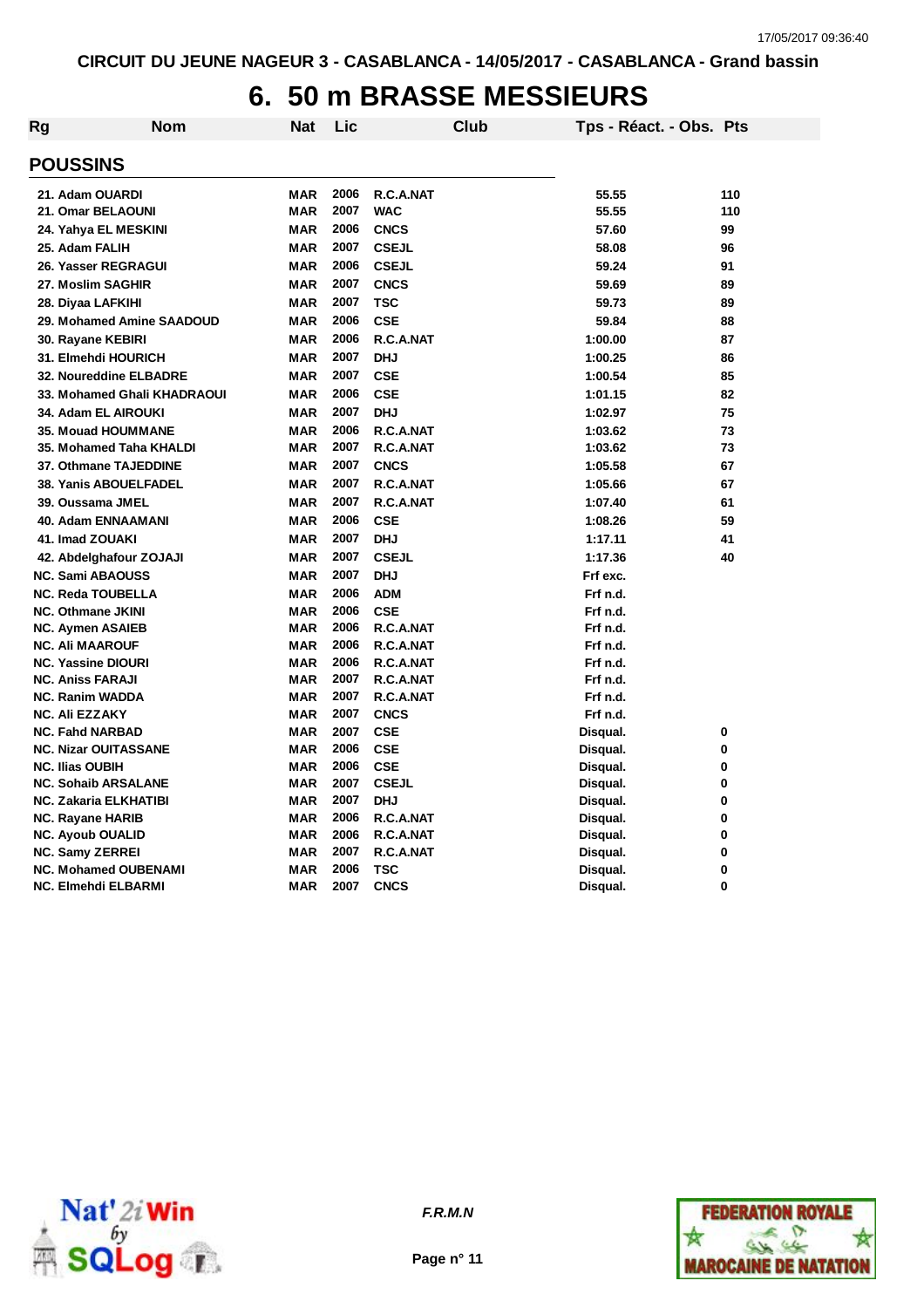#### **7. 50 m PAPILLON DAMES**

| Rg | <b>Nom</b>                  | <b>Nat</b> | Lic  | Club        | Tps - Réact. - Obs. Pts |     |
|----|-----------------------------|------------|------|-------------|-------------------------|-----|
|    | <b>BENJAMINS</b>            |            |      |             |                         |     |
|    | 1. Ibtissam RACHID          | <b>MAR</b> | 2004 | R.C.A.NAT   | 34.83                   | 345 |
|    | 2. Ghita TABATI             | <b>MAR</b> | 2004 | <b>WAC</b>  | 35.18                   | 335 |
|    | 3. Nisrine FIRAS            | <b>MAR</b> | 2004 | <b>WAC</b>  | 35.43                   | 327 |
|    | 4. Aya ICHOU                | <b>MAR</b> | 2004 | R.C.A.NAT   | 36.78                   | 293 |
|    | 5. Douaa EDDAHBI            | <b>MAR</b> | 2005 | <b>WAC</b>  | 37.66                   | 273 |
|    | 6. Salma EL ABBASSI         | <b>MAR</b> | 2004 | <b>WAC</b>  | 38.30                   | 259 |
|    | 7. Fatima Zahra MOUKTADIR   | <b>MAR</b> | 2004 | <b>CNCS</b> | 38.67                   | 252 |
|    | 8. Safaa LAMANE             | <b>MAR</b> | 2004 | <b>WAC</b>  | 38.74                   | 250 |
|    | 9. Aya DARA                 | <b>MAR</b> | 2004 | <b>CNCS</b> | 38.91                   | 247 |
|    | <b>10. Chahd MACHKOUR</b>   | <b>MAR</b> | 2004 | <b>WAC</b>  | 38.93                   | 247 |
|    | 11. Sara MAKY               | <b>MAR</b> | 2004 | <b>TSC</b>  | 41.44                   | 204 |
|    | 12. Yassmine LABYAD         | <b>MAR</b> | 2005 | <b>CSE</b>  | 44.59                   | 164 |
|    | 13. Aya EL ALLOUCHI         | <b>MAR</b> | 2004 | <b>WAC</b>  | 47.01                   | 140 |
|    | <b>NC. Zineb ECHARAFI</b>   | <b>MAR</b> | 2004 | <b>CNCS</b> | Frf n.d.                |     |
|    | <b>NC. Malak KHOURCHECH</b> | <b>MAR</b> | 2005 | CCC         | Disqual.                | 0   |
|    | <b>NC. Nada YAHI</b>        | <b>MAR</b> | 2004 | <b>ADM</b>  | Disqual.                | 0   |
|    | <b>POUSSINS</b>             |            |      |             |                         |     |
|    | 1. Yassmine DRAYEF          | <b>MAR</b> | 2006 | R.C.A.NAT   | 35.04                   | 339 |
|    | 2. Yasmine YOUSRI           | <b>MAR</b> | 2006 | <b>CNCS</b> | 40.18                   | 224 |
|    | <b>3. Malak MESLOUH</b>     | MAR        | 2006 | <b>ADM</b>  | 40.58                   | 218 |
|    | 4. Rim KARIMI               | <b>MAR</b> | 2007 | <b>WAC</b>  | 41.75                   | 200 |
|    | 5. Zainab IDRISSI           | <b>MAR</b> | 2007 | <b>CNCS</b> | 43.53                   | 176 |
|    | 6. Safae CHEMMAOUI          | <b>MAR</b> | 2006 | <b>CNCS</b> | 46.80                   | 142 |
|    | 7. Lina BERRISSOUL          | <b>MAR</b> | 2007 | <b>WAC</b>  | 46.81                   | 142 |
|    | 8. Ghita GHETREFF           | MAR        | 2006 | <b>ADM</b>  | 52.34                   | 101 |
|    | 9. Yassmine BENGHEDIFA      | <b>MAR</b> | 2007 | <b>ADM</b>  | 52.79                   | 99  |
|    | 10. Aya EL HODAIGUI         | <b>MAR</b> | 2007 | <b>CCC</b>  | 1:01.33                 | 63  |
|    | <b>11. Rita BENLOULID</b>   | <b>MAR</b> | 2006 | R.C.A.NAT   | 1:05.86                 | 51  |
|    | 12. Hiba HILALI             | <b>MAR</b> | 2007 | <b>CCC</b>  | 1:09.03                 | 44  |
|    | <b>NC. Selma BENNANI</b>    | <b>MAR</b> | 2007 | <b>CNCS</b> | Frf n.d.                |     |
|    | <b>NC. Yousra LOUFA</b>     | <b>MAR</b> | 2007 | <b>CNCS</b> | Frf n.d.                |     |
|    | <b>NC. Chloe GALTIER</b>    | <b>MAR</b> | 2007 | <b>WAC</b>  | Disqual.                | 0   |



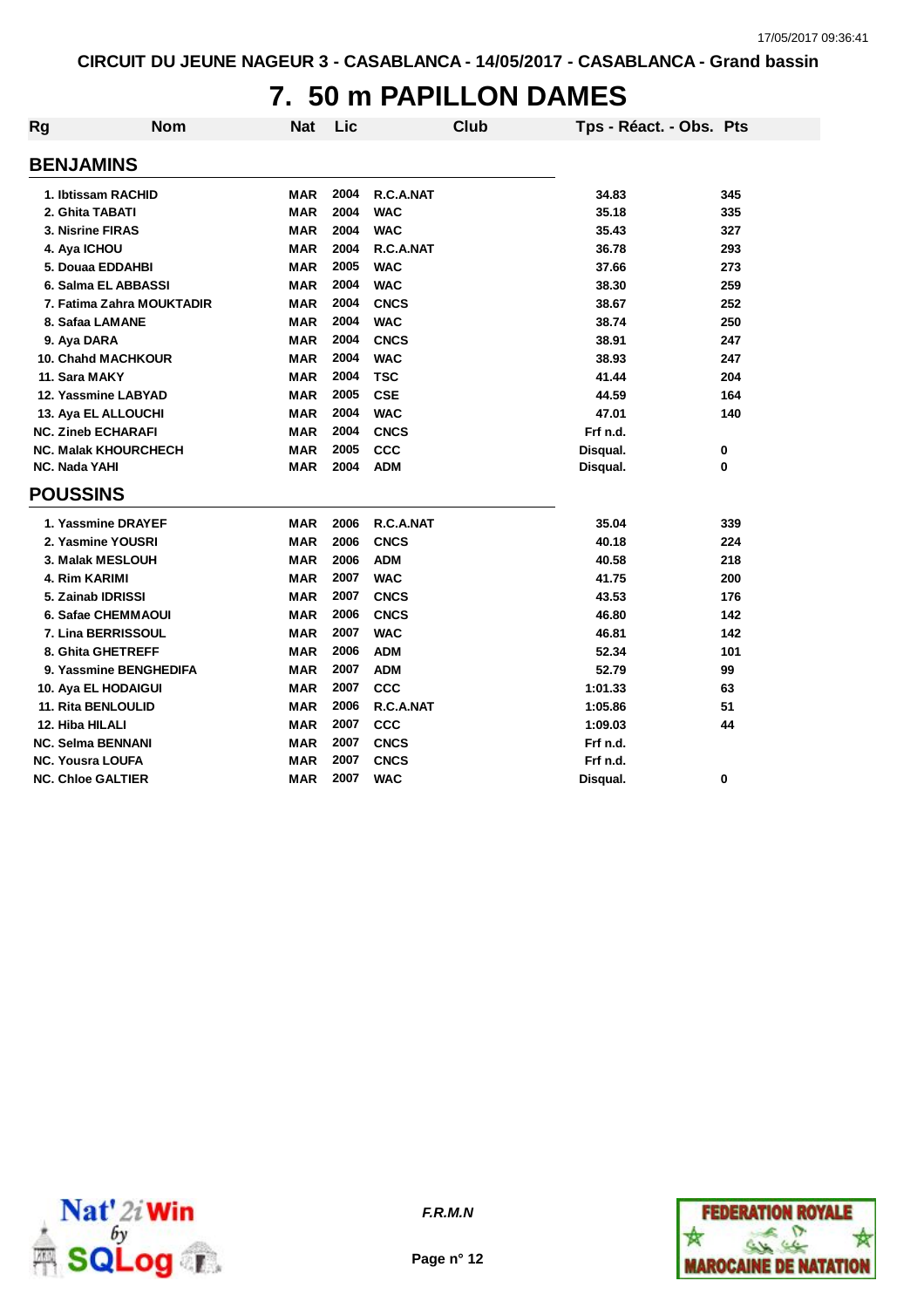### **8. 50 m PAPILLON MESSIEURS**

| Rg | <b>Nom</b>                        | <b>Nat</b> | Lic  |             | Club | Tps - Réact. - Obs. Pts |     |
|----|-----------------------------------|------------|------|-------------|------|-------------------------|-----|
|    | <b>BENJAMINS</b>                  |            |      |             |      |                         |     |
|    | 1. Mehdi EL MANSAR                | <b>MAR</b> | 2004 | R.C.A.NAT   |      | 30.52                   | 397 |
|    | 2. Ismail EL YOUSFI               | <b>MAR</b> | 2004 | R.C.A.NAT   |      | 33.20                   | 308 |
|    | 3. Ilias EDDARI                   | <b>MAR</b> | 2004 | R.C.A.NAT   |      | 33.91                   | 289 |
|    | 4. Ilyas LARABI                   | <b>MAR</b> | 2004 | <b>CNCS</b> |      | 34.61                   | 272 |
|    | 5. Mohamed RAFILI                 | <b>MAR</b> | 2004 | R.C.A.NAT   |      | 34.75                   | 269 |
|    | 6. Mohamed Amine CHOUAIBI         | <b>MAR</b> | 2004 | <b>ADM</b>  |      | 35.41                   | 254 |
|    | 7. Mehdi BOUIRIG                  | <b>MAR</b> | 2004 | <b>ADM</b>  |      | 36.56                   | 231 |
|    | 8. Mohamed Aymen HARRABIDA        | <b>MAR</b> | 2005 | R.C.A.NAT   |      | 36.89                   | 224 |
|    | 9. Mohamed EL BOUZKRI             | <b>MAR</b> | 2005 | <b>CNCS</b> |      | 37.29                   | 217 |
|    | <b>10. Saad BOUKIOUD</b>          | <b>MAR</b> | 2004 | <b>CNCS</b> |      | 38.26                   | 201 |
|    | 11. Mehdi ZEHNOUNI                | <b>MAR</b> | 2005 | <b>DHJ</b>  |      | 38.36                   | 199 |
|    | 12. Rayane BOURZIK                | <b>MAR</b> | 2004 | <b>TSC</b>  |      | 39.40                   | 184 |
|    | 13. Hatim AMRANE                  | <b>MAR</b> | 2004 | <b>CNCS</b> |      | 48.88                   | 96  |
|    | 14. Abderrahmane EL KAOUTI        | <b>MAR</b> | 2004 | <b>DHJ</b>  |      | 48.95                   | 96  |
|    | <b>15. Taha MAFTAH EL KASSIMY</b> | <b>MAR</b> | 2005 | <b>ADM</b>  |      | 51.22                   | 84  |
|    | 16. Mohamed QUITAR                | <b>MAR</b> | 2005 | <b>ADM</b>  |      | 51.55                   | 82  |
|    | 17. Hamza IDHAMMOU                | MAR        | 2005 | <b>WAC</b>  |      | 52.12                   | 79  |
|    | <b>18. Achraf AOUAM</b>           | <b>MAR</b> | 2004 | <b>CNCS</b> |      | 54.28                   | 70  |
|    | 19. Ilyass BENSALAH               | MAR        | 2004 | <b>WAC</b>  |      | 56.84                   | 61  |
|    | <b>NC. Saad MOUSTAGHFIR</b>       | MAR        | 2004 | R.C.A.NAT   |      | Frf n.d.                |     |
|    | <b>POUSSINS</b>                   |            |      |             |      |                         |     |
|    | 1. Ahmed Amine MAHRACH            | MAR        | 2006 | <b>WAC</b>  |      | 38.07                   | 204 |
|    | 2. Yasser MAHLI                   | <b>MAR</b> | 2006 | R.C.A.NAT   |      | 40.16                   | 174 |
|    | 3. Abderrazak ZOUHAIR             | <b>MAR</b> | 2007 | R.C.A.NAT   |      | 40.58                   | 168 |
|    | 4. Ali BOUSLIM                    | <b>MAR</b> | 2006 | <b>TSC</b>  |      | 40.97                   | 164 |
|    | 5. Yahya ZAGRI                    | <b>MAR</b> | 2006 | <b>ADM</b>  |      | 42.15                   | 150 |
|    | 6. Saad SLIM                      | <b>MAR</b> | 2006 | R.C.A.NAT   |      | 43.87                   | 133 |
|    | 7. Ziad BOURAOUD                  | MAR        | 2007 | R.C.A.NAT   |      | 45.08                   | 123 |
|    | 8. Yahya NACHAT                   | MAR        | 2006 | <b>WAC</b>  |      | 45.69                   | 118 |
|    | 9. Youssef YAHI                   | MAR        | 2006 | <b>ADM</b>  |      | 46.80                   | 110 |
|    | <b>10. Mohamed Amine ENNHAILI</b> | MAR        | 2007 | <b>WAC</b>  |      | 47.22                   | 107 |
|    | 11. Yassir BAZZINE                | MAR        | 2007 | <b>CNCS</b> |      | 47.26                   | 106 |
|    | 12. Adam SAMMANI                  | MAR        | 2006 | <b>CSE</b>  |      | 47.80                   | 103 |
|    | 13. Mohamed Hamza HAJOUANE        | MAR        | 2006 | R.C.A.NAT   |      | 48.33                   | 99  |
|    | 14. Abdarahman SERHIR             | MAR        | 2006 | <b>CNCS</b> |      | 49.19                   | 94  |
|    | 15. Fadi ZOUGGARI                 | <b>MAR</b> | 2007 | <b>DHJ</b>  |      | 49.41                   | 93  |
|    | 16. Ali EZZAKY                    | <b>MAR</b> | 2007 | <b>CNCS</b> |      | 54.16                   | 71  |
|    | 17. Youssef HABBANE               | <b>MAR</b> | 2006 | <b>WAC</b>  |      | 55.41                   | 66  |
|    | 18. Yahya ELKHATIBI               | <b>MAR</b> | 2006 | <b>DHJ</b>  |      | 1:01.73                 | 47  |
|    | NC. Aymen BOUNOUAR                | <b>MAR</b> | 2006 | <b>WAC</b>  |      | Frf n.d.                |     |
|    | <b>NC. Othman ZIANE</b>           | MAR        | 2007 | <b>CNCS</b> |      | Frf n.d.                |     |



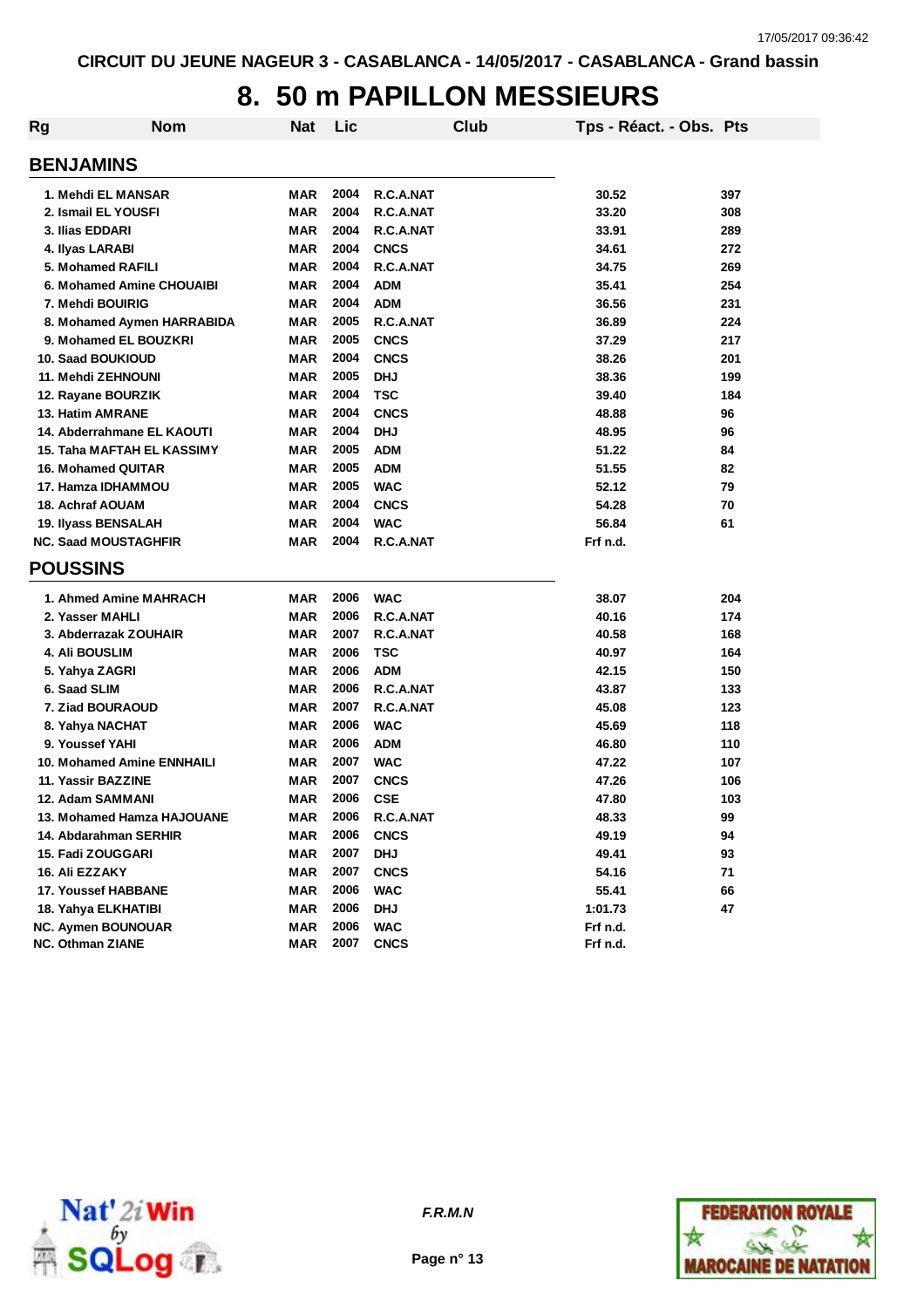### **9. 400 m NAGE LIBRE DAMES**

| Rg                       | <b>Nom</b>           | <b>Nat</b> | <b>Lic</b> | Club        | Tps - Réact. - Obs. Pts |     |
|--------------------------|----------------------|------------|------------|-------------|-------------------------|-----|
| <b>BENJAMINS</b>         |                      |            |            |             |                         |     |
| 1. Nada JALAL            |                      | MAR        | 2004       | R.C.A.NAT   | 5:26.58                 | 388 |
|                          | 2. Lamiaa ELMACHRAFI | <b>MAR</b> | 2005       | <b>TSC</b>  | 5:33.04                 | 366 |
|                          | 3. Chahd MACHKOUR    | <b>MAR</b> | 2004       | <b>WAC</b>  | 5:34.31                 | 362 |
| <b>4. IIII BELHOCINE</b> |                      | <b>MAR</b> | 2005       | <b>WAC</b>  | 5:40.45                 | 343 |
| 5. Sara MAKY             |                      | <b>MAR</b> | 2004       | <b>TSC</b>  | 5:44.07                 | 332 |
| 6. Aya DARA              |                      | <b>MAR</b> | 2004       | <b>CNCS</b> | 5:58.48                 | 294 |
| 7. Hiba MALKI            |                      | <b>MAR</b> | 2005       | <b>WAC</b>  | 7:12.39                 | 167 |
|                          | 8. Aya EL ALLOUCHI   | <b>MAR</b> | 2004       | <b>WAC</b>  | 8:22.68                 | 106 |
|                          |                      |            |            |             |                         |     |



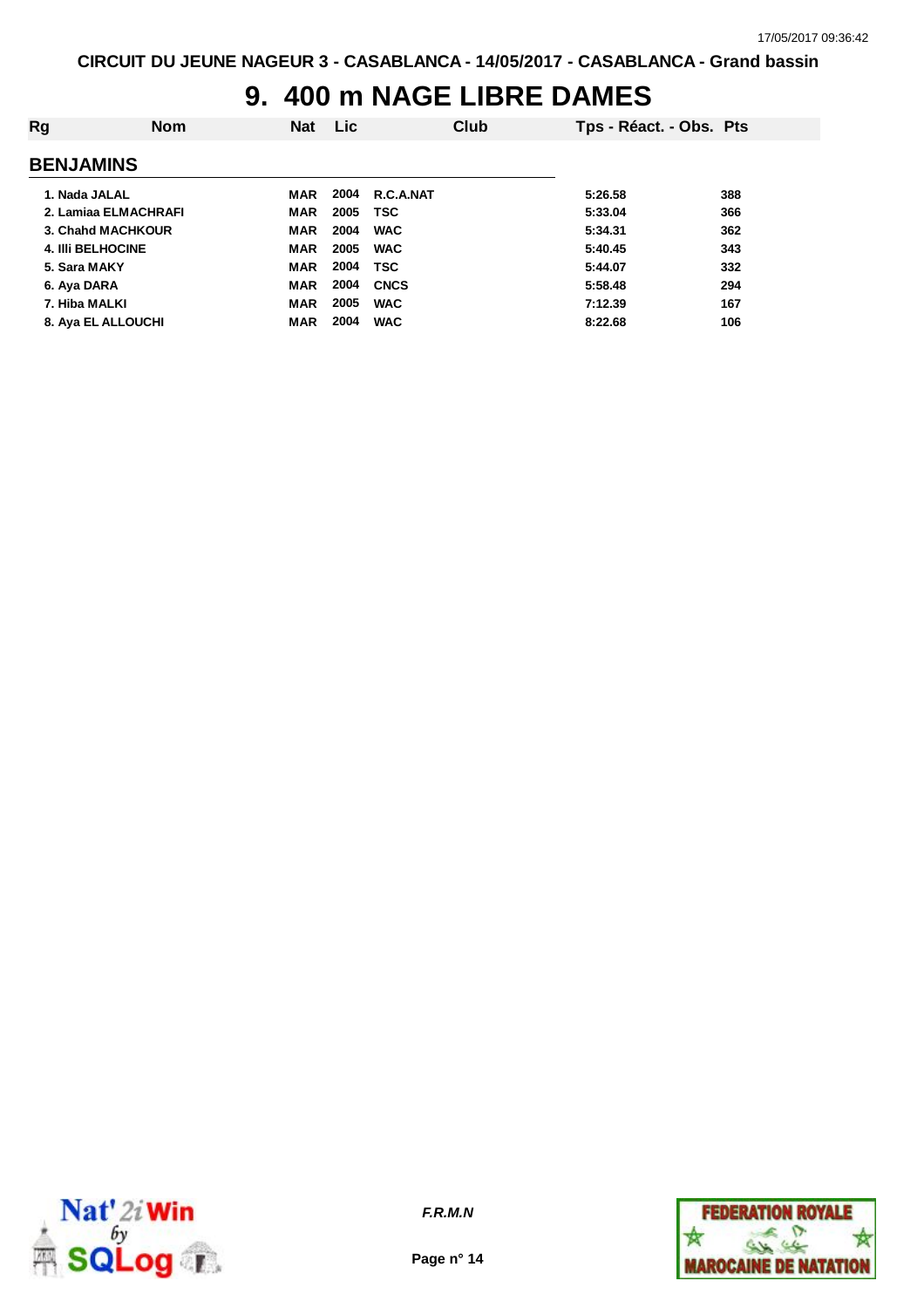### **10. 200 m NAGE LIBRE DAMES**

| Rg                             | <b>Nom</b> | Nat        | Lic  |             | Club | Tps - Réact. - Obs. Pts |     |
|--------------------------------|------------|------------|------|-------------|------|-------------------------|-----|
| <b>POUSSINS</b>                |            |            |      |             |      |                         |     |
| 1. Yasmine YOUSRI              |            | MAR        | 2006 | <b>CNCS</b> |      | 2:40.90                 | 346 |
| 2. Malak MESLOUH               |            | <b>MAR</b> | 2006 | <b>ADM</b>  |      | 2:42.15                 | 338 |
| 3. Marwa TOUHAMI               |            | <b>MAR</b> | 2007 | R.C.A.NAT   |      | 2:58.97                 | 251 |
| 4. Hajar LAHLAISSI             |            | <b>MAR</b> | 2007 | TSC         |      | 3:00.96                 | 243 |
| 5. Salma EL YOUSFI             |            | MAR        | 2007 | R.C.A.NAT   |      | 3:01.70                 | 240 |
| 6. Nada MOSSADDIK              |            | MAR        | 2006 | <b>CNCS</b> |      | 3:17.56                 | 187 |
| 7. Kamilia ATIF                |            | <b>MAR</b> | 2007 | <b>TSC</b>  |      | 3:26.09                 | 164 |
| 8. Chloe GALTIER               |            | <b>MAR</b> | 2007 | <b>WAC</b>  |      | 3:40.31                 | 134 |
| 9. Yousra KORDANE              |            | <b>MAR</b> | 2006 | R.C.A.NAT   |      | 4:31.45                 | 72  |
| 10. Sofia SAYOUTY              |            | <b>MAR</b> | 2006 | R.C.A.NAT   |      | 4:50.55                 | 58  |
| <b>NC. Ghada FILALI NASSAH</b> |            | <b>MAR</b> | 2006 | <b>WAC</b>  |      | Frf n.d.                |     |
| <b>NC. Riham HAJJARY</b>       |            | <b>MAR</b> | 2007 | <b>WAC</b>  |      | Frf n.d.                |     |
| <b>NC. Douaa KOUSSAIR</b>      |            | <b>MAR</b> | 2007 | <b>WAC</b>  |      | Frf n.d.                |     |
| <b>NC. Nada MOUNASSIR</b>      |            | <b>MAR</b> | 2007 | <b>WAC</b>  |      | Frf n.d.                |     |



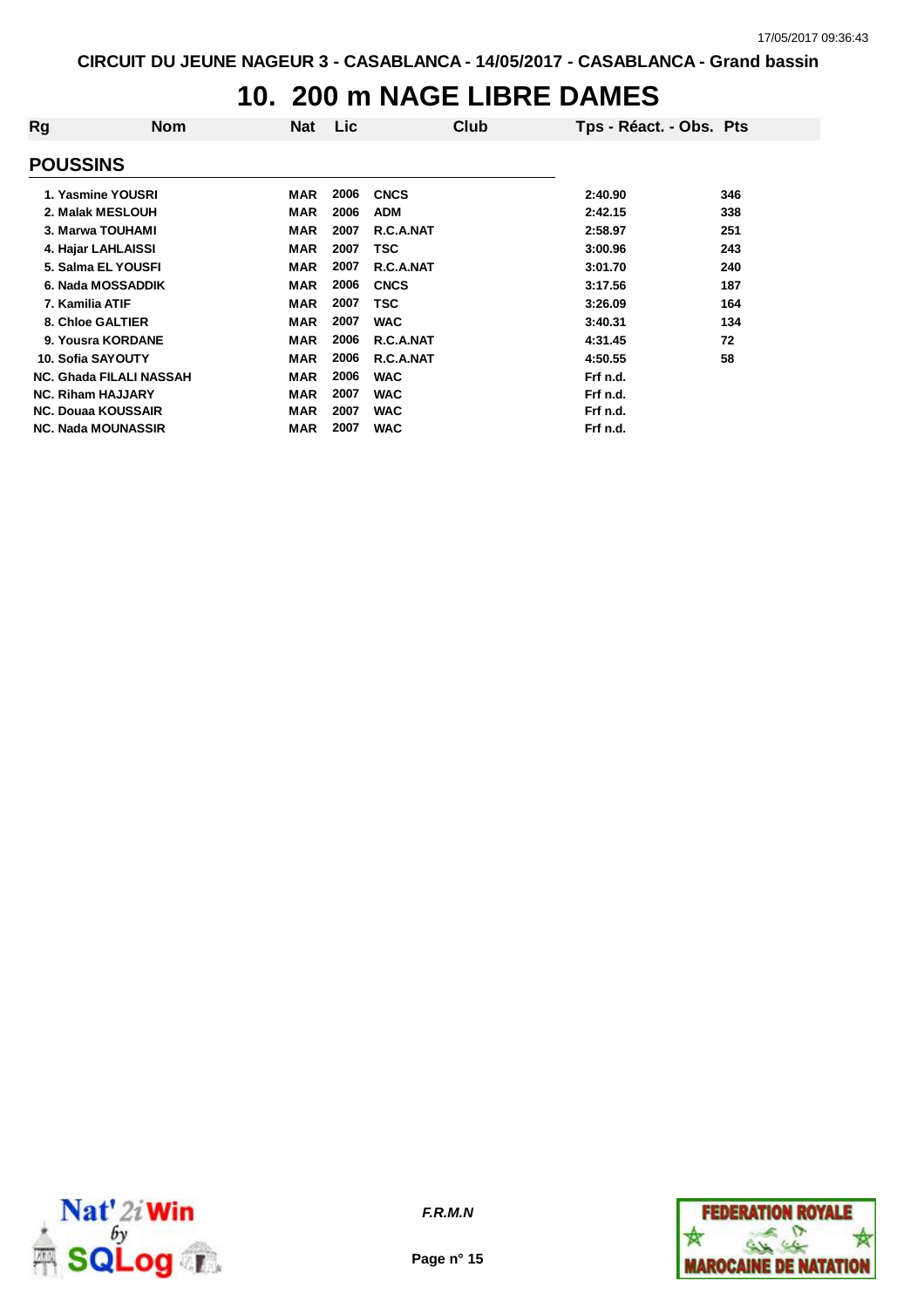### **11. 100 m NAGE LIBRE MESSIEURS**

| Rg | <b>Nom</b>                                     | <b>Nat</b> | Lic          |              | <b>Club</b> | Tps - Réact. - Obs. Pts |     |
|----|------------------------------------------------|------------|--------------|--------------|-------------|-------------------------|-----|
|    | <b>BENJAMINS</b>                               |            |              |              |             |                         |     |
|    | 1. Mehdi EL MANSAR                             | MAR        | 2004         | R.C.A.NAT    |             | 1:02.80                 | 416 |
|    | 2. Ilias EDDARI                                | <b>MAR</b> | 2004         | R.C.A.NAT    |             | 1:04.85                 | 378 |
|    | 3. Mohamed RAFILI                              | <b>MAR</b> | 2004         | R.C.A.NAT    |             | 1:08.56                 | 320 |
|    | 4. Mohamed Amine CHOUAIBI                      | <b>MAR</b> | 2004         | <b>ADM</b>   |             | 1:08.91                 | 315 |
|    | 5. Mohamed Badr OUAMMOU                        | <b>MAR</b> | 2004         | <b>WAC</b>   |             | 1:11.41                 | 283 |
|    | <b>6. Younes LAALA</b>                         | <b>MAR</b> | 2004         | <b>TSC</b>   |             | 1:12.22                 | 274 |
|    | 7. Mehdi BOUIRIG                               | <b>MAR</b> | 2004         | <b>ADM</b>   |             | 1:12.61                 | 269 |
|    | 8. Mohamed Amine HAMDAOUI                      | <b>MAR</b> | 2004         | <b>TSC</b>   |             | 1:13.25                 | 262 |
|    | 9. Hatim AMRANE                                | <b>MAR</b> | 2004         | <b>CNCS</b>  |             | 1:18.93                 | 209 |
|    | 10. Mehdi ZEHNOUNI                             | <b>MAR</b> | 2005         | <b>DHJ</b>   |             | 1:19.12                 | 208 |
|    | <b>11. Saad BOUKIOUD</b>                       | <b>MAR</b> | 2004         | <b>CNCS</b>  |             | 1:20.37                 | 198 |
|    | <b>12. Akram AYOUCHI</b>                       | <b>MAR</b> | 2004         | <b>TSC</b>   |             | 1:22.56                 | 183 |
|    | 13. Youssef BENJARY                            | <b>MAR</b> | 2004         | <b>CSE</b>   |             | 1:25.12                 | 167 |
|    | 13. Ilyass BOUCHTI                             | <b>MAR</b> | 2004         | <b>WAC</b>   |             | 1:25.12                 | 167 |
|    | 15. Achraf AOUAM                               | <b>MAR</b> | 2004         | <b>CNCS</b>  |             | 1:25.17                 | 167 |
|    | 16. Rayane BOURZIK                             | <b>MAR</b> | 2004         | <b>TSC</b>   |             | 1:25.19                 | 166 |
|    | 17. Mohammed MEDIANE                           | <b>MAR</b> | 2005         | <b>ADM</b>   |             | 1:25.84                 | 163 |
|    | <b>18. Adnane OUITASSANE</b>                   | <b>MAR</b> | 2004         | <b>CSE</b>   |             | 1:26.83                 | 157 |
|    | <b>19. Othmane CHADIDE</b>                     | <b>MAR</b> | 2005         | R.C.A.NAT    |             | 1:27.16                 | 155 |
|    |                                                |            | 2004         |              |             |                         |     |
|    | 20. Abderrahmane EL KAOUTI<br>21. Adam KHALLAD | <b>MAR</b> | 2004         | <b>DHJ</b>   |             | 1:27.74                 | 152 |
|    |                                                | <b>MAR</b> |              | <b>TSC</b>   |             | 1:29.98                 | 141 |
|    | <b>22. Amr BENATMANE</b>                       | <b>MAR</b> | 2005<br>2005 | <b>TSC</b>   |             | 1:30.59                 | 138 |
|    | 23. Mohamed QUITAR                             | <b>MAR</b> |              | <b>ADM</b>   |             | 1:32.54                 | 130 |
|    | 24. Ayoub IAZGHI                               | MAR        | 2005         | R.C.A.NAT    |             | 1:34.16                 | 123 |
|    | 25. Taha MAFTAH EL KASSIMY                     | <b>MAR</b> | 2005         | <b>ADM</b>   |             | 1:34.27                 | 123 |
|    | 26. Soulaymane MOUJI                           | <b>MAR</b> | 2004         | R.C.A.NAT    |             | 1:34.50                 | 122 |
|    | 27. Ilyas SIOUAGHI                             | <b>MAR</b> | 2005         | <b>ADM</b>   |             | 1:35.47                 | 118 |
|    | 28. Abdelkoddous BOUBKERI                      | MAR        | 2004         | <b>TSC</b>   |             | 1:35.84                 | 117 |
|    | 29. Salah Eddine ZAKARIA                       | MAR        | 2004         | <b>TSC</b>   |             | 1:38.06                 | 109 |
|    | <b>30. Ismail BOURAIS</b>                      | MAR        | 2004         | <b>ADM</b>   |             | 1:39.91                 | 103 |
|    | 31. Adnane MAHSOUNE                            | <b>MAR</b> | 2005         | <b>WAC</b>   |             | 1:40.04                 | 103 |
|    | <b>32. Mohammed REGRAGUI</b>                   | <b>MAR</b> | 2005         | <b>CSEJL</b> |             | 1:40.40                 | 102 |
|    | 33. Hadi BENABDALLAH                           | <b>MAR</b> | 2005         | R.C.A.NAT    |             | 1:40.94                 | 100 |
|    | 34. Ismail KASSI                               | <b>MAR</b> | 2004         | <b>TSC</b>   |             | 1:41.91                 | 97  |
|    | 35. Ismail EL ALAMI                            | MAR        | 2005         | ADM          |             | 1:44.39                 | 90  |
|    | 36. Walid ATYA                                 | MAR        | 2005         | <b>TSC</b>   |             | 1:46.31                 | 85  |
|    | 37. Yahya SABIR                                | <b>MAR</b> | 2004         | R.C.A.NAT    |             | 1:52.45                 | 72  |
|    | <b>38. Khalid HASSOUNI</b>                     | <b>MAR</b> | 2004         | <b>CSE</b>   |             | 1:53.97                 | 69  |
|    | 39. Firass BELHOUJI                            | <b>MAR</b> | 2005         | <b>TSC</b>   |             | 1:56.30                 | 65  |
|    | 40. Mohamed EL BAKILI                          | <b>MAR</b> | 2005         | <b>TSC</b>   |             | 1:57.94                 | 62  |
|    | 41. Mouhssine FALIH                            | MAR        | 2005         | <b>CSEJL</b> |             | 1:58.54                 | 61  |
|    | 42. Abdellatif HIMMECH                         | <b>MAR</b> | 2004         | <b>TSC</b>   |             | 2:01.41                 | 57  |
|    | 43. Abderrahman GHESSANI IDRISSI               | <b>MAR</b> | 2005         | R.C.A.NAT    |             | 2:01.48                 | 57  |
|    | 44. Soufiane HASSAD                            | <b>MAR</b> | 2004         | <b>CSE</b>   |             | 2:10.56                 | 46  |
|    | 45. Othmane TAHIRI                             | <b>MAR</b> | 2005         | <b>TSC</b>   |             | 2:11.20                 | 45  |
|    | 46. Zaid NAJIB                                 | <b>MAR</b> | 2004         | <b>CSEJL</b> |             | 2:14.42                 | 42  |
|    | <b>NC. Youssef RAWASHE OUSSAMA</b>             | <b>MAR</b> | 2005         | <b>WAC</b>   |             | Frf n.d.                |     |
|    | <b>NC. Sohaib KATANE</b>                       | MAR        | 2004         | <b>CSE</b>   |             | Frf n.d.                |     |
|    | <b>NC. Houssam HASSAD</b>                      | <b>MAR</b> | 2005         | <b>CSE</b>   |             | Frf n.d.                |     |
|    | <b>NC. Otmane ABERCHANE</b>                    | <b>MAR</b> | 2004         | <b>CSEJL</b> |             | Frf n.d.                |     |
|    | <b>NC. Saad MOUSTAGHFIR</b>                    | <b>MAR</b> | 2004         | R.C.A.NAT    |             | Frf n.d.                |     |
|    | <b>NC. Anas GRIBA</b>                          | <b>MAR</b> | 2005         | <b>TSC</b>   |             | Frf n.d.                |     |
|    | <b>NC. Ayman ZERHOUN</b>                       | <b>MAR</b> | 2004         | <b>CNCS</b>  |             | Frf n.d.                |     |
|    | NC. Adam ELGHAZI                               | <b>MAR</b> | 2005         | <b>TSC</b>   |             | Disqual.                | 0   |



*F.R.M.N*

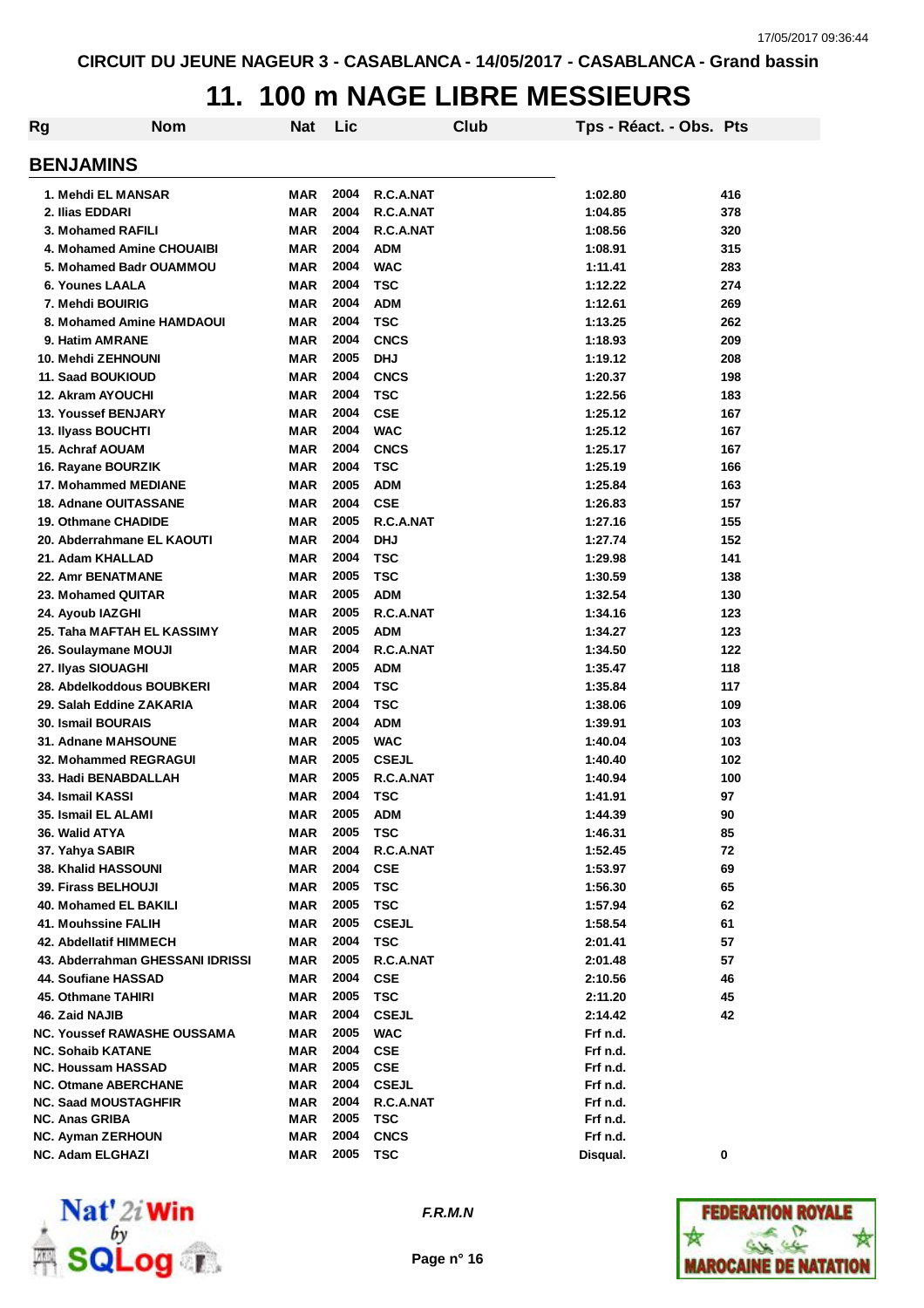### **12. 100 m NAGE LIBRE DAMES**

| Rg                                                      | <b>Nom</b> | <b>Nat</b>        | Lic          |                          | Club | Tps - Réact. - Obs. Pts |     |
|---------------------------------------------------------|------------|-------------------|--------------|--------------------------|------|-------------------------|-----|
| <b>BENJAMINS</b>                                        |            |                   |              |                          |      |                         |     |
| 1. Ibtissam RACHID                                      |            | MAR               | 2004         | R.C.A.NAT                |      | 1:06.27                 | 485 |
| 2. Nisrine FIRAS                                        |            | <b>MAR</b>        | 2004         | <b>WAC</b>               |      | 1:09.32                 | 423 |
| 3. Hind DOUHA                                           |            | <b>MAR</b>        | 2005         | R.C.A.NAT                |      | 1:09.70                 | 417 |
| 4. Kamilia MAALOUF                                      |            | <b>MAR</b>        | 2004         | R.C.A.NAT                |      | 1:10.88                 | 396 |
| 5. Fatima Zahra MOUKTADIR                               |            | <b>MAR</b>        | 2004         | <b>CNCS</b>              |      | 1:12.21                 | 375 |
| 6. Douaa EDDAHBI                                        |            | <b>MAR</b>        | 2005         | <b>WAC</b>               |      | 1:12.34                 | 373 |
| 7. Amira ZOHRY                                          |            | <b>MAR</b>        | 2004         | <b>WAC</b>               |      | 1:16.77                 | 312 |
| 8. Safaa LAMANE                                         |            | <b>MAR</b>        | 2004         | <b>WAC</b>               |      | 1:17.61                 | 302 |
| 9. Salma EL ABBASSI                                     |            | <b>MAR</b>        | 2004         | <b>WAC</b>               |      | 1:17.98                 | 297 |
| 10. Maria NAMLY                                         |            | <b>MAR</b>        | 2005         | <b>WAC</b>               |      | 1:18.07                 | 296 |
| 11. Kenza SALMAN                                        |            | <b>MAR</b>        | 2005         | R.C.A.NAT                |      | 1:18.70                 | 289 |
| 12. Ines EL AZHAR                                       |            | <b>MAR</b>        | 2004         | <b>TSC</b>               |      | 1:18.98                 | 286 |
| <b>13. Rim SAMMANI</b>                                  |            | <b>MAR</b>        | 2004         | <b>CSE</b>               |      | 1:20.22                 | 273 |
| 14. Yassmine LABYAD                                     |            | MAR               | 2005         | <b>CSE</b>               |      | 1:21.25                 | 263 |
| <b>15. Oumaima UHAMMOUCH</b>                            |            | MAR               | 2005         | <b>ADM</b>               |      | 1:23.29                 | 244 |
| 16. Hiba SOBAII                                         |            | <b>MAR</b>        | 2004         | <b>CSE</b>               |      | 1:23.53                 | 242 |
| 17. Nada YAHI                                           |            | <b>MAR</b>        | 2004         | <b>ADM</b>               |      | 1:24.95                 | 230 |
| <b>18. Hiba SAADOUD</b>                                 |            | <b>MAR</b>        | 2004         | <b>CSE</b>               |      | 1:24.98                 | 230 |
| 19. Meryem CHEMMAOUI                                    |            | MAR               | 2005         | <b>CNCS</b>              |      | 1:25.66                 | 224 |
| 20. Widad ECHAFAKI                                      |            | <b>MAR</b>        | 2004         | <b>ADM</b>               |      | 1:26.17                 | 220 |
| 21. Asmae ALA KHIR                                      |            | <b>MAR</b>        | 2005         | <b>CNCS</b>              |      | 1:27.00                 | 214 |
| 22. Ichrak EZZAITOUNI                                   |            | <b>MAR</b>        | 2004         | <b>ADM</b>               |      | 1:27.41                 | 211 |
| 23. Maissam YAHIA                                       |            | <b>MAR</b>        | 2005         | <b>DHJ</b>               |      | 1:30.79                 | 188 |
| 24. Asmae BELBEIDA                                      |            | <b>MAR</b>        | 2004         | <b>CNCS</b>              |      | 1:30.92                 | 187 |
| 25. Kaltoum EL AOUANI                                   |            | <b>MAR</b>        | 2004         | R.C.A.NAT                |      | 1:32.41                 | 178 |
| 26. Hanane AZZA                                         |            | <b>MAR</b>        | 2004         | <b>ADM</b>               |      | 1:34.93                 | 165 |
| 27. Salma BOULAHIA                                      |            | <b>MAR</b>        | 2005         | <b>CNCS</b>              |      | 1:35.41                 | 162 |
| 28. Malak LAARIF                                        |            | <b>MAR</b>        | 2005         | R.C.A.NAT                |      | 1:35.48                 | 162 |
| 29. Iness LAKRADI                                       |            | <b>MAR</b>        | 2005         | <b>TSC</b>               |      | 1:35.57                 | 161 |
| 30. Noure El Houda ZIDANE                               |            | <b>MAR</b>        | 2005         | <b>CSE</b>               |      | 1:37.49                 | 152 |
| 31. Imane MIKOU                                         |            | <b>MAR</b>        | 2005         | <b>ADM</b>               |      | 1:39.22                 | 144 |
| 32. Zineb BERRADA                                       |            | <b>MAR</b>        | 2004         | <b>CSE</b>               |      | 1:39.39                 | 143 |
| 33. Nada JEBRI                                          |            | MAR               | 2005         | R.C.A.NAT                |      |                         | 129 |
| <b>34. Rim ARSALANE</b>                                 |            | <b>MAR</b>        | 2004         | <b>CNCS</b>              |      | 1:43.03<br>1:43.16      |     |
|                                                         |            |                   |              |                          |      |                         | 128 |
| 35. Noura RAISSE                                        |            | MAR               | 2004         | <b>WAC</b>               |      | 1:43.94                 | 125 |
| 36. Wiam MEDIANE                                        |            | MAR               | 2005         | <b>ADM</b>               |      | 1:45.74                 | 119 |
| 37. Rim JEBRANE                                         |            | <b>MAR</b>        | 2005         | <b>CSEJL</b>             |      | 1:49.46                 | 107 |
| 38. Kawtar BATTOU                                       |            | <b>MAR</b>        | 2004         | <b>ADM</b>               |      | 1:52.73                 | 98  |
| 39. Yasmine AZIZI                                       |            | MAR               | 2004         | <b>TSC</b>               |      | 1:53.14                 | 97  |
| 40. Douae SELFATE                                       |            | MAR               | 2004         | <b>TSC</b>               |      | 1:54.97                 | 92  |
| 41. Aya NOUZA                                           |            | MAR               | 2005         | R.C.A.NAT                |      | 1:59.78                 | 82  |
| 42. Khadija BOURAIS                                     |            | MAR               | 2005         | <b>ADM</b>               |      | 2:01.03                 | 79  |
| 43. Douaa HANAFI                                        |            | MAR               | 2005         | R.C.A.NAT                |      | 2:04.81                 | 72  |
| 44. Aya KASSI                                           |            | MAR               | 2005         | <b>TSC</b>               |      | 2:18.05                 | 53  |
| 45. Aya BENSLIMANE                                      |            | MAR               | 2005         | R.C.A.NAT                |      | 2:46.35                 | 30  |
| <b>NC. Rim AZOUGGARH</b>                                |            | MAR               | 2005         | <b>DHJ</b>               |      | Frf exc.                |     |
| <b>NC. Dina ELBITAR</b>                                 |            | <b>MAR</b>        | 2004         | <b>CCC</b>               |      | Frf n.d.                |     |
| <b>NC. Malak KHOURCHECH</b><br><b>NC. Chaimaa KARTI</b> |            | <b>MAR</b>        | 2005<br>2004 | <b>CCC</b><br><b>CSE</b> |      | Frf n.d.                |     |
| <b>NC. Salma SOBAII</b>                                 |            | MAR<br><b>MAR</b> | 2005         | <b>CSE</b>               |      | Frf n.d.<br>Frf n.d.    |     |
| <b>NC. Maria TOURBI</b>                                 |            | <b>MAR</b>        | 2005         | <b>CSEJL</b>             |      | Frf n.d.                |     |
| <b>NC. Aya ICHOU</b>                                    |            | MAR               | 2004         | R.C.A.NAT                |      | Frf n.d.                |     |
| <b>NC. Yasmine Fatima DAOUI</b>                         |            | MAR               | 2005         | R.C.A.NAT                |      | Frf n.d.                |     |
| <b>NC. Lina EZZARHOUNI</b>                              |            | <b>MAR</b>        | 2005         | R.C.A.NAT                |      | Frf n.d.                |     |
| <b>NC. Zineb ECHARAFI</b>                               |            | MAR               | 2004         | <b>CNCS</b>              |      | Frf n.d.                |     |



*F.R.M.N*

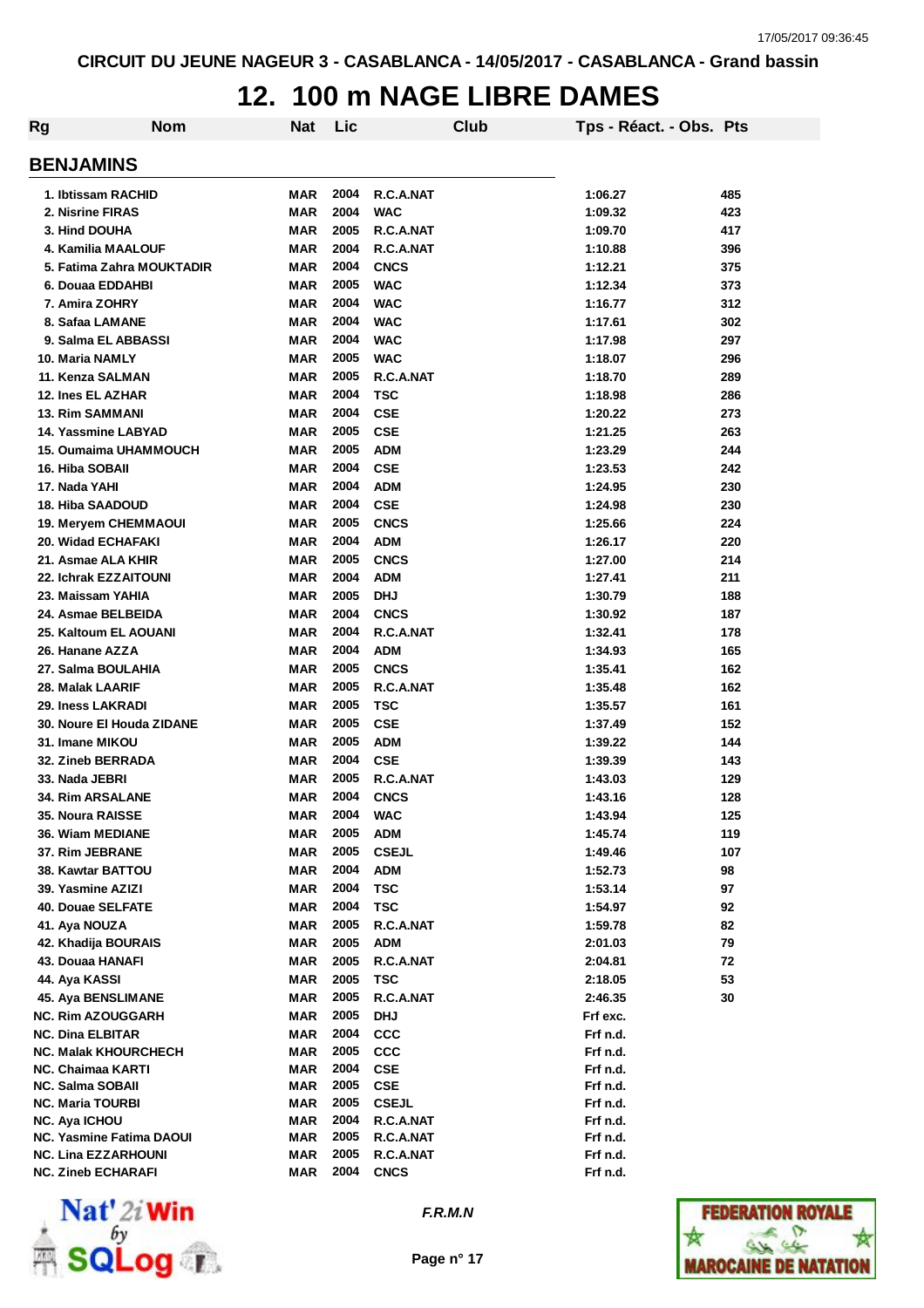### **12. 100 m NAGE LIBRE DAMES**

| Rg                         | <b>Nom</b> | <b>Nat</b> | - Lic |     | Club | Tps - Réact. - Obs. Pts |   |
|----------------------------|------------|------------|-------|-----|------|-------------------------|---|
| <b>BENJAMINS</b>           |            |            |       |     |      |                         |   |
| <b>NC. Sabrine ELBEDRA</b> |            | <b>MAR</b> | 2005  | TSC |      | Disqual.                | 0 |



**Page n° 18**

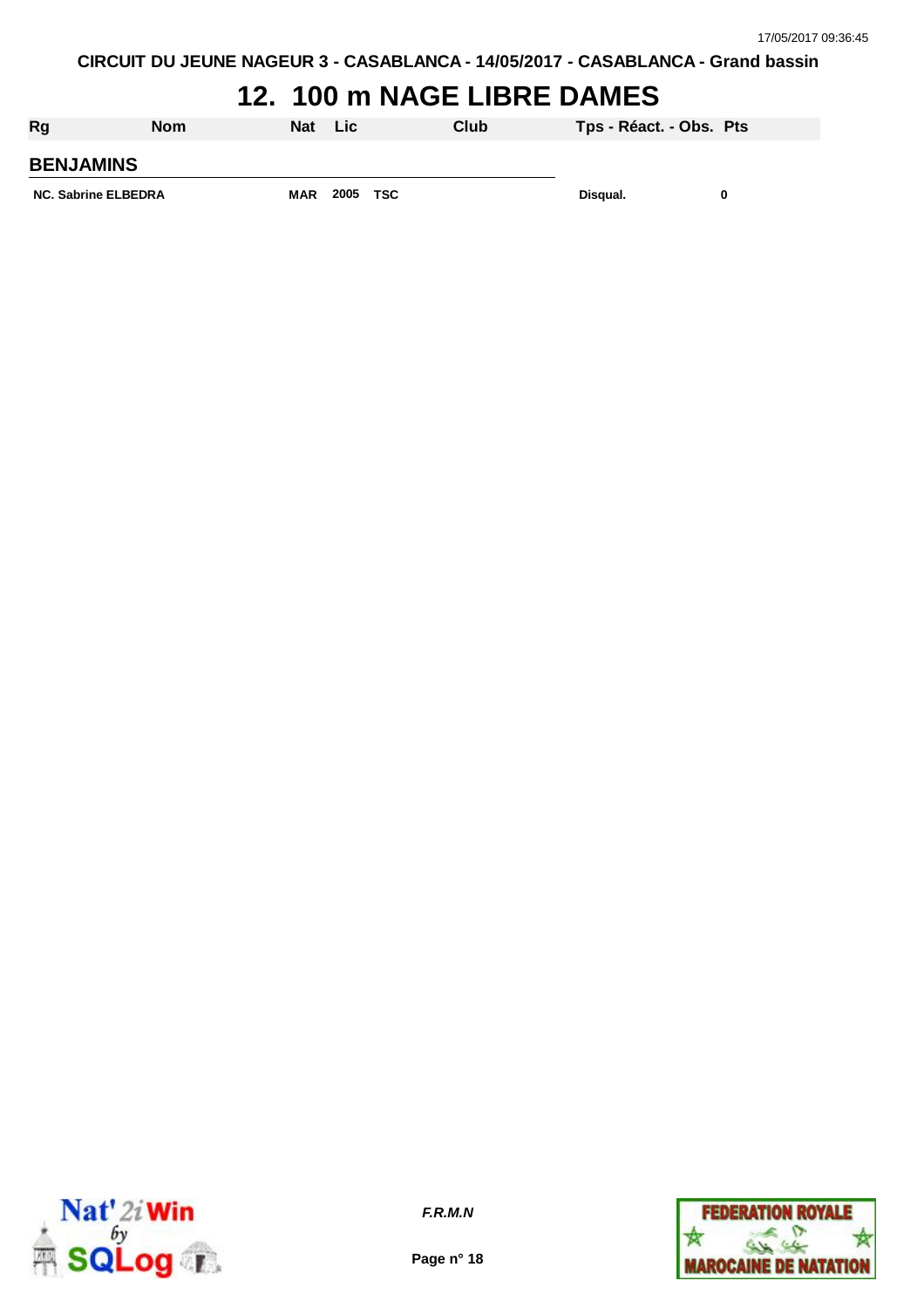## **13. 50 m NAGE LIBRE MESSIEURS**

| Rg                              | <b>Nom</b> | <b>Nat</b> | Lic  |              | Club | Tps - Réact. - Obs. Pts |     |
|---------------------------------|------------|------------|------|--------------|------|-------------------------|-----|
| <b>POUSSINS</b>                 |            |            |      |              |      |                         |     |
| 1. Mohamed MALKI                |            | <b>MAR</b> | 2007 | <b>WAC</b>   |      | 33.42                   | 245 |
| 2. Ahmed Amine MAHRACH          |            | <b>MAR</b> | 2006 | <b>WAC</b>   |      | 34.34                   | 225 |
| 3. Yahya ZAGRI                  |            | <b>MAR</b> | 2006 | <b>ADM</b>   |      | 35.53                   | 203 |
| 4. Mohamed Taha BOUCHANE        |            | MAR        | 2006 | <b>ADM</b>   |      | 35.96                   | 196 |
| 5. Yahya NACHAT                 |            | <b>MAR</b> | 2006 | <b>WAC</b>   |      | 36.14                   | 193 |
| 6. Adam SABIH                   |            | <b>MAR</b> | 2007 | <b>CNCS</b>  |      | 36.18                   | 193 |
| 7. Abdarahman SERHIR            |            | <b>MAR</b> | 2006 | <b>CNCS</b>  |      | 36.41                   | 189 |
| 8. Mehdi KAMIL                  |            | <b>MAR</b> | 2006 | <b>WAC</b>   |      | 36.60                   | 186 |
| 9. Saad SLIM                    |            | <b>MAR</b> | 2006 | R.C.A.NAT    |      | 36.75                   | 184 |
| <b>10. Ali BOUSLIM</b>          |            | <b>MAR</b> | 2006 | TSC          |      | 36.81                   | 183 |
| 11. Saad ELYOUSFI               |            | <b>MAR</b> | 2006 | <b>ADM</b>   |      | 37.13                   | 178 |
| 12. Yasser MAHLI                |            | <b>MAR</b> | 2006 | R.C.A.NAT    |      | 37.14                   | 178 |
| 13. Yassir BAZZINE              |            | <b>MAR</b> | 2007 | <b>CNCS</b>  |      | 37.80                   | 169 |
| 14. Othman ZIANE                |            | <b>MAR</b> | 2007 | <b>CNCS</b>  |      | 37.84                   | 168 |
| 15. Ahmed Rayane NAMLY          |            | <b>MAR</b> | 2007 | <b>WAC</b>   |      | 37.95                   | 167 |
| 16. Ibrahim AIT ZOULET          |            | <b>MAR</b> | 2006 | <b>CSEJL</b> |      | 38.33                   | 162 |
| 17. Adam SAMMANI                |            | <b>MAR</b> | 2006 | <b>CSE</b>   |      | 38.44                   | 161 |
| 18. Adam BENMAAZOUZ             |            | <b>MAR</b> | 2006 | <b>WAC</b>   |      | 38.60                   | 159 |
| 19. Achraf AKIL                 |            | <b>MAR</b> | 2006 | <b>CSEJL</b> |      | 38.98                   | 154 |
| 20. Ziad BOURAOUD               |            | <b>MAR</b> | 2007 | R.C.A.NAT    |      | 39.06                   | 153 |
| 21. Fadi ZOUGGARI               |            | <b>MAR</b> | 2007 | <b>DHJ</b>   |      | 39.16                   | 152 |
| 22. Mohamed Hamza HAJOUANE      |            | <b>MAR</b> | 2006 | R.C.A.NAT    |      | 39.31                   | 150 |
| 23. Youssef YAHI                |            | <b>MAR</b> | 2006 | <b>ADM</b>   |      | 39.71                   | 146 |
| 24. Abderrazak ZOUHAIR          |            | <b>MAR</b> | 2007 | R.C.A.NAT    |      | 39.76                   | 145 |
| 25. Abdelmajid NAJAH            |            | <b>MAR</b> | 2007 | <b>CNCS</b>  |      | 39.98                   | 143 |
| 26. Abdelhakim CHAFFAA          |            | <b>MAR</b> | 2006 | <b>CSE</b>   |      | 40.11                   | 141 |
| 27. Abdeljalil QUISTAS          |            | <b>MAR</b> | 2006 | <b>WAC</b>   |      | 40.16                   | 141 |
| 28. Yahya ELKHATIBI             |            | <b>MAR</b> | 2006 | <b>DHJ</b>   |      | 40.45                   | 138 |
| 29. Fahd NARBAD                 |            | <b>MAR</b> | 2007 | <b>CSE</b>   |      | 40.95                   | 133 |
| 30. Adam OUARDI                 |            | <b>MAR</b> | 2006 | R.C.A.NAT    |      | 41.16                   | 131 |
| <b>31. Mohamed Amine BENNIS</b> |            | <b>MAR</b> | 2006 | <b>ADM</b>   |      | 41.31                   | 129 |
| 32. Hamza KOHAILA               |            | <b>MAR</b> | 2007 | <b>ADM</b>   |      | 41.62                   | 126 |
| 32. Badr BICHARA                |            | <b>MAR</b> | 2007 | R.C.A.NAT    |      | 41.62                   | 126 |
| <b>34. Elmehdi HOURICH</b>      |            | <b>MAR</b> | 2007 | <b>DHJ</b>   |      | 41.66                   | 126 |
| 35. Achraf BOUJNANE             |            | <b>MAR</b> | 2006 | <b>CSE</b>   |      | 41.90                   | 124 |
| 36. Mohamed Ghali KHADRAOUI     |            | MAR        | 2006 | <b>CSE</b>   |      | 41.94                   | 123 |
| 37. Ilyas KARAM                 |            | <b>MAR</b> | 2007 | <b>CSEJL</b> |      | 42.00                   | 123 |
| 38. Mohamed KELLA               |            | <b>MAR</b> | 2007 | <b>ADM</b>   |      | 42.13                   | 122 |
| 39. Mohamed Amine ENNHAILI      |            | <b>MAR</b> | 2007 | <b>WAC</b>   |      | 42.25                   | 121 |
| 40. Yasser REGRAGUI             |            | <b>MAR</b> | 2006 | <b>CSEJL</b> |      | 42.52                   | 118 |
| 41. Ahmed NIDAOUI               |            | <b>MAR</b> | 2007 | <b>WAC</b>   |      | 42.64                   | 117 |
| 42. Ghali Brahim SENTISSI       |            | <b>MAR</b> | 2007 | <b>WAC</b>   |      | 42.69                   | 117 |
| 43. Rayane M'GHARI              |            | <b>MAR</b> | 2007 | <b>DHJ</b>   |      | 42.71                   | 117 |
| 44. Aymen FENNICH               |            | MAR        | 2006 | R.C.A.NAT    |      | 42.95                   | 115 |
| <b>45. Ilias BEN HAMOU</b>      |            | MAR        | 2007 | <b>CSE</b>   |      | 42.98                   | 115 |
| 46. Yahya EL MESKINI            |            | MAR        | 2006 | <b>CNCS</b>  |      | 43.20                   | 113 |
| 47. Zakaria ELKHATIBI           |            | <b>MAR</b> | 2007 | <b>DHJ</b>   |      | 43.59                   | 110 |
| 47. Rayane HARIB                |            | MAR        | 2006 | R.C.A.NAT    |      | 43.59                   | 110 |
| 49. Mohamed Amine SAADOUD       |            | MAR        | 2006 | <b>CSE</b>   |      | 44.02                   | 107 |
| 50. Adam LOURAK                 |            | <b>MAR</b> | 2007 | <b>WAC</b>   |      | 44.55                   | 103 |
| 51. Rayane BAHI                 |            | <b>MAR</b> | 2006 | <b>TSC</b>   |      | 44.63                   | 102 |
| 52. Adam ENNAAMANI              |            | MAR        | 2006 | <b>CSE</b>   |      | 45.03                   | 100 |
| 53. Moslim SAGHIR               |            | <b>MAR</b> | 2007 | <b>CNCS</b>  |      | 45.17                   | 99  |
| 54. Diyaa LAFKIHI               |            | MAR        | 2007 | <b>TSC</b>   |      | 45.24                   | 98  |
| 55. Nizar OUITASSANE            |            | MAR        | 2006 | <b>CSE</b>   |      | 45.43                   | 97  |



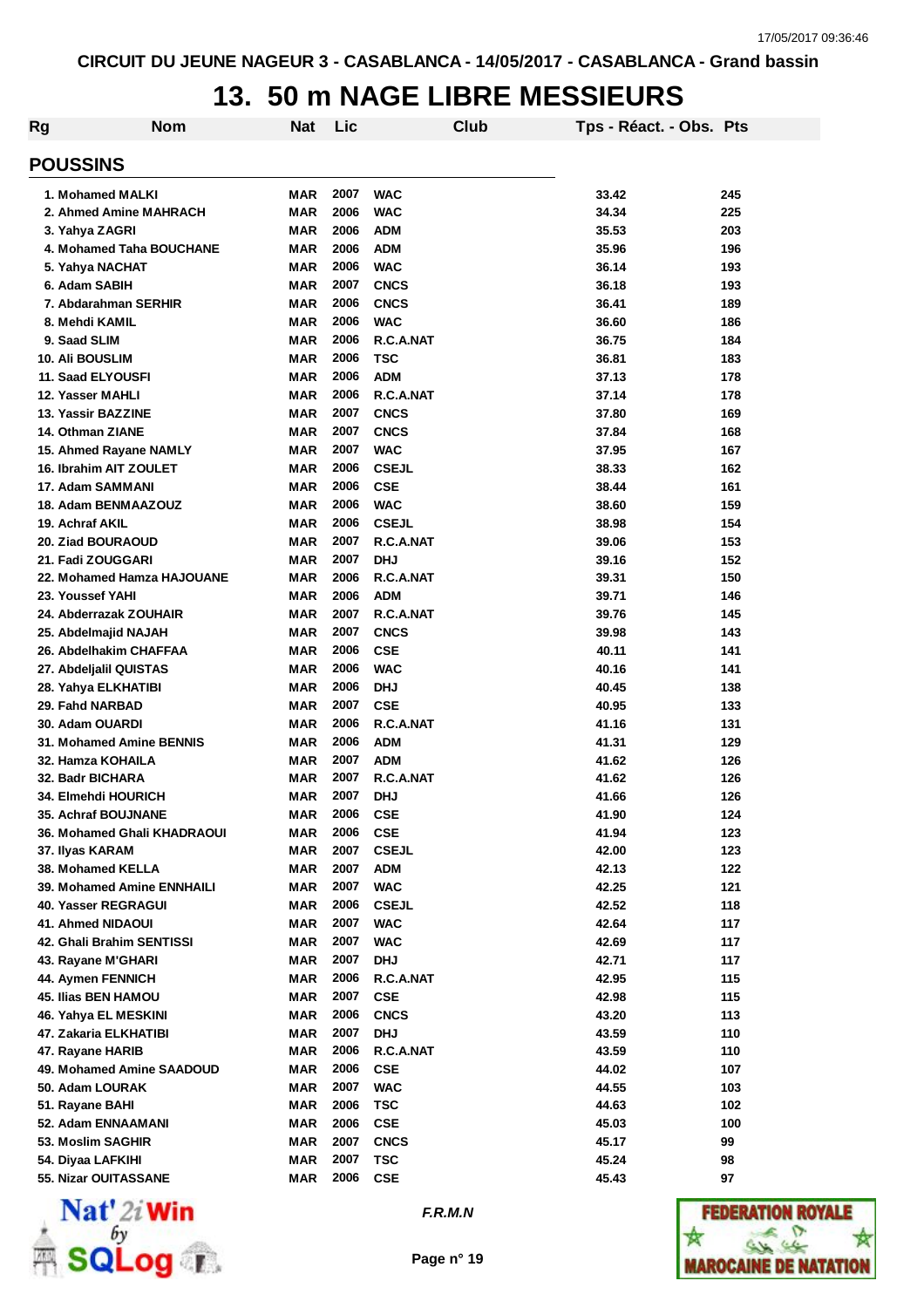# **13. 50 m NAGE LIBRE MESSIEURS**

| Rg | <b>Nom</b>                                   | <b>Nat</b> | Lic          |                        | Club | Tps - Réact. - Obs. Pts |    |
|----|----------------------------------------------|------------|--------------|------------------------|------|-------------------------|----|
|    | <b>POUSSINS</b>                              |            |              |                        |      |                         |    |
|    | 56. Elmehdi ELBARMI                          | <b>MAR</b> | 2007         | <b>CNCS</b>            |      | 45.54                   | 96 |
|    | 57. Adam FALIH                               | <b>MAR</b> | 2007         | <b>CSEJL</b>           |      | 46.58                   | 90 |
|    | 58. Mohamed OUBENAMI                         | <b>MAR</b> | 2006         | <b>TSC</b>             |      | 47.14                   | 87 |
|    | 59. Youssef LOUFA                            | <b>MAR</b> | 2007         | <b>CNCS</b>            |      | 47.21                   | 86 |
|    | 60. Adam EL AIROUKI                          | <b>MAR</b> | 2007         | <b>DHJ</b>             |      | 47.61                   | 84 |
|    | 61. Haitam KHIALI                            | <b>MAR</b> | 2006         | <b>CNCS</b>            |      | 47.69                   | 84 |
|    | 62. Ayoub OUALID                             | <b>MAR</b> | 2006         | R.C.A.NAT              |      | 47.75                   | 83 |
|    | 63. Noureddine ELBADRE                       | <b>MAR</b> | 2007         | <b>CSE</b>             |      | 47.77                   | 83 |
|    | 64. Othmane TAJEDDINE                        | MAR        | 2007         | <b>CNCS</b>            |      | 48.31                   | 81 |
|    | 65. Abdelghafour ZOJAJI                      | MAR        | 2007         | <b>CSEJL</b>           |      | 48.45                   | 80 |
|    | 66. Mohamed Ali MAAZOUZ                      | <b>MAR</b> | 2007         | <b>WAC</b>             |      | 48.53                   | 80 |
|    | 67. Ilias OUBIH                              | <b>MAR</b> | 2006         | <b>CSE</b>             |      | 48.55                   | 79 |
|    | 68. Mohammed Reda DAKOUANE                   | <b>MAR</b> | 2006         | <b>CSE</b>             |      | 48.89                   | 78 |
|    | 69. Rayane KEBIRI                            | <b>MAR</b> | 2006         | R.C.A.NAT              |      | 49.13                   | 77 |
|    | <b>70. Younes DARFI</b>                      | <b>MAR</b> | 2006         | <b>TSC</b>             |      | 49.25                   | 76 |
|    |                                              | MAR        | 2006         | R.C.A.NAT              |      | 50.43                   | 71 |
|    | 71. Zyad ANIBA<br>72. Rayane TOUAJ           | MAR        | 2006         | <b>CNCS</b>            |      | 50.55                   | 70 |
|    | 73. Mohamed Taha KHALDI                      | MAR        | 2007         | R.C.A.NAT              |      | 51.20                   | 68 |
|    | 74. Mohamed Amine MOKRINI                    | <b>MAR</b> | 2006         | <b>TSC</b>             |      | 51.74                   | 66 |
|    |                                              | <b>MAR</b> | 2007         | <b>TSC</b>             |      | 53.07                   | 61 |
|    | 75. Ilyas BOUAYADI<br>76. Oussama JMEL       | <b>MAR</b> | 2007         | R.C.A.NAT              |      |                         | 60 |
|    |                                              |            | 2006         |                        |      | 53.40                   |    |
|    | 77. Reda TOUBELLA                            | <b>MAR</b> | 2006         | <b>ADM</b>             |      | 53.63                   | 59 |
|    | 78. Yahya AFIF                               | <b>MAR</b> | 2007         | <b>TSC</b>             |      | 55.76                   | 52 |
|    | 79. Sohaib ARSALANE                          | <b>MAR</b> |              | <b>CSEJL</b>           |      | 57.34                   | 48 |
|    | 80. Yanis ABOUELFADEL                        | <b>MAR</b> | 2007         | R.C.A.NAT              |      | 58.70                   | 45 |
|    | 81. Imad ZOUAKI                              | <b>MAR</b> | 2007         | <b>DHJ</b>             |      | 59.05                   | 44 |
|    | 82. Nizar ANIBA                              | <b>MAR</b> | 2006         | R.C.A.NAT              |      | 59.53                   | 43 |
|    | 83. Aniss FARAJI                             | MAR        | 2007         | R.C.A.NAT              |      | 1:01.20                 | 39 |
|    | 84. Ibrahim AHMATT                           | <b>MAR</b> | 2007         | <b>CNCS</b>            |      | 1:13.41                 | 23 |
|    | 85. Zakaria ACHOURI                          | <b>MAR</b> | 2007         | <b>CNCS</b>            |      | 1:21.06                 | 17 |
|    | <b>NC. Sami ABAOUSS</b>                      | <b>MAR</b> | 2007         | <b>DHJ</b>             |      | Frf exc.                |    |
|    | <b>NC. Aymen ASAIEB</b>                      | <b>MAR</b> | 2006         | R.C.A.NAT              |      | Frf n.d.                |    |
|    | <b>NC. Mouad HOUMMANE</b>                    | <b>MAR</b> | 2006         | R.C.A.NAT              |      | Frf n.d.                |    |
|    | <b>NC. Ali MAAROUF</b>                       | <b>MAR</b> | 2006         | R.C.A.NAT              |      | Frf n.d.                |    |
|    | <b>NC. Yassine DIOURI</b><br>NC. Ranim WADDA | MAR<br>MAR | 2006<br>2007 | R.C.A.NAT<br>R.C.A.NAT |      | Frf n.d.<br>Frf n.d.    |    |
|    | <b>NC. Ilyas AKANSOUS</b>                    | <b>MAR</b> | 2007         | <b>WAC</b>             |      | Frf n.d.                |    |
|    | <b>NC. Adam ATTAR</b>                        | <b>MAR</b> | 2006         | <b>WAC</b>             |      | Frf n.d.                |    |
|    | <b>NC. Ramy BAGASS TAGHAOUTI</b>             | <b>MAR</b> | 2007         | <b>WAC</b>             |      | Frf n.d.                |    |
|    | <b>NC. Ryad BOUFTASS</b>                     | <b>MAR</b> | 2007         | <b>WAC</b>             |      | Frf n.d.                |    |
|    | <b>NC. Yassine ENNASSER</b>                  | <b>MAR</b> | 2007         | <b>WAC</b>             |      | Frf n.d.                |    |
|    | <b>NC. Rayane RACHDY</b>                     | <b>MAR</b> | 2007         | <b>WAC</b>             |      | Frf n.d.                |    |
|    | <b>NC. Adam BAJJAJI</b>                      | <b>MAR</b> | 2006         | <b>WAC</b>             |      | Frf n.d.                |    |
|    | <b>NC. Youssef ACHBAR</b>                    | <b>MAR</b> | 2007         | <b>CNCS</b>            |      | Frf n.d.                |    |
|    |                                              |            |              |                        |      |                         |    |



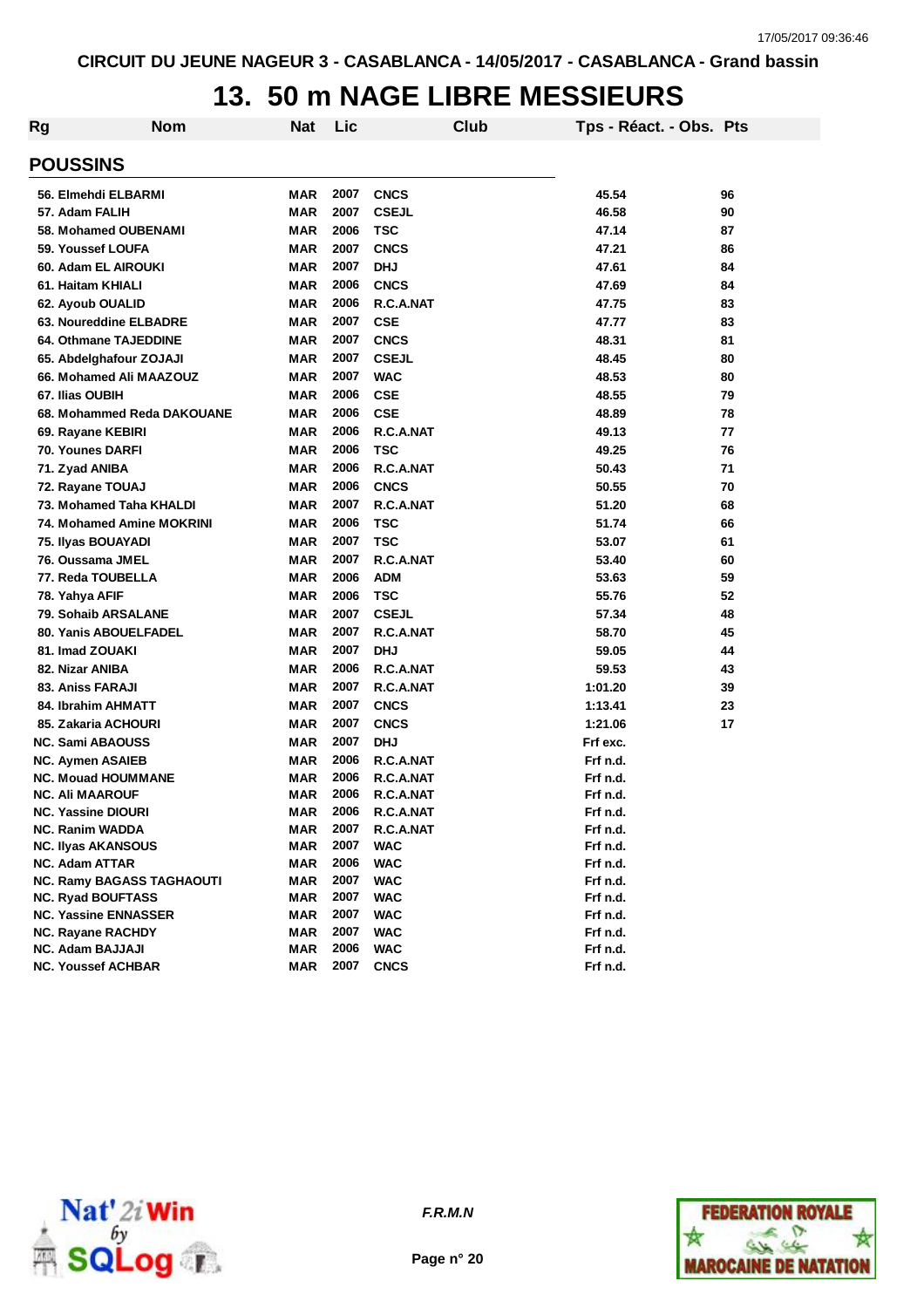### **14. 50 m NAGE LIBRE DAMES**

| Rg | <b>Nom</b>                        | <b>Nat</b> | Lic          |             | Club | Tps - Réact. - Obs. Pts |     |
|----|-----------------------------------|------------|--------------|-------------|------|-------------------------|-----|
|    | <b>POUSSINS</b>                   |            |              |             |      |                         |     |
|    | 1. Yassmine DRAYEF                | <b>MAR</b> | 2006         | R.C.A.NAT   |      | 32.46                   | 390 |
|    | 2. Camelia AMRANI                 | <b>MAR</b> | 2006         | <b>TSC</b>  |      | 34.16                   | 335 |
|    | 3. Malak MESLOUH                  | <b>MAR</b> | 2006         | <b>ADM</b>  |      | 35.41                   | 301 |
|    | 4. Israa LAHLAISSI                | <b>MAR</b> | 2006         | <b>TSC</b>  |      | 35.53                   | 298 |
|    | 5. Rim KARIMI                     | <b>MAR</b> | 2007         | <b>WAC</b>  |      | 36.35                   | 278 |
|    | 6. Salma EL YOUSFI                | <b>MAR</b> | 2007         | R.C.A.NAT   |      | 36.49                   | 275 |
|    | 6. Zainab IDRISSI                 | <b>MAR</b> | 2007         | <b>CNCS</b> |      | 36.49                   | 275 |
|    | 8. Razane MAHRACH                 | <b>MAR</b> | 2007         | <b>WAC</b>  |      | 37.00                   | 263 |
|    | 9. Hajar LAHLAISSI                | <b>MAR</b> | 2007         | <b>TSC</b>  |      | 37.56                   | 252 |
|    | 10. Aya BCHIRI                    | <b>MAR</b> | 2006         | <b>ADM</b>  |      | 38.01                   | 243 |
|    | 11. Ghita GHETREFF                | <b>MAR</b> | 2006         | <b>ADM</b>  |      | 38.57                   | 232 |
|    | <b>12. Acil BARGAOUI</b>          | <b>MAR</b> | 2006         | <b>ADM</b>  |      | 38.58                   | 232 |
|    | 13. Rihab ZARGANI                 | <b>MAR</b> | 2006         | <b>CNCS</b> |      | 38.96                   | 226 |
|    | 14. Ghita SABIR                   | MAR        | 2006         | <b>CNCS</b> |      | 39.51                   | 216 |
|    | <b>15. Dina YAMOURI</b>           | <b>MAR</b> | 2006         | <b>CNCS</b> |      | 39.53                   | 216 |
|    | 16. Lina BERRISSOUL               | <b>MAR</b> | 2007         | <b>WAC</b>  |      | 40.02                   | 208 |
|    | 17. Salma ZAID                    | <b>MAR</b> | 2007         | R.C.A.NAT   |      | 41.03                   | 193 |
|    | 18. Kamilia ATIF                  | <b>MAR</b> | 2007         | <b>TSC</b>  |      | 42.00                   | 180 |
|    | 19. Aya EL HODAIGUI               | <b>MAR</b> | 2007         | <b>CCC</b>  |      | 43.44                   | 163 |
|    | 19. Samia LABHALLA                | <b>MAR</b> | 2006         | <b>DHJ</b>  |      | 43.44                   | 163 |
|    | 21. Abir RADELLAH                 | <b>MAR</b> | 2007         | <b>CNCS</b> |      | 43.92                   | 157 |
|    | 22. Yasmine SIFALLAH              | <b>MAR</b> | 2006         | <b>WAC</b>  |      | 43.95                   | 157 |
|    | <b>23. Chioe GALTIER</b>          | <b>MAR</b> | 2007         | <b>WAC</b>  |      | 44.20                   | 154 |
|    |                                   | <b>MAR</b> | 2007         | R.C.A.NAT   |      | 44.44                   | 152 |
|    | 24. Malak BAROUDI                 | <b>MAR</b> | 2006         | R.C.A.NAT   |      | 44.62                   | 150 |
|    | 25. Rihab BAHI                    |            |              |             |      |                         |     |
|    | 26. Salma AZIZI                   | <b>MAR</b> | 2007         | <b>TSC</b>  |      | 45.50                   | 141 |
|    | 27. Alaa SAOUT EL HAK             | <b>MAR</b> | 2006         | <b>CNCS</b> |      | 45.99                   | 137 |
|    | 28. Rita BENLOULID                | <b>MAR</b> | 2006         | R.C.A.NAT   |      | 46.34                   | 134 |
|    | 29. Chaimaa MAFTAH EL KASSIMY     | <b>MAR</b> | 2006<br>2007 | <b>ADM</b>  |      | 46.46                   | 133 |
|    | 29. Yassmine BENGHEDIFA           | <b>MAR</b> | 2006         | <b>ADM</b>  |      | 46.46                   | 133 |
|    | 31. Soulafa CHAKIB                | <b>MAR</b> |              | <b>TSC</b>  |      | 48.34                   | 118 |
|    | 32. Hiba HILALI                   | MAR        | 2007         | <b>CCC</b>  |      | 48.68                   | 115 |
|    | <b>33. Lina BOUSLIM</b>           | MAR        | 2007         | <b>TSC</b>  |      | 48.91                   | 114 |
|    | 34. Hiba MAKBOULI                 | MAR        | 2007         | <b>DHJ</b>  |      | 49.77                   | 108 |
|    | 34. Aya LAALA                     | <b>MAR</b> | 2007         | <b>TSC</b>  |      | 49.77                   | 108 |
|    | 36. Rania AOUAM                   | <b>MAR</b> | 2006         | CNCS        |      | 50.37                   | 104 |
|    | 37. Meriem KHOUMSSI               | <b>MAR</b> | 2007<br>2006 | <b>TSC</b>  |      | 51.17                   | 99  |
|    | <b>38. Lina BATTOU</b>            | <b>MAR</b> |              | <b>ADM</b>  |      | 51.36                   | 98  |
|    | 39. Hiba HABBOUBI                 | <b>MAR</b> | 2007         | <b>CNCS</b> |      | 51.43                   | 98  |
|    | 40. Assia TAWSSI                  | <b>MAR</b> | 2007         | <b>TSC</b>  |      | 56.59                   | 73  |
|    | 41. Wissal LOUZI                  | <b>MAR</b> | 2007         | R.C.A.NAT   |      | 58.02                   | 68  |
|    | 42. Ghita AFRIAD                  | <b>MAR</b> | 2007         | <b>CSE</b>  |      | 58.04                   | 68  |
|    | 43. Sofia SAYOUTY                 | MAR        | 2006         | R.C.A.NAT   |      | 58.41                   | 67  |
|    | 44. Marwa ELBASSITY               | <b>MAR</b> | 2007         | <b>TSC</b>  |      | 1:03.45                 | 52  |
|    | 45. Manal BENNIS                  | <b>MAR</b> | 2007         | <b>CNCS</b> |      | 1:03.53                 | 52  |
|    | 46. Amira ARRAMI                  | <b>MAR</b> | 2007         | R.C.A.NAT   |      | 1:03.95                 | 51  |
|    | 47. Roaya ELKADIM                 | <b>MAR</b> | 2007         | R.C.A.NAT   |      | 1:11.41                 | 36  |
|    | 48. Safaa BOUARAGNE               | <b>MAR</b> | 2006         | <b>CNCS</b> |      | 1:11.78                 | 36  |
|    | 49. Sofia AICH                    | <b>MAR</b> | 2007         | R.C.A.NAT   |      | 1:12.93                 | 34  |
|    | 50. Rida RAHIL                    | <b>MAR</b> | 2006         | R.C.A.NAT   |      | 1:14.64                 | 32  |
|    | 51. Aya BOUARAGNE                 | <b>MAR</b> | 2007         | <b>CNCS</b> |      | 1:16.16                 | 30  |
|    | <b>NC. Lina Soulaika BOUMAHDI</b> | <b>MAR</b> | 2007         | <b>DHJ</b>  |      | Frf exc.                |     |
|    | NC. Ghada FILALI NASSAH           | <b>MAR</b> | 2006         | <b>WAC</b>  |      | Frf exc.                |     |
|    | <b>NC. Chedine ELBITAR</b>        | <b>MAR</b> | 2006         | <b>CCC</b>  |      | Frf n.d.                |     |
|    | <b>NC. Hiba TALII</b>             | <b>MAR</b> | 2007         | ADM         |      | Frf n.d.                |     |



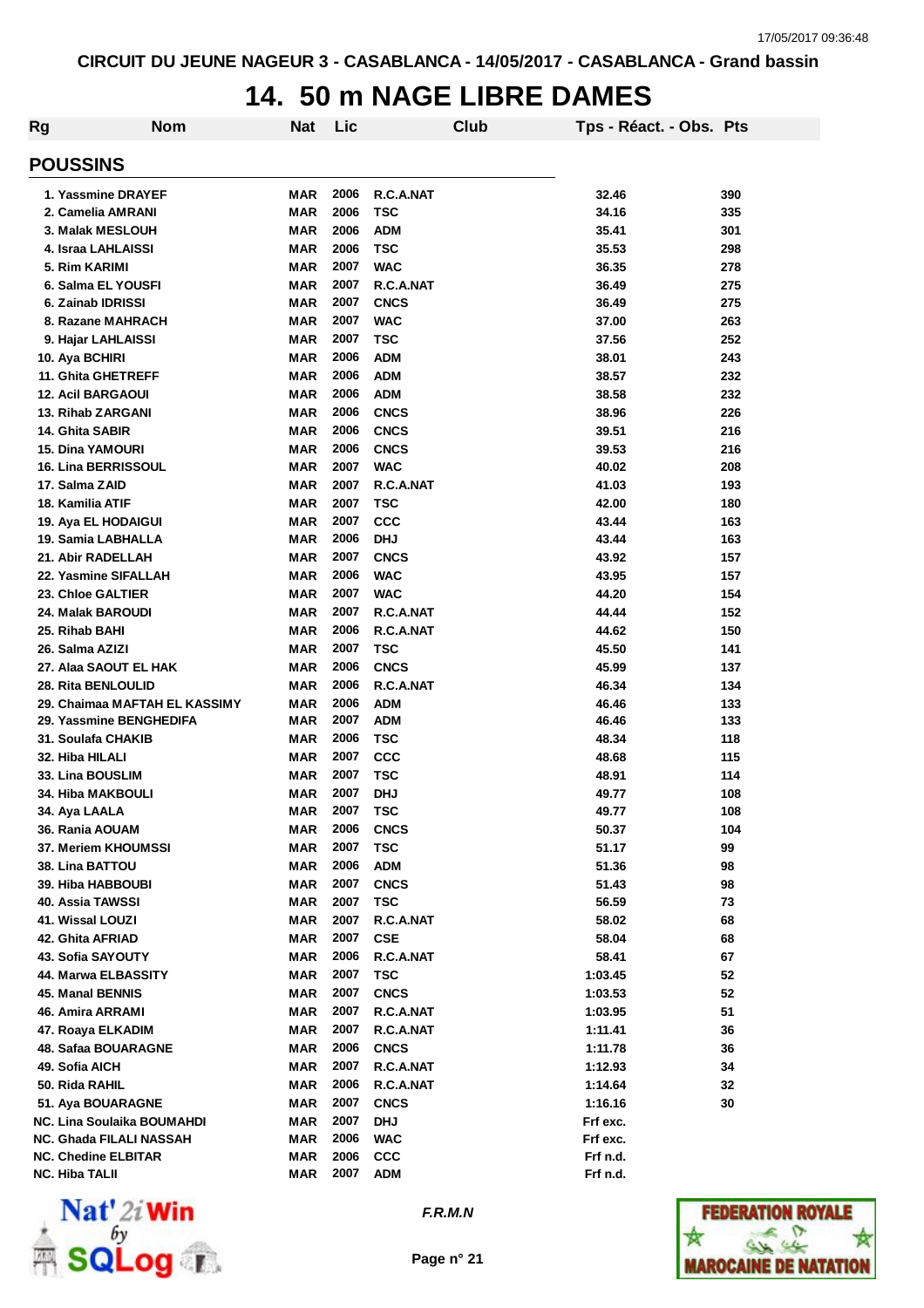### **14. 50 m NAGE LIBRE DAMES**

| Rg                                                       | <b>Nom</b> | Nat                      | <b>Lic</b>   |                            | Club | Tps - Réact. - Obs. Pts |
|----------------------------------------------------------|------------|--------------------------|--------------|----------------------------|------|-------------------------|
| <b>POUSSINS</b>                                          |            |                          |              |                            |      |                         |
| <b>NC. Hiba ABERCHANE</b>                                |            | MAR                      | 2007         | <b>CSEJL</b>               |      | Frf n.d.                |
| <b>NC. Iness BELHAJ</b><br><b>NC. Maryem MOUSTAKBAL</b>  |            | <b>MAR</b><br><b>MAR</b> | 2007<br>2007 | <b>DHJ</b><br>R.C.A.NAT    |      | Frf n.d.<br>Frf n.d.    |
| <b>NC. Fatima Zahra BOUCHRIF</b>                         |            | <b>MAR</b>               | 2006         | R.C.A.NAT                  |      | Frf n.d.                |
| <b>NC. Lilia ABOUELFADEL</b><br><b>NC. Riham HAJJARY</b> |            | <b>MAR</b><br><b>MAR</b> | 2006<br>2007 | R.C.A.NAT<br><b>WAC</b>    |      | Frf n.d.<br>Frf n.d.    |
| <b>NC. Douaa KOUSSAIR</b>                                |            | <b>MAR</b>               | 2007         | <b>WAC</b>                 |      | Frf n.d.                |
| <b>NC. Nada MOUNASSIR</b>                                |            | <b>MAR</b>               | 2007         | <b>WAC</b>                 |      | Frf n.d.                |
| <b>NC. Aya BAJJAJI</b><br><b>NC. Zineb BEKKALI</b>       |            | <b>MAR</b><br><b>MAR</b> | 2007<br>2007 | <b>WAC</b><br><b>CNCS</b>  |      | Frf n.d.<br>Frf n.d.    |
| <b>NC. Selma BENNANI</b>                                 |            | <b>MAR</b>               | 2007         | <b>CNCS</b>                |      | Frf n.d.                |
| <b>NC. Safae CHEMMAOUI</b><br><b>NC. Yousra LOUFA</b>    |            | <b>MAR</b><br><b>MAR</b> | 2006<br>2007 | <b>CNCS</b><br><b>CNCS</b> |      | Frf n.d.<br>Frf n.d.    |
| <b>NC. Yasmine RAZIQ</b>                                 |            | <b>MAR</b>               | 2007         | <b>CNCS</b>                |      | Frf n.d.                |
| <b>NC. Bassma RAZIQ</b>                                  |            | <b>MAR</b>               | 2006         | <b>CNCS</b>                |      | Frf n.d.                |



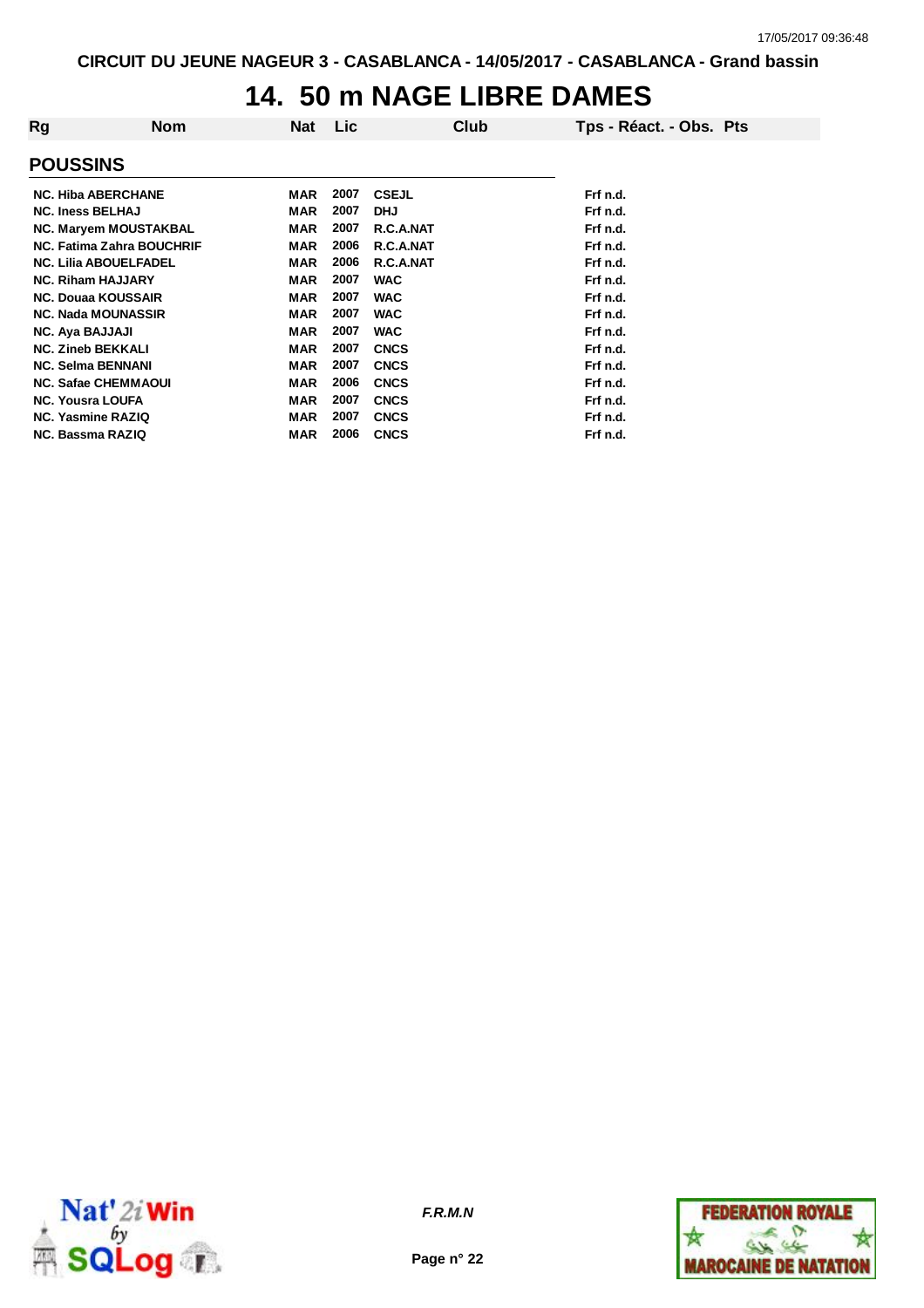### **15. 400 m NAGE LIBRE MESSIEURS**

| Rg                                 | <b>Nom</b> | <b>Nat</b> | <b>Lic</b> | Club        | Tps - Réact. - Obs. Pts |     |
|------------------------------------|------------|------------|------------|-------------|-------------------------|-----|
| <b>BENJAMINS</b>                   |            |            |            |             |                         |     |
| 1. Mehdi EL MANSAR                 |            | <b>MAR</b> | 2004       | R.C.A.NAT   | 4:42.98                 | 470 |
| 2. Ilias EDDARI                    |            | <b>MAR</b> | 2004       | R.C.A.NAT   | 5:01.60                 | 388 |
| 3. Ismail EL YOUSFI                |            | <b>MAR</b> | 2004       | R.C.A.NAT   | 5:12.27                 | 350 |
| 4. Ilyas LARABI                    |            | <b>MAR</b> | 2004       | <b>CNCS</b> | 5:16.09                 | 337 |
| 5. Mohamed RAFILI                  |            | <b>MAR</b> | 2004       | R.C.A.NAT   | 5:22.37                 | 318 |
| 6. Mohamed Aymen HARRABIDA         |            | <b>MAR</b> | 2005       | R.C.A.NAT   | 5:32.20                 | 290 |
| 7. Mohamed EL BOUZKRI              |            | <b>MAR</b> | 2005       | <b>CNCS</b> | 5:47.90                 | 253 |
| 8. Mehdi BOUIRIG                   |            | <b>MAR</b> | 2004       | <b>ADM</b>  | 5:52.42                 | 243 |
| 9. Younes LAALA                    |            | <b>MAR</b> | 2004       | <b>TSC</b>  | 6:00.77                 | 226 |
| 10. Samy BENMAAZOUZ                |            | <b>MAR</b> | 2005       | <b>WAC</b>  | 6:39.91                 | 166 |
| <b>11. Ilias ABOUTAIB</b>          |            | <b>MAR</b> | 2005       | <b>WAC</b>  | 7:19.19                 | 125 |
| <b>12. Hamza IDHAMMOU</b>          |            | <b>MAR</b> | 2005       | <b>WAC</b>  | 7:34.60                 | 113 |
| <b>NC. Ilyas LAGSSAIBI</b>         |            | <b>MAR</b> | 2004       | R.C.A.NAT   | Frf n.d.                |     |
| <b>NC. Ilyass BENSALAH</b>         |            | <b>MAR</b> | 2004       | <b>WAC</b>  | Frf n.d.                |     |
| <b>NC. Youssef RAWASHE OUSSAMA</b> |            | <b>MAR</b> | 2005       | <b>WAC</b>  | Frf n.d.                |     |